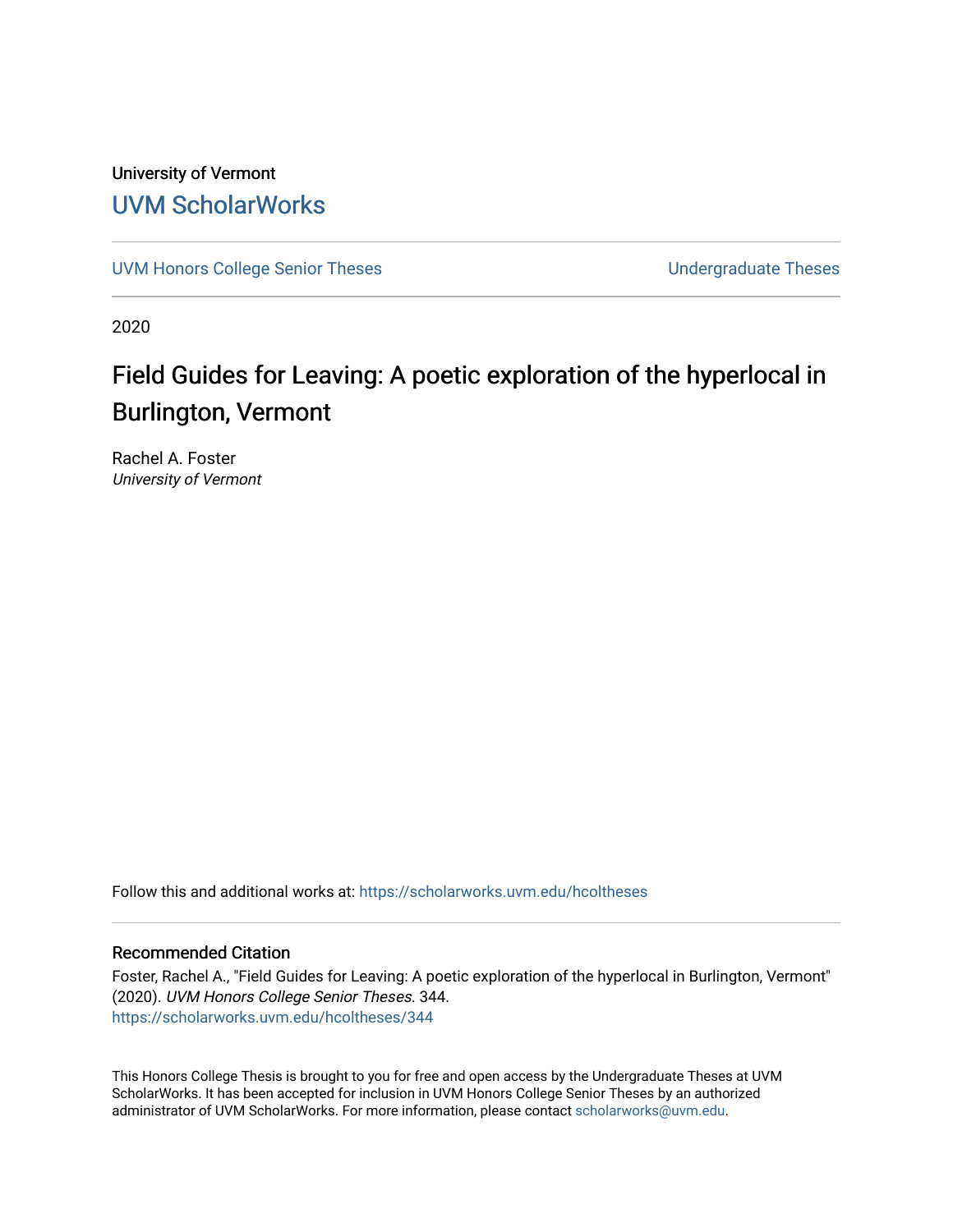#### FIELD GUIDES FOR LEAVING: A POETIC EXPLORATION OF THE HYPERLOCAL IN BURLINGTON, VERMONT

A Thesis Presented

by

Rachel Foster

to

The Faculty of the Honors College

of

The University of Vermont

Graduation Date: May 17, 2020

Defense Date: April 27, 2020 Thesis Examination Committee: Major Jackson, MFA, Advisor Sarah Turner, Ph.D, Advisor Adrian Ivakhiv Ph.D., Chair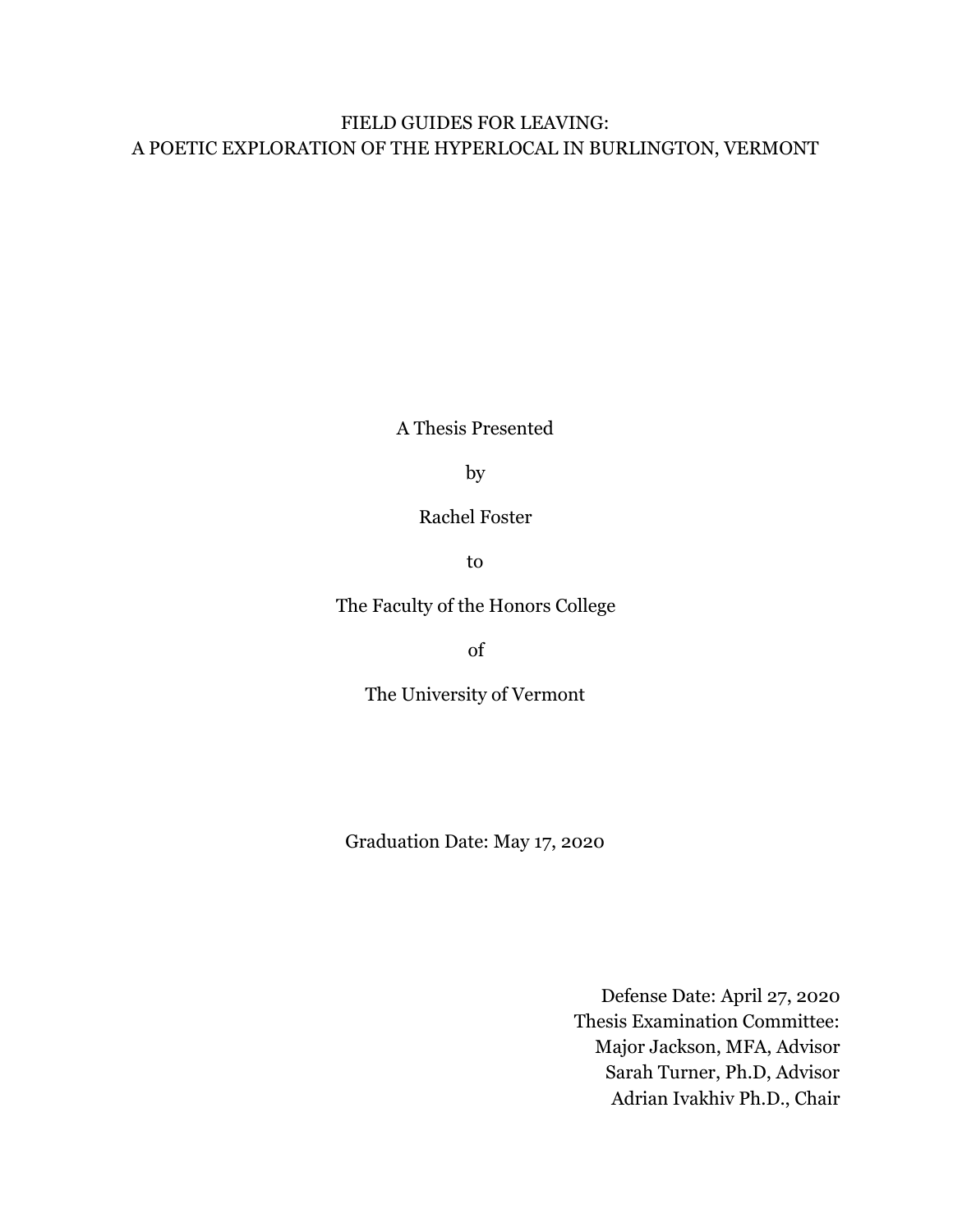#### Acknowledgments

Thank you to the English Department for being my intellectual home at the University of Vermont; Major Jackson, for serving as my advisor and challenging my poetry; Sarah Turner, for advising me not just on this project but consistently over the last four years; Adrian Ivakhiv for serving as the Chair of my Defense Committee; my friends Tali Friedman, Caroline Slack, and Erin Bundock for writing and creating beside me; my twin sister and creative partner, Chloe Foster, who knows beyond words; Burlington, Vermont for serving as inspiration and home; my mother Carrie Foster, father Guy Foster, sister Hannah Foster, and the rest of my family back home for supporting me from afar; my home at 506 North Street, especially Devin Crane for naming trees for me and Samantha Graham for our many quarantine walks; Emily Auld for her poetry and worldview; Emily Stover and Halle Sedacca for being my first Burlington home and for their love and encouragement; Tali again for cultivating place with me and teaching me not to fear coherency; and the many places and poets who have spoken with and through me. This project would not have been possible without the ecosystem that nurtures me.

This thesis is dedicated to my grandmother, Carolyn O'Connor Francis. I love you, Nonnie.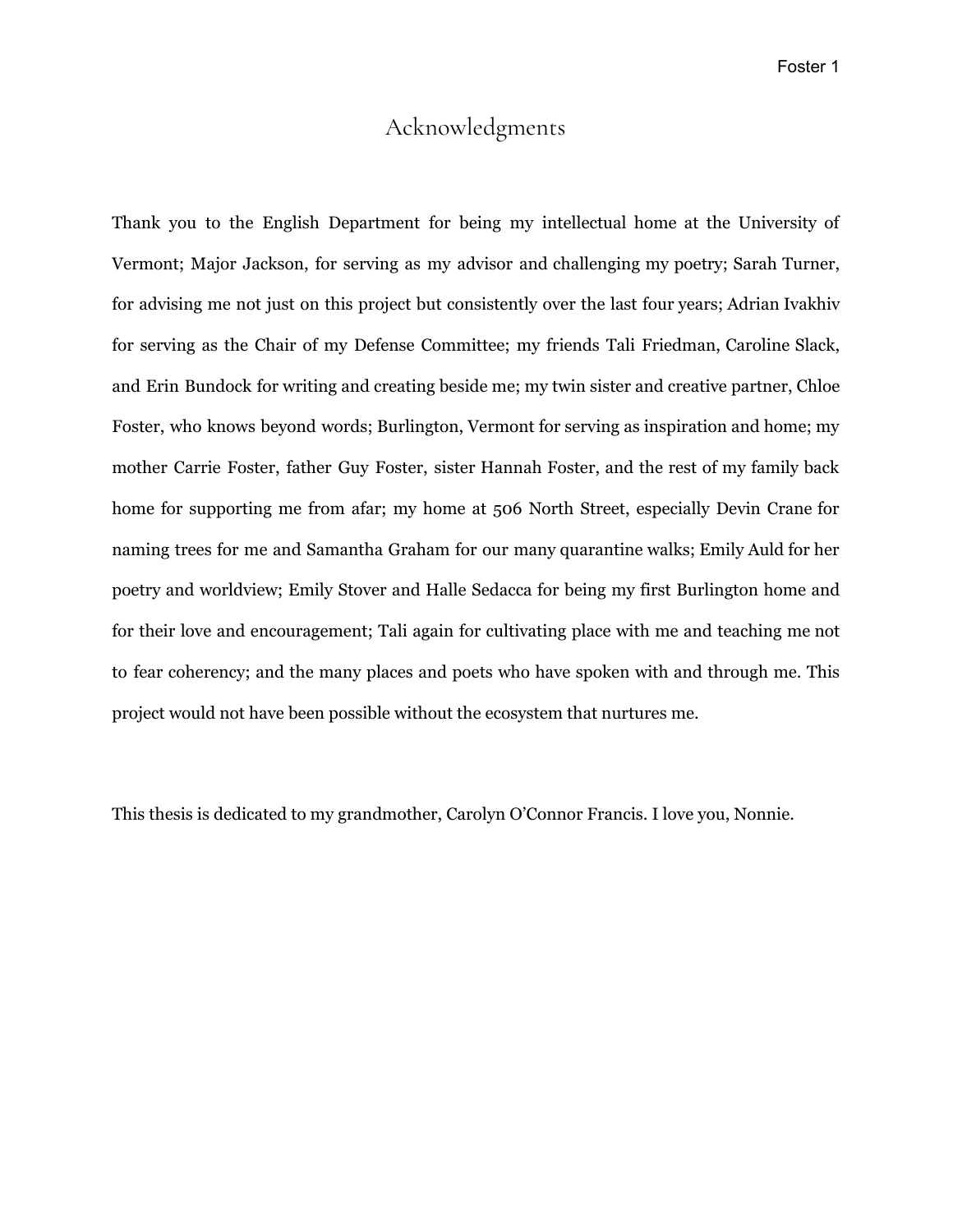# Table of Contents

| Abstract                                                      | 3  |
|---------------------------------------------------------------|----|
| Introduction                                                  | 4  |
| Motivations: Evolution of Place and Poetics                   | 6  |
| <b>Motivations: Climate Crisis</b>                            | 10 |
| Literature Review: American Environmentalism and Ecocriticism | 11 |
| Literature Review: Ecopoetry                                  | 16 |
| Notes on Field Guides for Leaving                             | 25 |
| <b>Field Guides for Leaving</b>                               | 28 |
| Works Cited                                                   | 55 |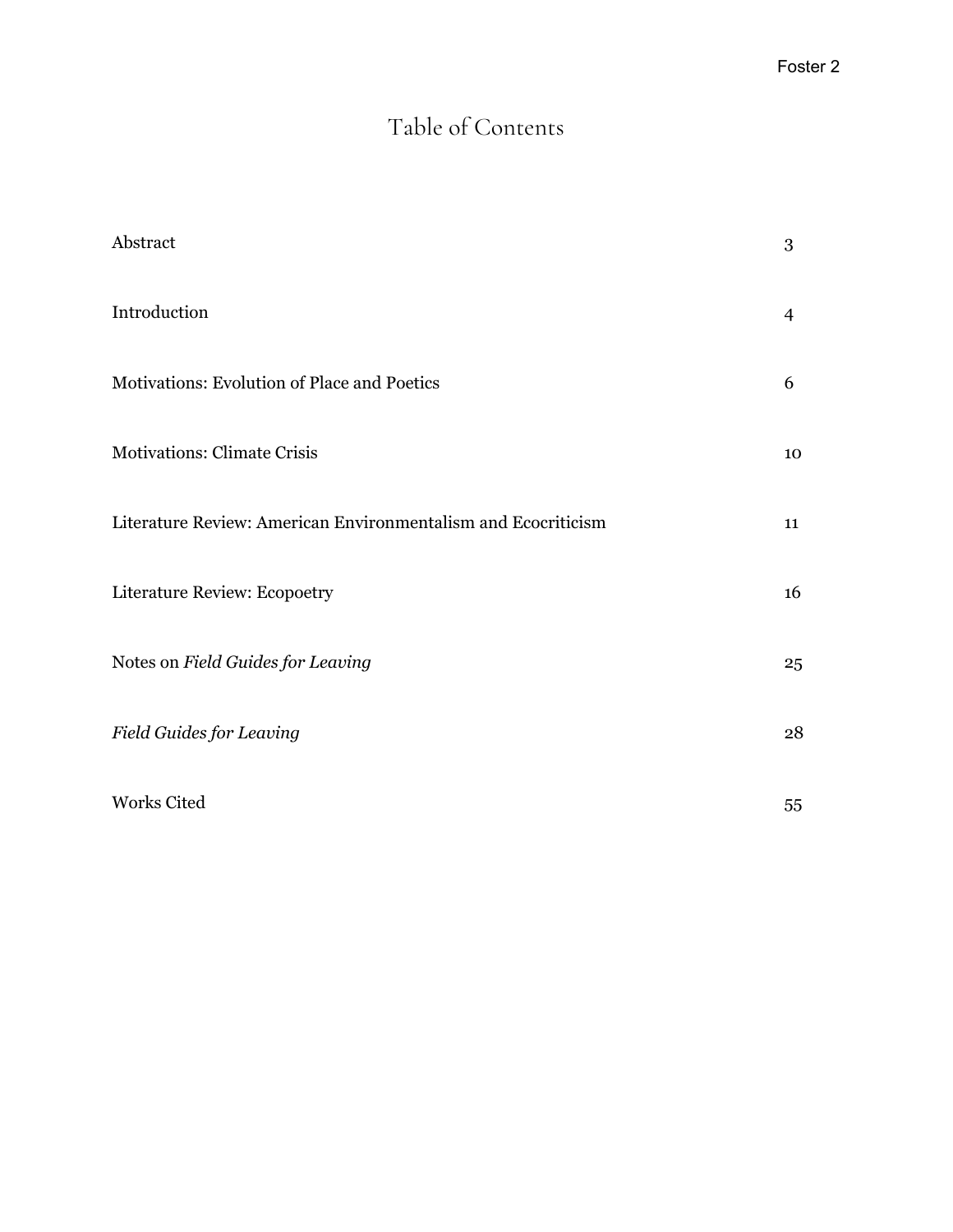#### **Abstract**

In times of instability, we look to the land and our community for comfort. *Field Guides for Leaving* is a collection of seventeen (17) poems written through a hyperlocal lens that focuses on minute details about the poet's natural and cultural landscape in Burlington, Vermont. The poems use poignant and succinct observations of the hyperlocal to both represent a longing for stability and create an antidote to instability. To cultivate a sense of place, the poems draw parallels between culture and nature to relate emotional landscapes with physical ones. This thesis contributes to the fields of ecopoetry and green studies in its study of the hyperlocal, intentional place-making, and interest in the relationships that we form with place and nature. The poems grapple with personal, communal, and climatic instability such as graduating from college, the COVID-19 pandemic, and climate change.

*Key words: ecopoetry, green studies, place, hyperlocal, in/stability*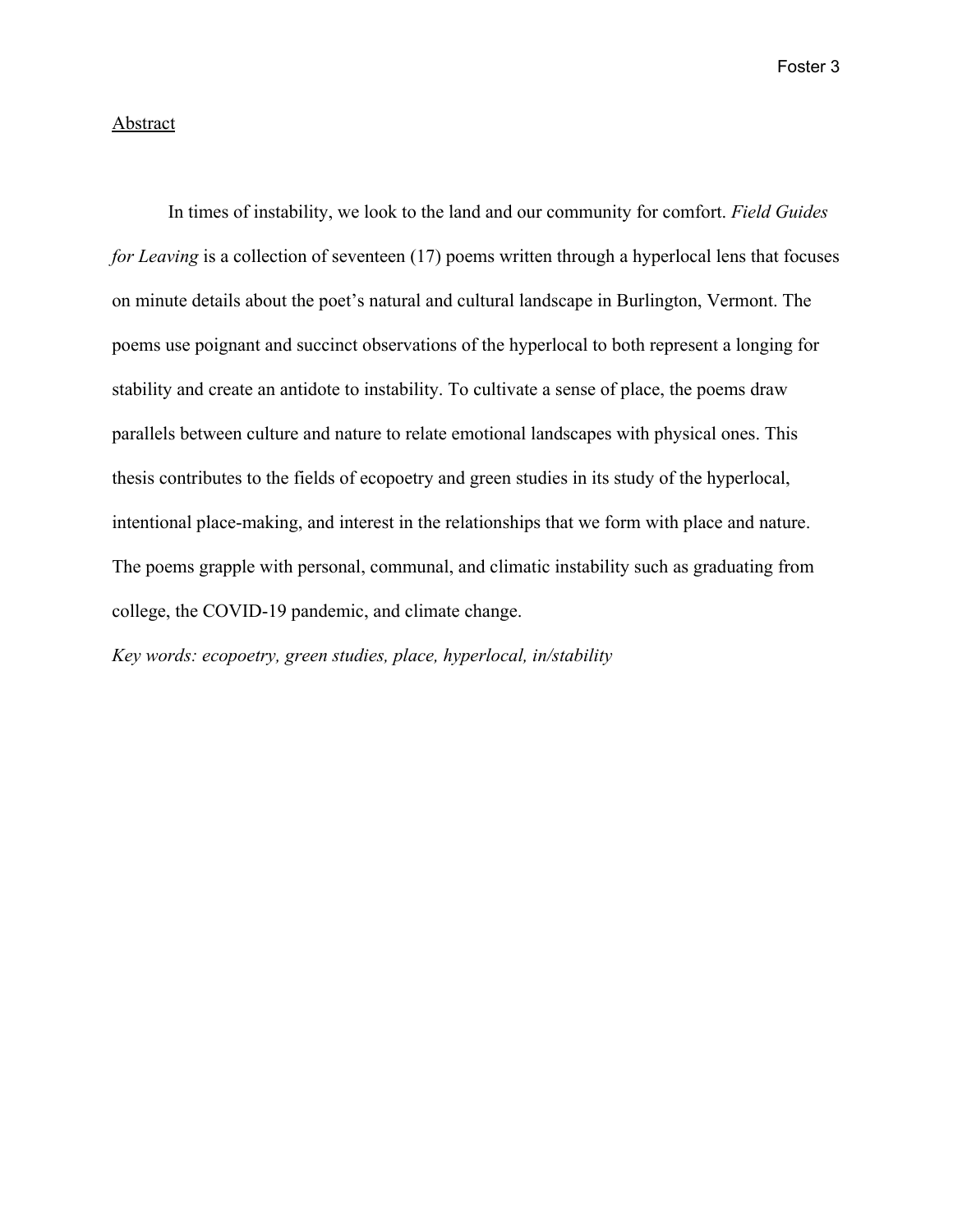#### Introduction

*"The figure a poem makes. It begins in delight and ends in wisdom...in a clarification of life—not necessarily a great clarification...but in a momentary stay against confusion."*

-Robert Frost, "The Figure a Poem Makes"

*"[Poetry is] about learning to listen, much like in music….You can train your ears to the earth. You can train your ears to the wind. It's important to listen and then to study the world, like astronomy or geology or the names of birds."*

-Joy Harjo, "The First Native American U.S. Poet Laureate"

In times of crisis, we look to the land and poetry to find comfort, balance, and stability. Poetry is not just a stay against confusion but a stay against the crisis of instability, whether that instability is founded in a personal, communal, or climatic level. *Field Guides for Leaving* arrives out of a context of crisis of varying degrees and relativity; most immediately, it responds to the impending concept of leaving a locale, specifically Burlington, Vermont, and consequential feelings of distance between the speaker, myself, and the land I currently but will not always inhabit. Other tensions with which these poems grapple include, most urgently, the climate crisis; loved ones living in disparate places; mental health as it interacts with external factors; and the global health crisis of COVID-19.

I have chosen poetry as the medium through which to represent these tensions because poetry, more than prose, allows for incoherence and the representation of tangled sentiments that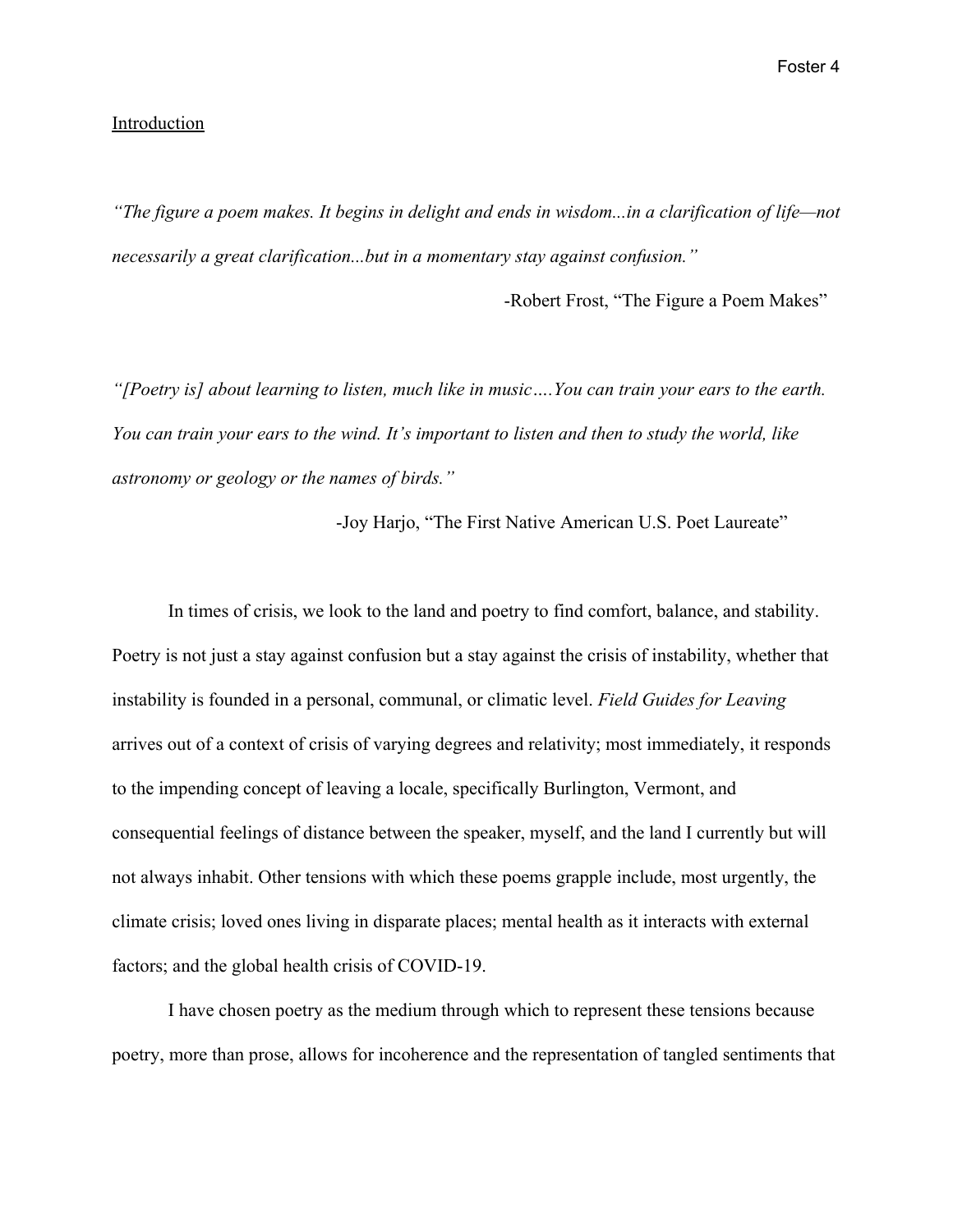are based not in reason or linearity but emotion and imagery. For me, poetry makes sense out of incoherence, and speaks for me when I am unable to speak on my own. U.S. Poet Laureate Joy Harjo, a member of the Mvskoke/Creek Nation, expresses a similar sentiment: "Poetry is the voice of what can't be spoken, the mode of truth-telling when meaning needs to rise above or skim below everyday language in shapes not discernible by the ordinary mind" ("An Interview with Joy Harjo").

I officially began this project in June 2019, but like most creative work, it is inaccurate, and even antithetical, to define it as strictly beginning in June. Rather, this project is a more self-aware and intentional iteration of the poetry I have been writing for much of my life, and represents a culmination of my last four years in the scholarly ambience of UVM and the environmental and cultural context of Burlington. I wrote the majority of these poems while planning to move to Utah after graduation, which translated into themes of leaving and displacement, but COVID-19 disrupted these plans. I completed *Field Guides for Leaving* in the midst of a pandemic that forced me to re-evaluate my plans to uproot myself and move across the country. Instead, driven by personal and communal instability as a result of COVID-19, I am rooting myself in Burlington until the present feels more stable. I have drawn comfort and routine from my interactions with place as the pandemic has evolved: daily walks, visits to Red Rocks, birdwatching and skygazing in my backyard. I wait for leaflets to unfold on the lilac trees separating my yard from my neighbor's. The buds on the rhododendron across the street swell larger every day and soon they will burst with pink blossoms. Writing *Field Guides for Leaving* brought me closer to the natural and cultural ecology of Burlington, and exposed me to the emotional consequences of alienation from place. At the same time, I learned how to build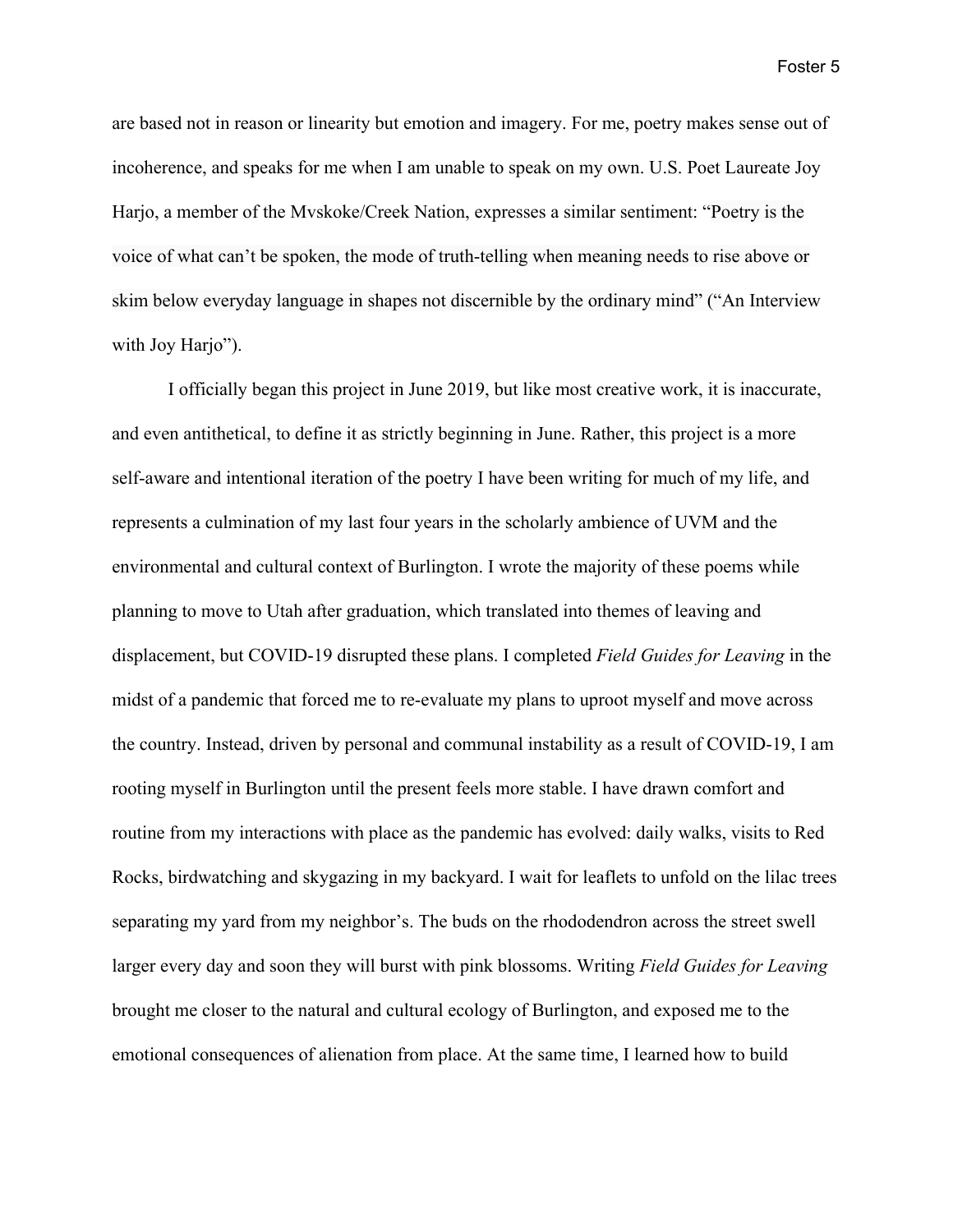stability through braiding myself with place, and to nurture a balanced and informed relationship with the land on which I live. My focus on the hyperlocal—minute details such as the cardinals winging behind my house, trembling pine needles in a puddle on campus, snow drifting from a crooked oak limb on North Street—and watching such details change with the seasons gave me a greater respect for and understanding of Burlington. Thus when COVID-19 emerged, I instinctually looked to the land, and in particular the hyperlocal, for respite and wisdom. *Field Guides for Leaving* is the result of that search.

#### Motivations: Evolution of Place and Poetics

My poetry has always been based on observations of nature. When I lived in the suburbs of Syracuse, New York, I wrote about suburban nature: robins perched on fence posts, a lawn mower shredding the August heat, brilliant green moss crawling out of the cracks in our patio after a storm. During summer visits with my grandparents on the Saint Lawrence River, my writing seemed captivated by the movement of the river and the rhythmic life of the water fowl that inhabit its shores. Great Blue Herons, the solitary kings of the river, became an important symbol of serenity for me, and I look for them everywhere along the east coast.

Moving to Vermont changed my writing. A mentor remarked that he could see my new landscape mirrored in my poetry as I shifted my focus from the suburbs and waterways of upstate New York to natural landmarks in North Western Vermont like Lake Champlain and the Green Mountains. I began to question the concept of home, place, and belonging, as I developed an attachment to this place and managed my dual sense of home in Syracuse and in Burlington.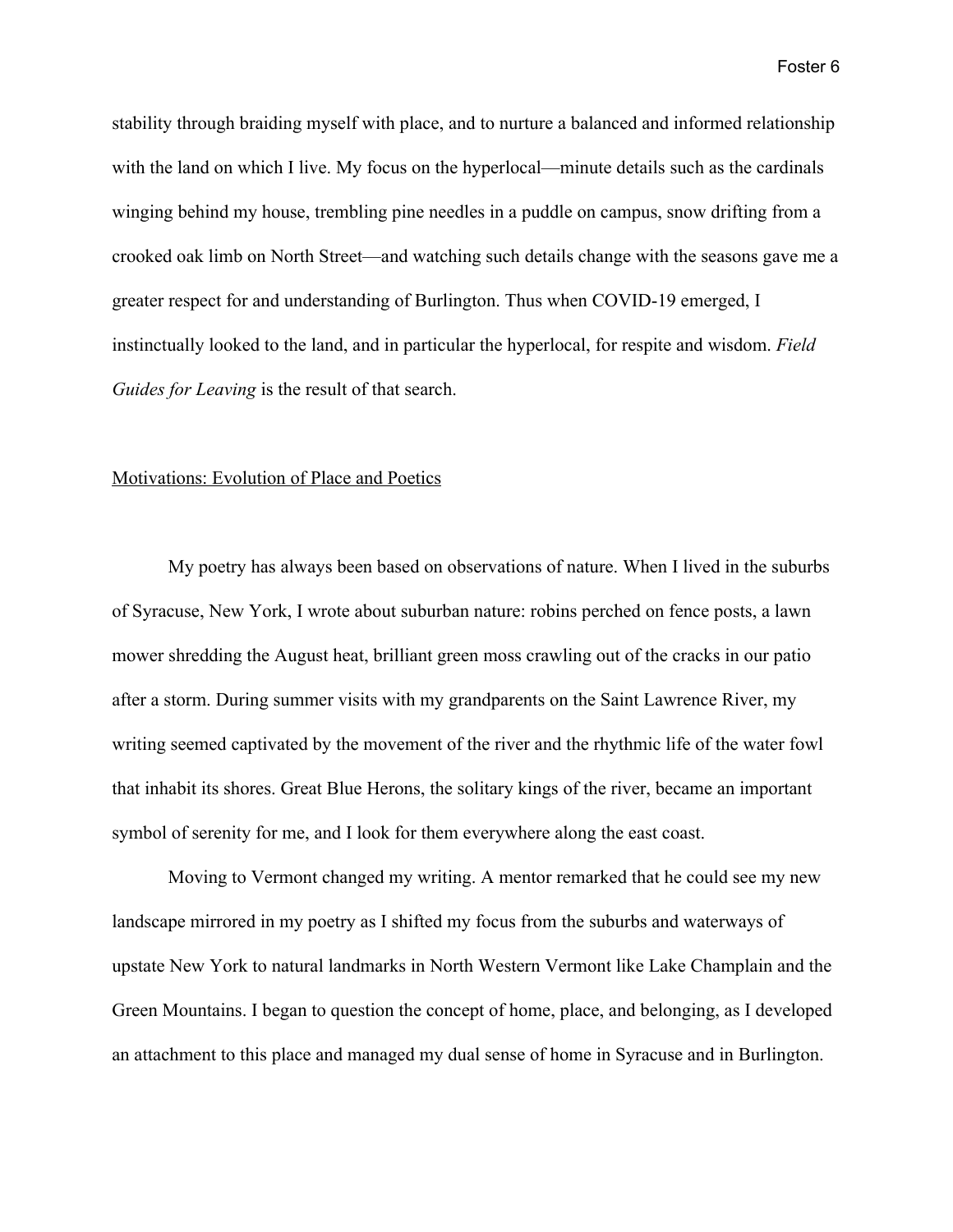Having only lived in one place for the first segment of my life, I did not know how to conceptualize or come to terms with belonging to more than one place, or what that meant for the (dis)connection I felt to the land of each place. My discovery shortly after moving here that my maternal grandmother grew up in Burlington further stimulated my preoccupation with place. My family had been rooted in Burlington from the 1860s until my grandmother left for Syracuse in the 1960s, and I was the first to come back. I began to think about places as magnets, and wondered about buried roots that had called me back to Burlington. The fact that my father briefly attended college at SUNY Plattsburgh and also had a connection to Lake Champlain during his youth contributed to my curiosity. Themes of place, movement, and separation began to seep into my writing, mixing with the nature themes that already frequented my notebooks.

When I studied abroad in Buenos Aires, Argentina, my writing lapsed for a few months, as I found myself lacking my usual source of inspiration. Inundated by the activity of the city, I missed what I considered "nature," and I didn't have the space I needed to make concentrated and poignant observations. Being surrounded by another language also distanced me from my poetry, and I hardly wrote during the time that I was there, too busy trying to create and understand the Spanish language to create poetic language. Confronted with both my inability to communicate nuanced ideas in my second language and with the irrelevance of my native poetic language in that space, I developed a frustration with the failure of language. The little writing that I produced in Buenos Aires was riddled with modernist and postmodern motifs like fragmentation and alienation, manifested through white space and other techniques. These concepts and techniques were new for me, and represented a shift in my writing. Still, it was not the few poems that I produced during that time that was most significant to my writing life;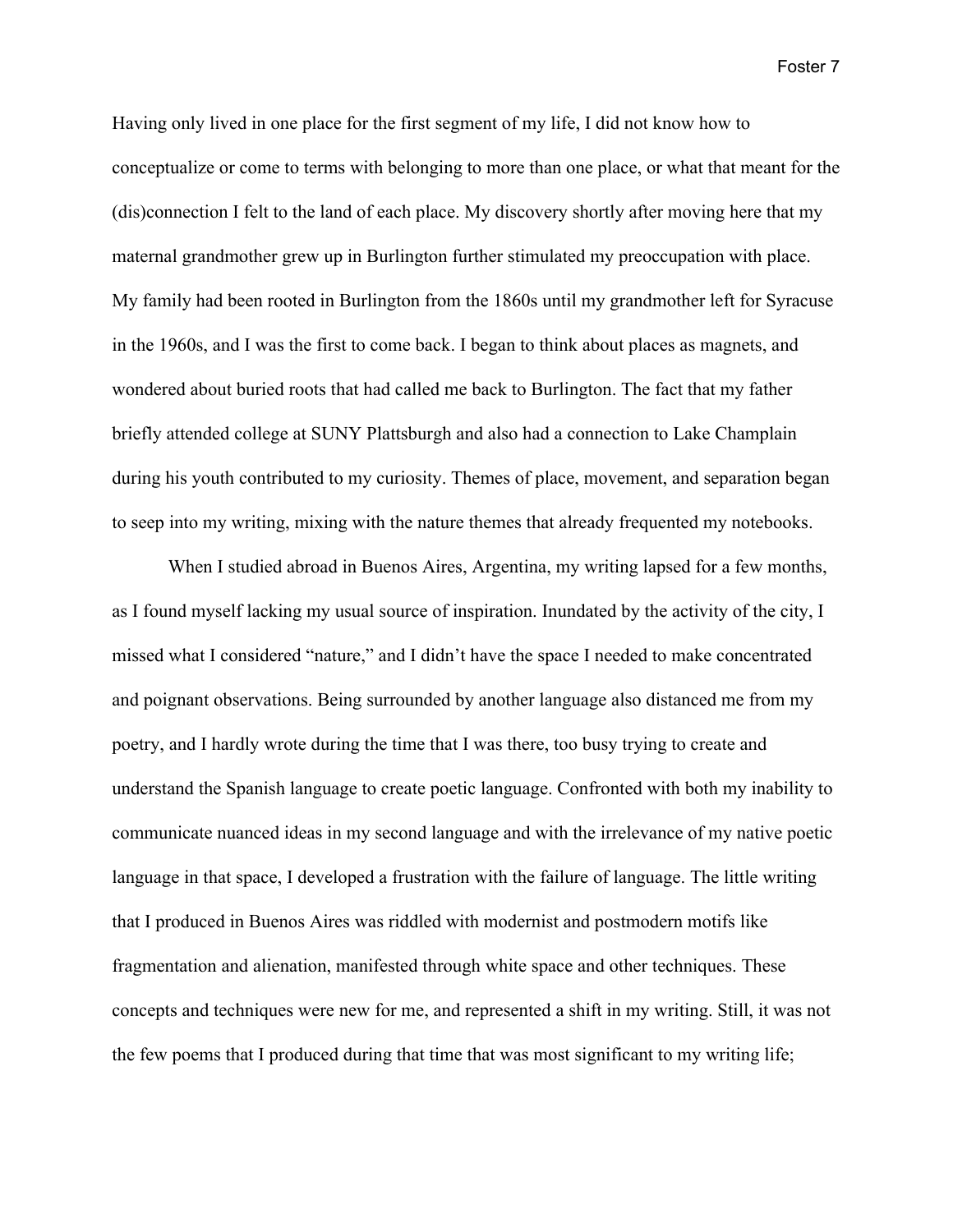rather, it was what I learned while I wasn't writing that had the biggest impact on the completion of this thesis. My writing patterns have always fluctuated between periods of what I call absorption and creation, a cyclical rhythm that mimics the seasonal growth and hibernation of many plant and animal species. During my lapse in creation in Buenos Aires I was still absorbing poetry, even if I wasn't writing it.

Prior to Buenos Aires, I had always said that I didn't write about people because it was too hard and I liked nature better. I looked for the similarities between people and nature, usually as a means to understand myself and the community I found myself in, but I was always searching for similarities across the divide of humanity and nature. In Buenos Aires that division began to blur. Living in a city made me realize that cities are ecosystems of their own, though on the surface they seem to exist in a different realm than our conception of nature. Thus my conception of nature began to change to include culture. I learned how to pay attention to urban nature: the green *pájaros* that weigh down the powerlines, the jacarandas that turn the city purple in early spring, the two hundred-year-old *gomero* trees that bow in the center of every park. Many of the patterns I witnessed in urban nature also existed in urban culture; we are also weighed down after a rainstorm, and perk up at the first sight of sun. Human chatter also rises in the city at the same time every day according to our natural schedules. We are also crowded and squabble for space, and know how to make a home in the smallest corners of the city. Because I grew up in the suburbs, my understanding of nature has always been linked to culture and civilization. In the suburbs, we control nature; we exploit and wrap ourselves around nature, often painfully. Living in a city enabled me to see the overlap and the potential harmonies between nature and culture.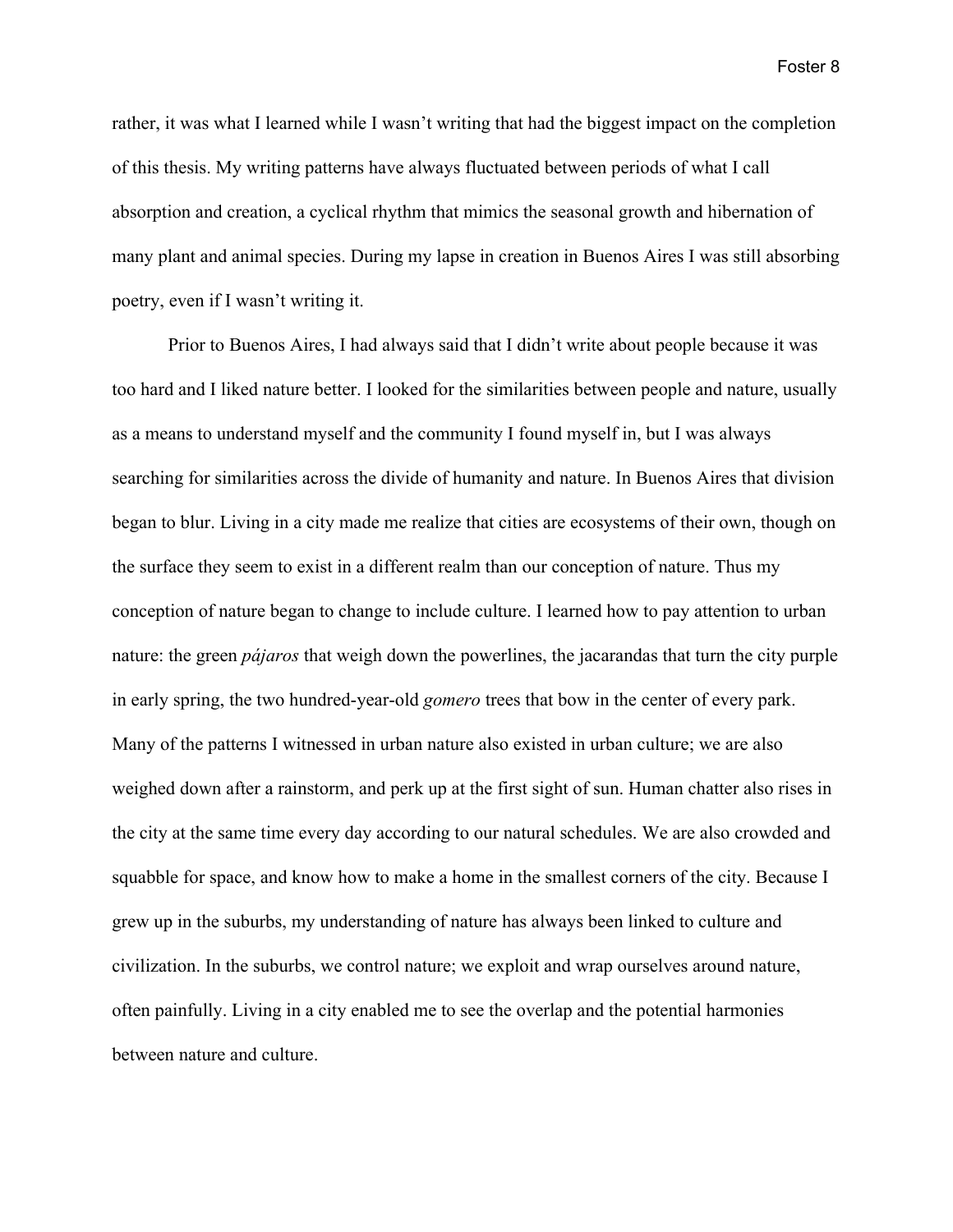I returned to Burlington and my last year and a half of college with these thoughts in mind. I had grown quite attached to Buenos Aires over the past five months, and leaving it again jolted my conceptions of home and place. Both comforted and discomforted by familiarity, I reacquainted myself with Burlington. At the same time, just having left a place where I began, built, and left a life and home in a concentrated span of five months, themes of leaving and instability were always on my mind. The reality that I would soon be leaving Burlington was unignorable, especially as I began to plan for my Honors thesis, which would consume my creative brainspace for the remainder of my time at UVM. I felt shaken and rushed, unstable; I found myself, as always, turning to poetry and nature for stability.

I turned mostly to the hyperlocal in my immediate environment, the minute details in the places I frequent the most. The stability I sought in the hyperlocal often co-occurred with change, as the poems in this collection revisit the same images, themes, and places through different temporal, seasonal, and emotional lenses. Paying attention to the hyperlocal is a means to see and understand place, and document the changes that transform, yet also maintain, the world we inhabit. Undertaking this ecopoetry thesis and writing about the hyperlocal helped me stay grounded, and also gave me a medium through which to honor my environment. I wanted to honor and see the locale of Burlington before I left it as a means to bridge the disconnect I felt with the land.

Many of us have this relationship with the land. Americans are "a footloose people," writes Scott Russell Sanders in *Staying Put: Making a Home in a Restless World* (Sanders 14). The roots we set down are often not permanent, and "the American tendency toward transience" manifests in approximately eleven moves over an average American's lifetime, according to *The*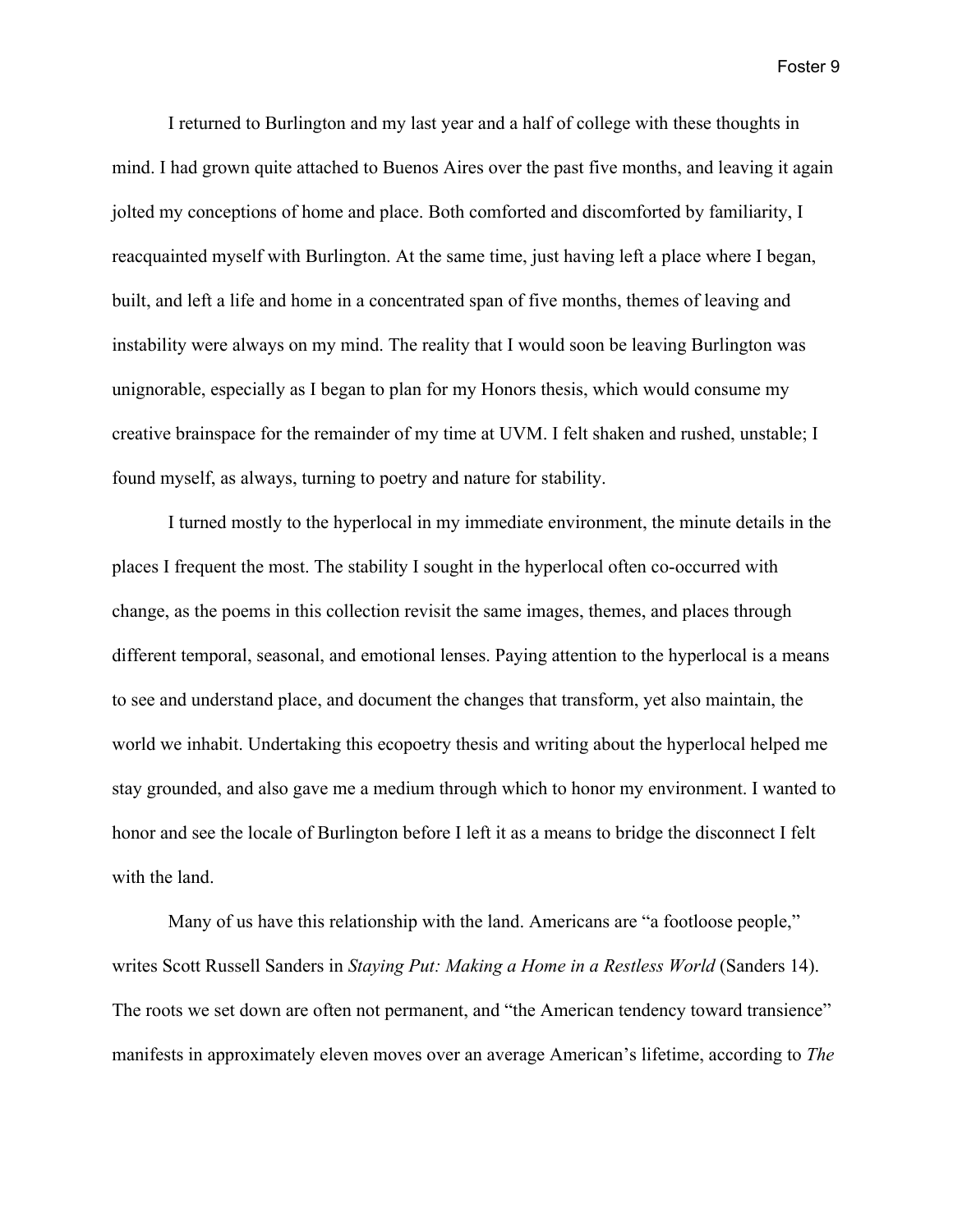*Atlantic*'s synthesis of data from the U.S. Census Bureau (Chandler). This is not the only factor contributing to our disconnection from the land: we are distracted by technology and occupy the third space of screens for much of the day. Climate change, industrialization, disappearing natural areas, urbanization, and the general consequences of our species' impact on the planet all threaten the Earth's own stability and its presence in our lives. The urgency of the climate crisis places even more pressure on the necessity to find ways to connect with, learn from, and cherish the land, in poetry and in our lives, while we still can.

#### Motivations: Climate crisis

As our awareness of climate change grows it becomes ever more imperative that we focus on the environment in our art and literature. Since the 1970s the total avian population of North American has decreased by twenty-nine percent, amounting to nearly three billion fewer birds, as a result of habitat loss (Pennisi). July 2019 was the hottest month on record for the planet, beating out July 2016, the previous record-holder (Bateman). As a result of these temperatures, 197 billion tons of ice melted off of Greenland's glaciers into the Arctic Ocean in July 2019, 36% more ice-melt than the historical average for July (Lewis). These changes are happening at home as well; the state of Vermont has a webpage dedicated to the impacts of climate change in Vermont, including shorter winters, higher precipitation, more intense storms, an increase in Lyme-carrying tick populations, and the encroachment of invasive species such as the Hemlock Wooly Adelgid ("Climate Change in Vermont"). The average winter temperature in Burlington has increased by a total of seven degrees Fahrenheit since 1970, the largest jump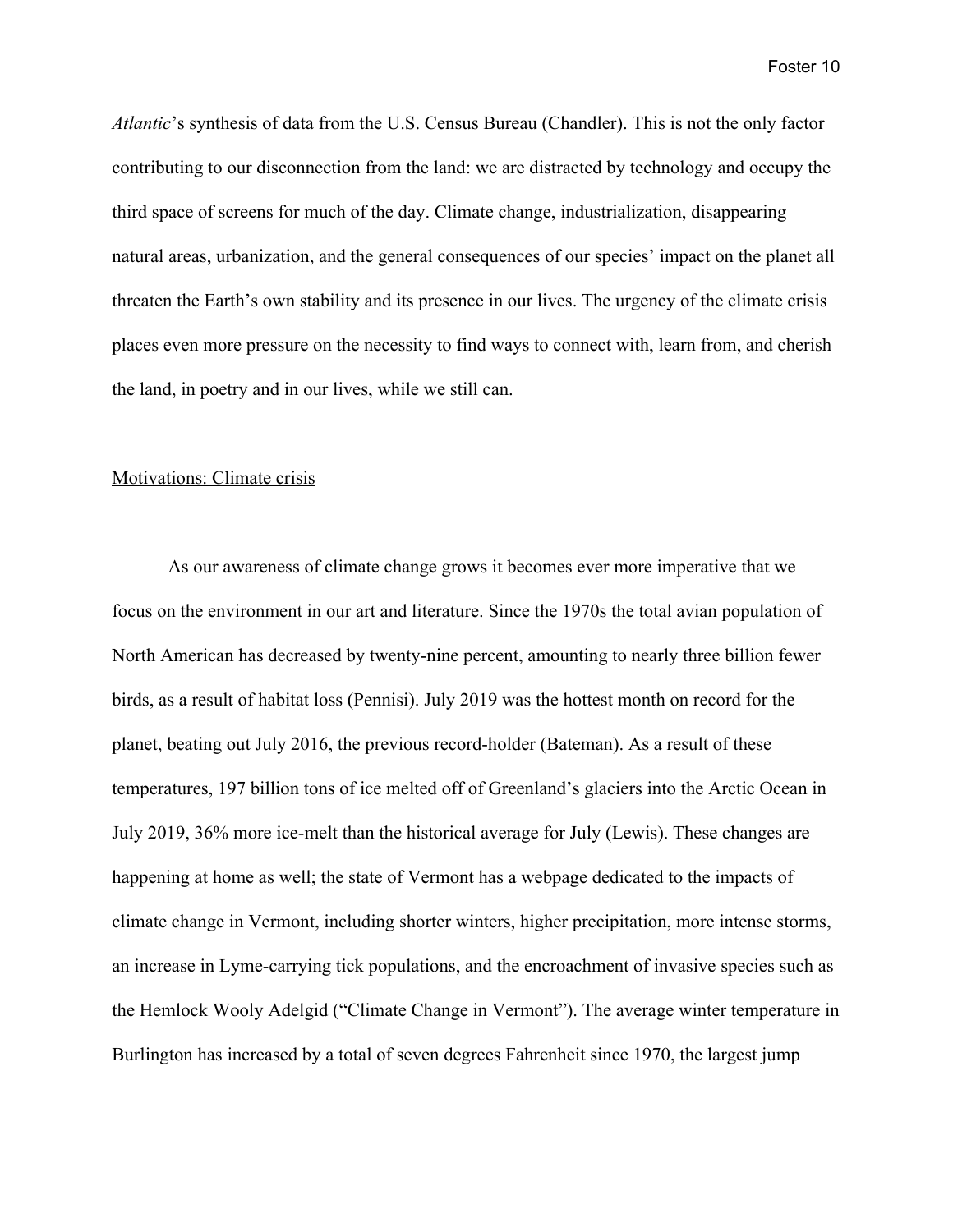nationally ("ON THIN ICE: How Climate Change is Shaping Winter Recreation"). We see this anecdotally too; this past winter was an uneasy one, with a number of unseasonably warm days juxtaposed with ice storms and only a handful of blizzards. This instability affects many spheres, including Vermont's winter tourism economy, the seasonal migration of birds and insects, the budding of trees and perennial plants, and our emotional reliance on a stable planet.

Climate change is altering the surface of the Earth as we know it, further disrupting our already tenuous relationship with it. Our federal government under the current administration is refusing to take action; rather, it has rolled back or weakened over 90 environmental regulations put in place by past administrations (Popovich et al). The climate crisis is urgent, but politics are not treating it as such.

The humanities and fine arts have an important role in shaping our collective narrative and re-awakening our passion and attention. Bill McKibben, in his introduction to the anthology *American Earth: Environmental Writing Since Thoreau*, writes that environmental literature "drove the political side of the [environmentalist] movement more often than the other way round" (*American Earth xxiii*). I believe that ecopoetry in particular, with its attention to detail and the intersections of poetry and environmentalism, has the power to shake us free from the distraction and apathy that envelops us, driving us toward awareness and action.

#### Literature Review: American environmentalism and ecocriticism

American environmentalism can be traced back to the 19th century and the writings of early thinkers, conservationists, and naturalists such as Vermonter George Perkins Marsh, John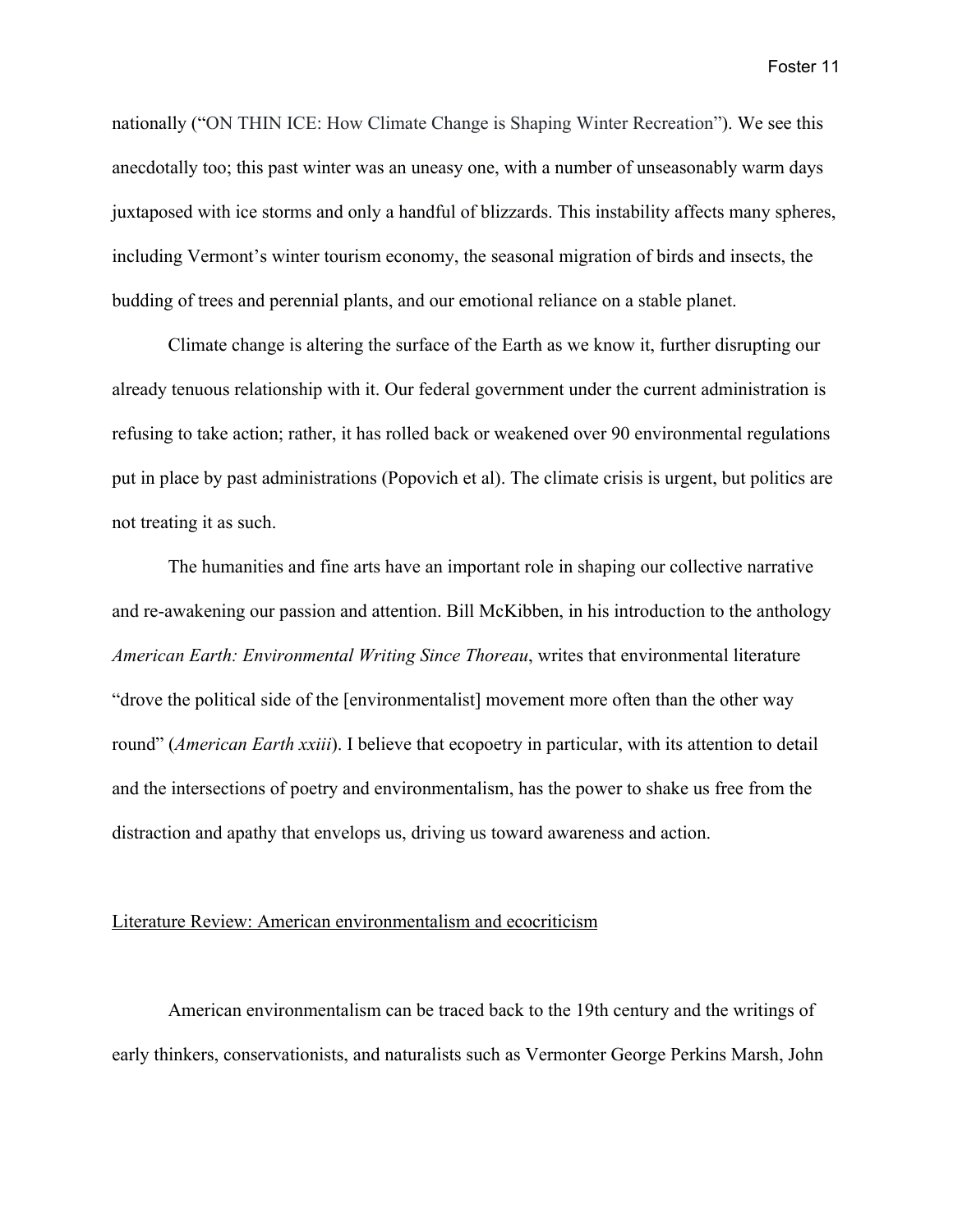Muir, Florence Augusta Merriam Bailey, Henry David Thoreau, Ellen Swallow, and Graceanna Lewis. The contemporary environmentalist movement has its most tangible roots in the latter half of the twentieth century, and was inspired in particular by Rachel Carson's book *Silent Spring* which gained widespread popularity after its publication in 1962 and catalyzed the social, political, and literary shift towards a more conscious attention to the impact our species has on the planet. *Silent Spring* focuses on the environmental effects of excessive pesticide usage, namely DDT or Dichlorodiphenyltrichloroethane, a chemical compound found in many pesticides advertised for agricultural usage. Carson criticizes companies for misleading marketing and calls attention to a "silent spring" caused by bird and insect death as a result of mass pesticide spraying. The book received overt criticism from chemical companies and evoked outrage among public opinion, but the public won out; two major impacts of *Silent Spring* were the banning of DDT for usage in agricultural pesticide spraying, and the creation of the Environmental Protection Agency in 1970.

Another influential text from the end of the twentieth century is Bill McKibben's *The End of Nature*, published in 1989. As a result of this book and further publications, McKibben came to be an important figure in the twenty-first century environmentalist movement. *The End of Nature* has a wider focus than Carson's book, detailing statistical evidence of climate change such as the acidifying of the oceans, the declining population of red spruce trees in Vermont, a declining bird population, and the melting of ice sheets in Greenland. These statistics have been updated and built upon since 1989, so the specifics that McKibben cites are no longer as precise or relevant; however, it is important to note that the concept of climate change was circling in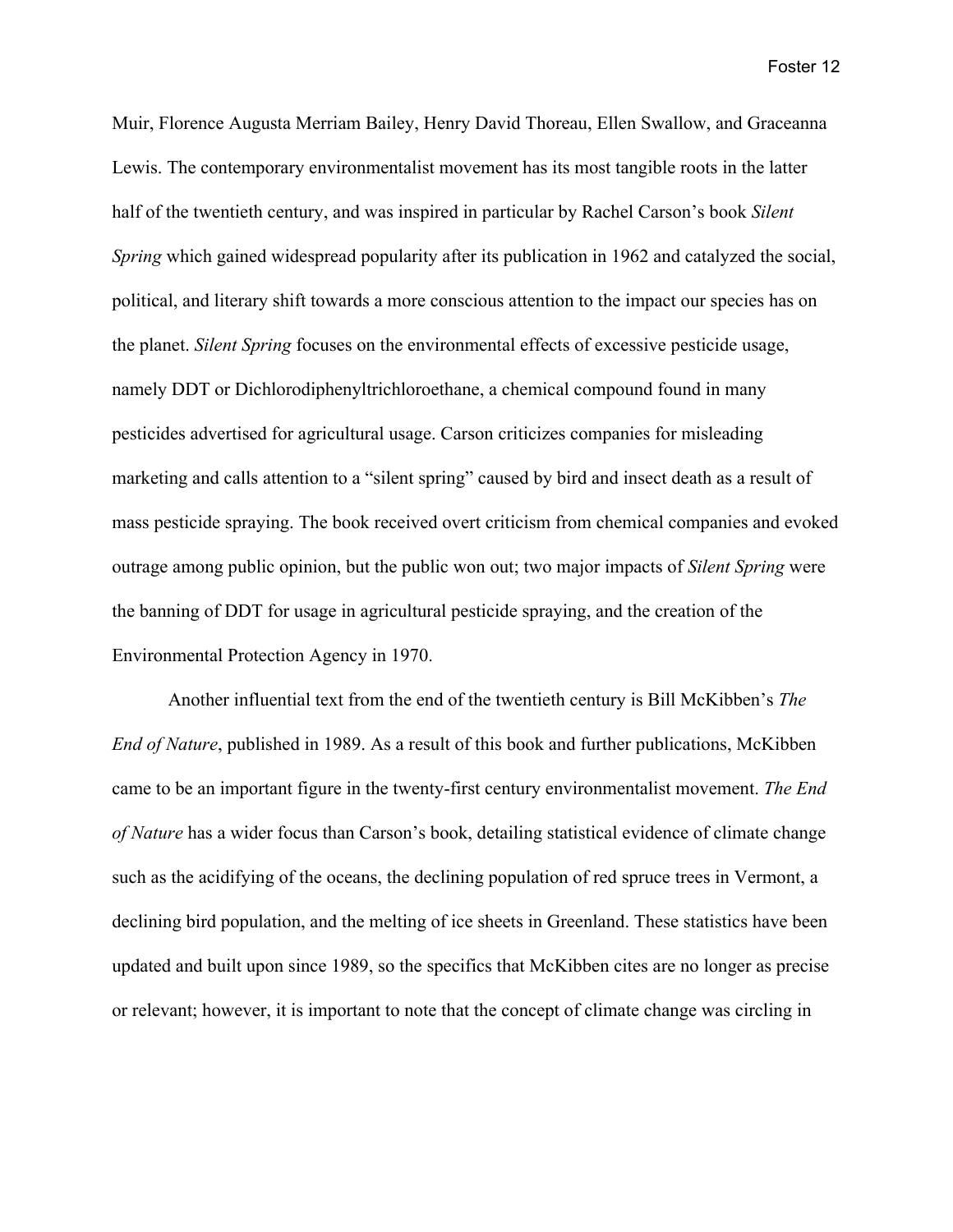scientific and literary communities well before the turn of the twenty-first century, influencing scholarly works, activism, and poetry.

Integral to McKibben's text is the vocabulary that he uses to discuss "the end of nature." Nature itself isn't ending—we will still have the Green Mountains and Lake Champlain—but "we have ended the thing that has, at least in modern times, defined nature for us—its separation from human society" (*The End of Nature* 64). It is important to note that this separation between humans and nature is a result of a dualist culture often founded in European tradition. Many cultures such as the Abenaki tribe, who live within the state of Vermont, do not conceptually separate themselves from nature. McKibben is writing from the perspective of the hegemonic culture in the U.S. when he draws a distinction between culture and nature. He considers all things that are touched by humanness as part of the "human" world—for example, a highly touristed river is not quite nature anymore because it exists under a heavy human hand. Similarly, he argues, nature as we know it is ending because climate change and pollution are the results of human impact spilling outside the borders of the human world and even dissolving such borders. There is not a single place on earth that remains even indirectly untouched by humans. We change even the surface of the ice on Antarctica and the acidity of the deep ocean, places where no humans live.

These changes, and the wide breadth of human influence on the planet, can be described by the term "Anthropocene," which was coined in 2000 by Nobel Prize winners Paul Crutzen and Eugene Stoermer to mark what they believe is a new geological epoch shaped by human impact (Keller 2). They divided the Anthropocene into 3 stages: the "Industrial Era," from 1800-1945, characterized by the industrial revolution; the "Great Acceleration," from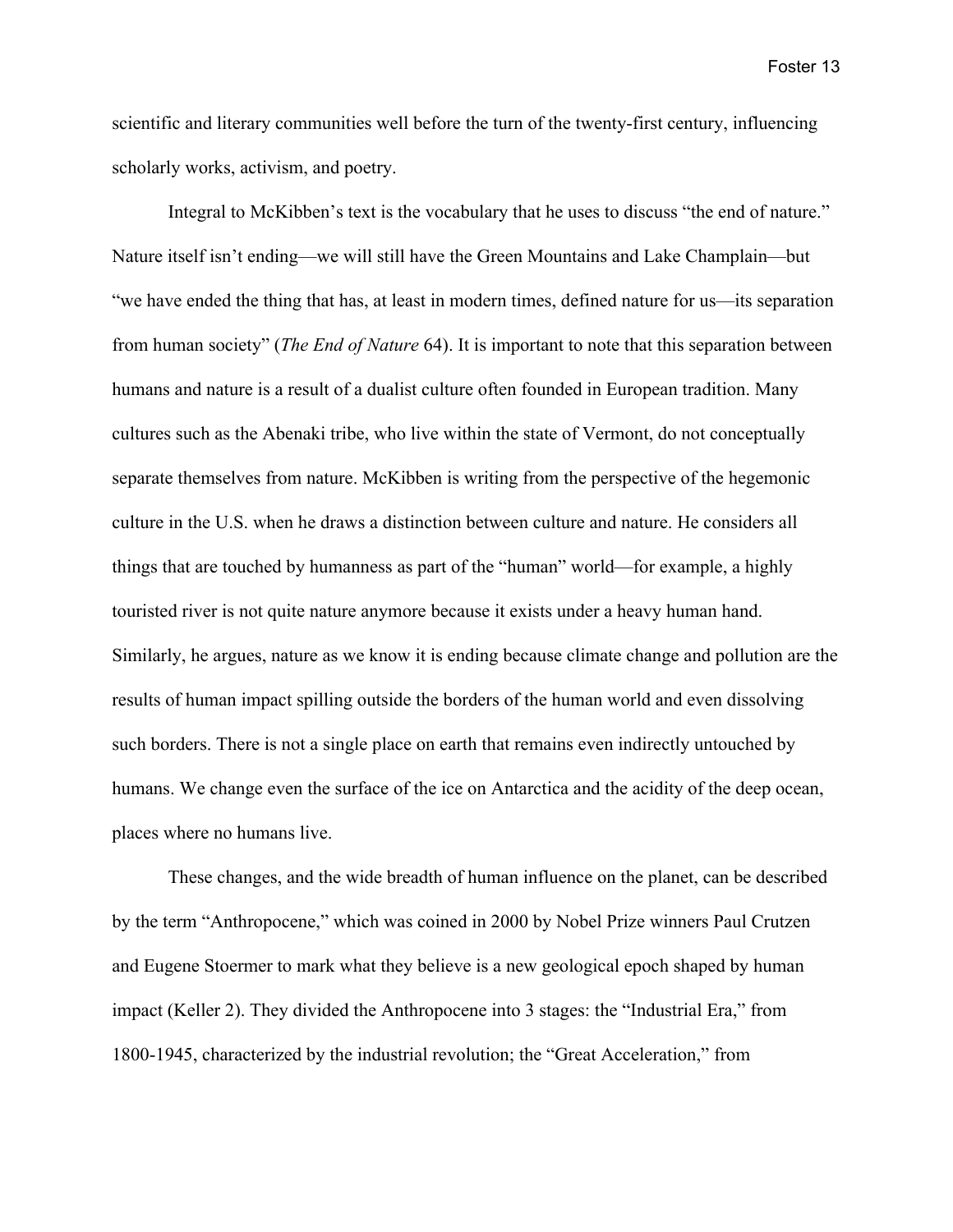1945-2015, characterized by the nuclear age and increased technological innovation; and the current stage, in which humans become the "Stewards of the Earth System," from 2015 to the present (Keller 4). This last stage arose out of the urgency of the Great Acceleration, and is characterized by both the realization that human activity has widespread global impacts, and by the initiation of social and political efforts to modify such impacts (Keller 4). Whether or not we have actually become "stewards" of our planet is debatable; in some cases, personal and political policy do work towards limiting the effects of human activity on the planet. At the same time, as mentioned earlier, the Trump administration has rolled back regulations intended to minimize damage to the environment, and the validity of the climate crisis is still questioned by some politicians. In some ways, then, Crutzen and Stoermer's publication does not accurately represent the current relationship between the majority of our species and the planet; most of us are not truly "Stewards of the Earth System," and the Anthropocene has not been declared an official geological epoch. Still, the term "Anthropocene" has at the very least permeated public and scholarly discourse, and represents a shift in attention towards the planetary impact of human activity.

In the twenty years since Crutzen and Stoermer's publication, the language to describe our climate situation has changed to reflect public opinion, scientific accuracy, and the urgency of climate change. The term "climate emergency" was adopted in 2019 by many scientists, politicians, journalists, and citizens to describe our current climate crisis. Evidence of the emergency include rapidly melting ice sheets in Greenland, thawing permafrost, uncontrollable wildfires, and rising, warming, and acidifying seas (Fountain). In December of 2019, eleven thousand scientists from 153 countries declared in *BioScience,* a journal published through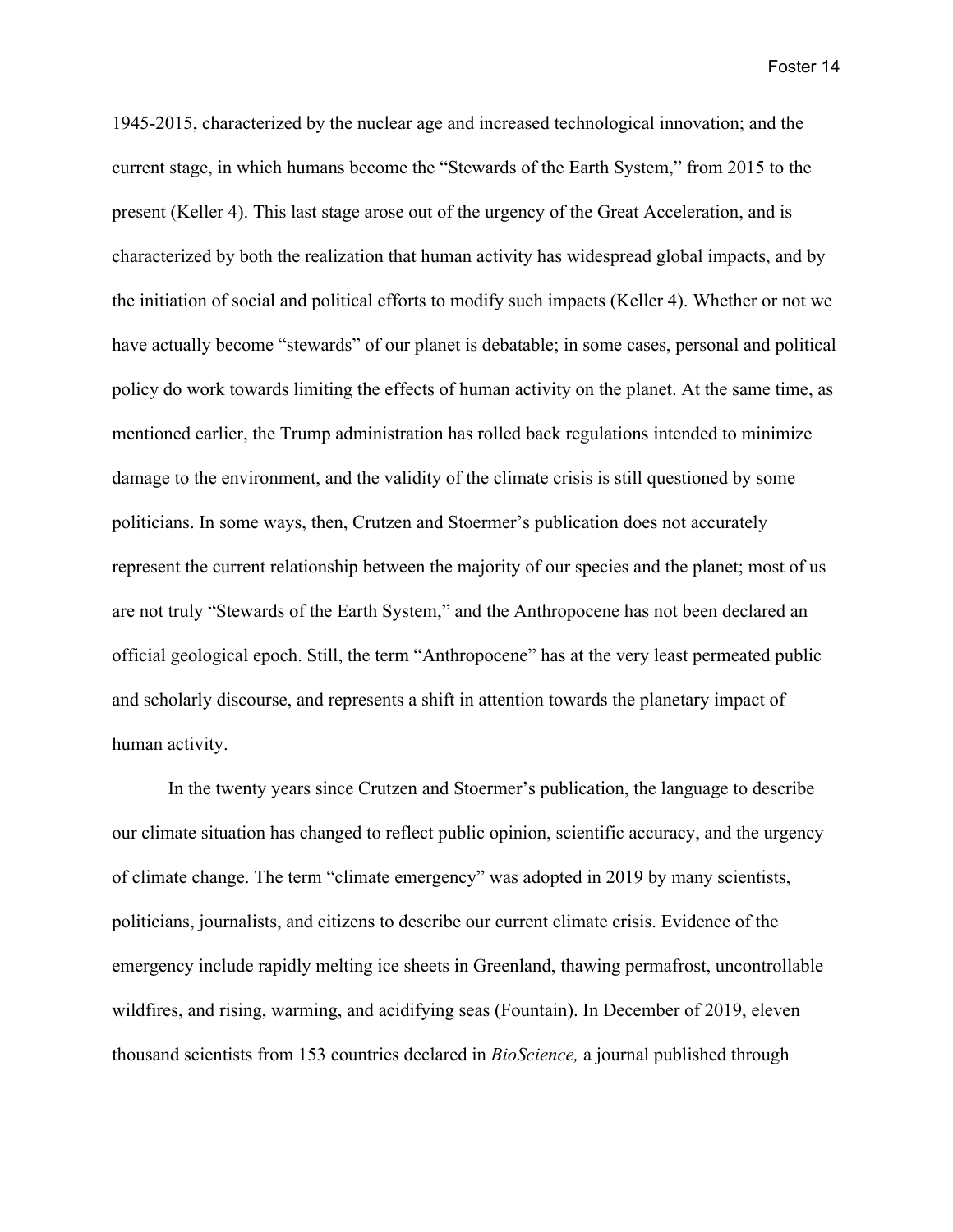Oxford University, that "planet Earth is facing a climate emergency" (Ripple et. al 8). Evidence of climate change is now innumerable, and is studied by thousands of scientists all over the world, including at UVM's own Gund Institute for Environment. Climate change has also become an object of study by ecocritical theorists and scholars, who work in fields ranging from environmental studies to literary studies.

Writer and anthropologist Amitav Ghosh writes in his 2016 text *The Great Derangement: Climate Change and the Unthinkable*, "The climate crisis is also a crisis of culture, and thus of the imagination" (Ghosh 9). The climate crisis is inextricably linked to capitalism, consumerism, and the commodification of land and resources as objects or producers of desire. We also link these objects to cultural narratives of social values and desires that we consume in literature and media. Ghosh notes the relationship between the appeal of a convertible to notions of freedom and independence: Jack Kerouac's *On the Road*, car culture, the cultural allure of road trips, images of "James Dean and Peter Fonda racing toward the horizon," and of course the massive carbon emissions put out by the motor vehicle industry in the U.S. (Gosh 10). Culture, and by extension literature, has an intimate relationship with how we view nature and how we establish our values; thus literature plays an important role in reshaping our relationship with nature and creating a culture steeped in sustainability.

*The Green Studies Reader: From Romanticism to Ecocriticism*, edited by Laurence Coupe, is a collection of essays that focus on literature and the environment. Coupe includes essays that discuss the rhetoric of N/nature; the failure of language to depict nature but also our reliance on language to comprehend nature; the ethics of using nature as a muse or object in literature; and, the ability for postmodernism to embody not nihilism but instead, as in Greg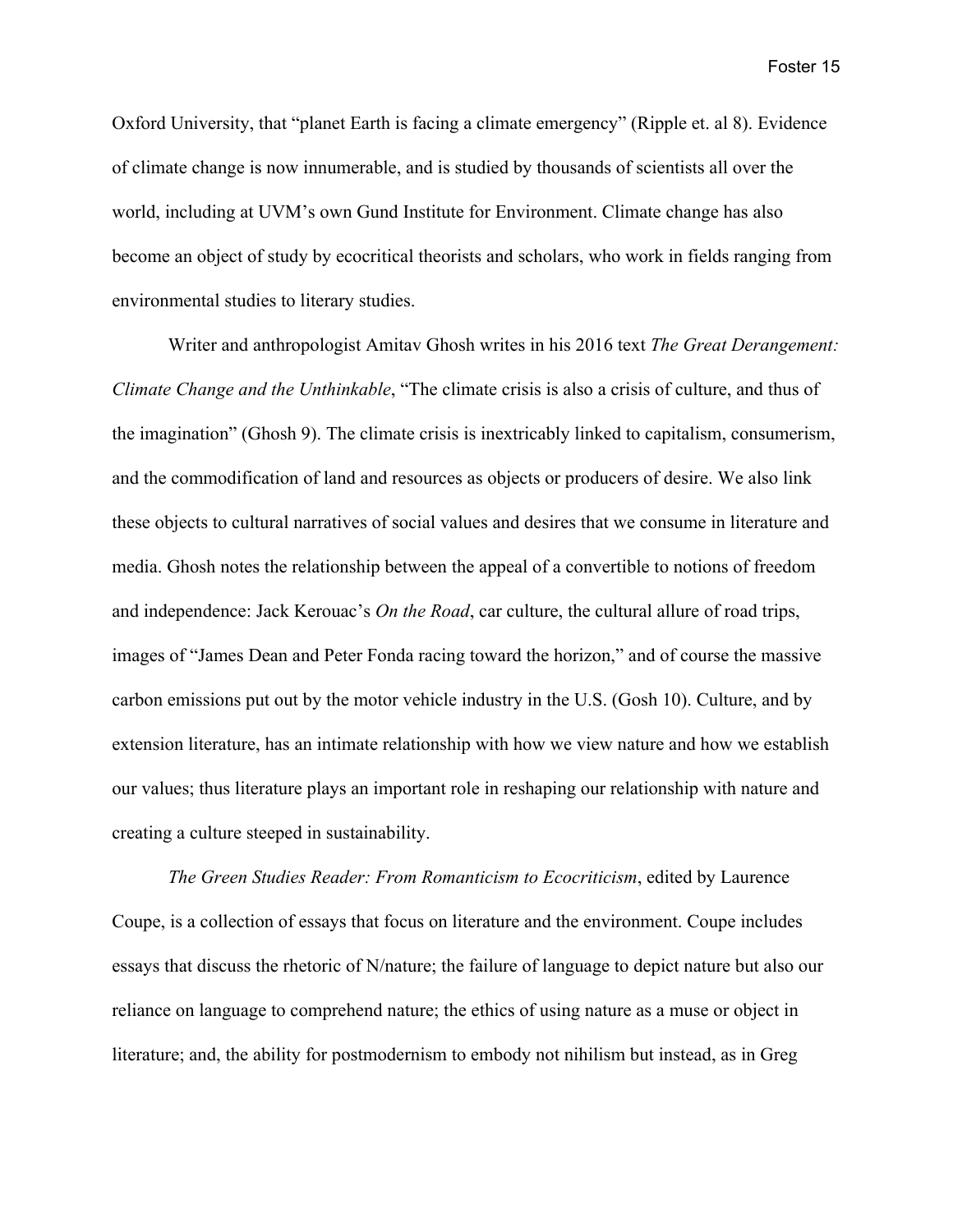Garrard's contribution to the collection, a "Radical Pastoral" (*The Green Studies Reader*). Coupe highlights thinkers who write critically about the language and meaning of nature and how it manifests in literature. At the same time, Coupe discourages ecocritical discussions that focus only on the nuances of language and linguistic constructs because, as Kate Soper notes in *What is Nature? Culture, Politics, and the Non-Human*, "It is not language that has a hole in its ozone layer; and the real thing continues to be polluted and degraded even as we refine our deconstructive insights at the level of the signifier" (Soper 151). It is important to create and analyze literature that questions the language and linguistic significance of nature. It is simultaneously important to create literature that bears witness to both nature and the pollution and degradation it undergoes, so we are paying attention to the theoretical discussions surrounding N/nature while also paying attention to nature itself.

Poetry easily inherits these concepts because it already serves as an act of documentation and attention, and engages in discourses of nuanced language and symbolism. Ecopoetry as a branch of Green Studies manifests ecocritical discussions and interweaves them with poetic technique and literary history, to contribute a poetic voice to new environmentalist movements.

#### Literature Review: Ecopoetry

Ecopoetry draws influence from Transcendentalism, an American literary movement that arose during the Industrial Revolution, and complicates it with tensions surrounding our evolving relationship with the planet and technology. Ecopoetry has been around for decades and can be seen in the twentieth century work of Wendell Berry, Gary Snyder, and Mary Oliver, among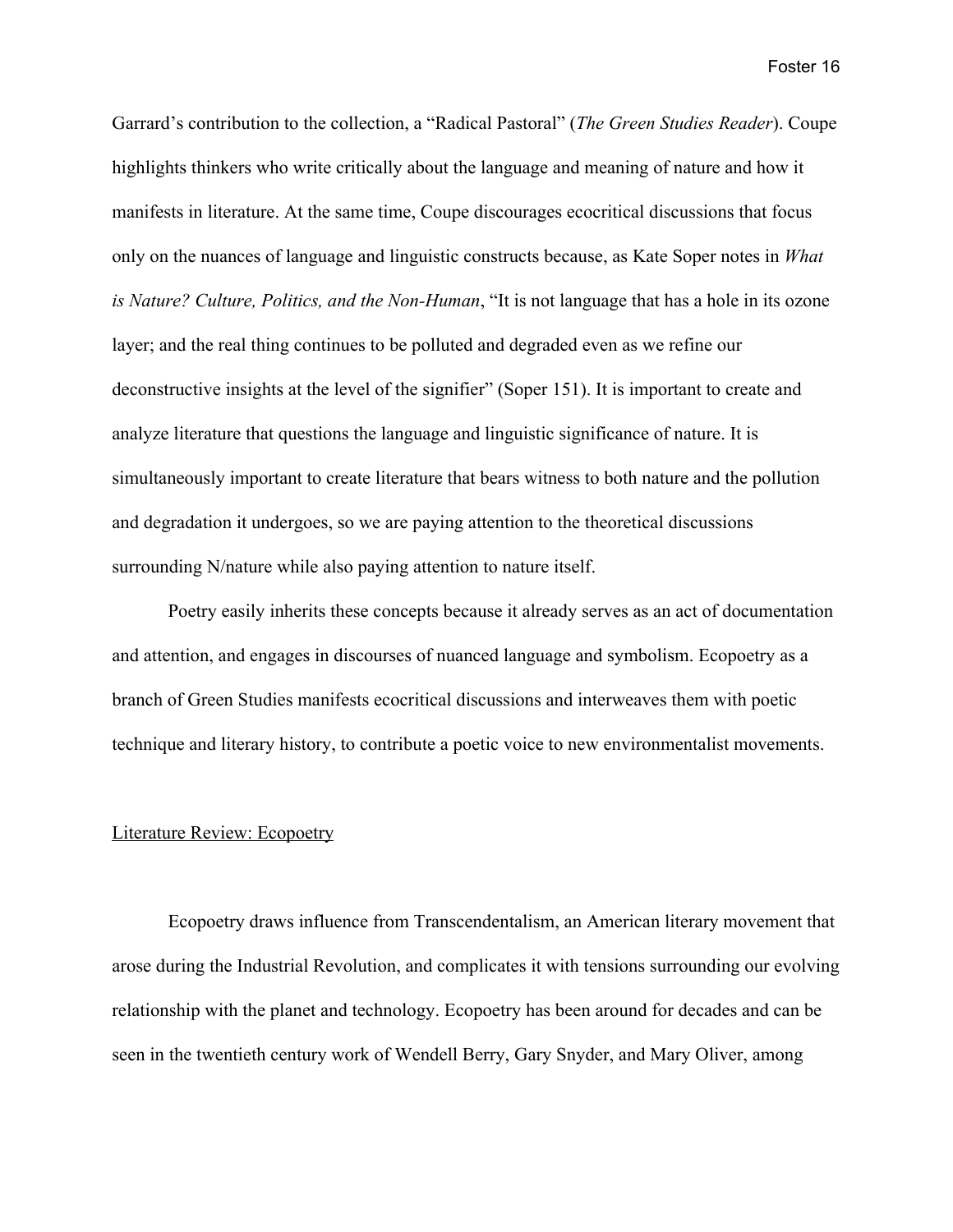others. The movement remained unarticulated in academic terminology until Leonard Scigaji's 1999 text *Sustainable Poetry: Four Ecopoets* and Jonathan Bate's 2000 text *The Song of the Earth*. Scigaji and Bate coined the term "ecopoetics," and represent the beginnings of scholarly awareness of ecopoetry. Bate's text begins with a defiant declaration of the meaning of poetry in the twenty-first century:

This is a book about why poetry continues to matter as we enter a new millennium that will be ruled by technology. It is a book about modern Western man's alienation from nature. It is about the capacity of the writer to restore us to the earth which is our home. (Bate *vii*)

Thus was established the intention of ecopoetry. Ecopoetry is related to traditional lyric nature poetry in its focus on the planet, but its political and postmodern context makes it distinct. Ecopoetry uses ecocritical concepts to draw readers back into awareness— awareness of place, of planet, of climate crisis, of N/nature— and work against alienation. At its root, ecopoetry pays special attention to the relationship between culture and nature, often through the lens of the Anthropocene, to create a better understanding of that relationship and, perhaps idealistically, to change it. Ecocritical scholar Lynn Keller uses the term "self-conscious Anthropocene" in her 2017 text *Recomposing Ecopoetics: North American Poetry of the Self-Conscious Anthropocene* to define growing cultural awareness of human activity and its impacts on the planet. Her text examines how the self-conscious Anthropocene manifests in North American poetry, and she selects poems that take "'nature' to be a far more inclusive and culturally imbricated category than has been the case in our traditions of nature writing" (Keller 3). This connects to McKibben's concept of "the end of nature," but instead of declaring that nature has ended, Keller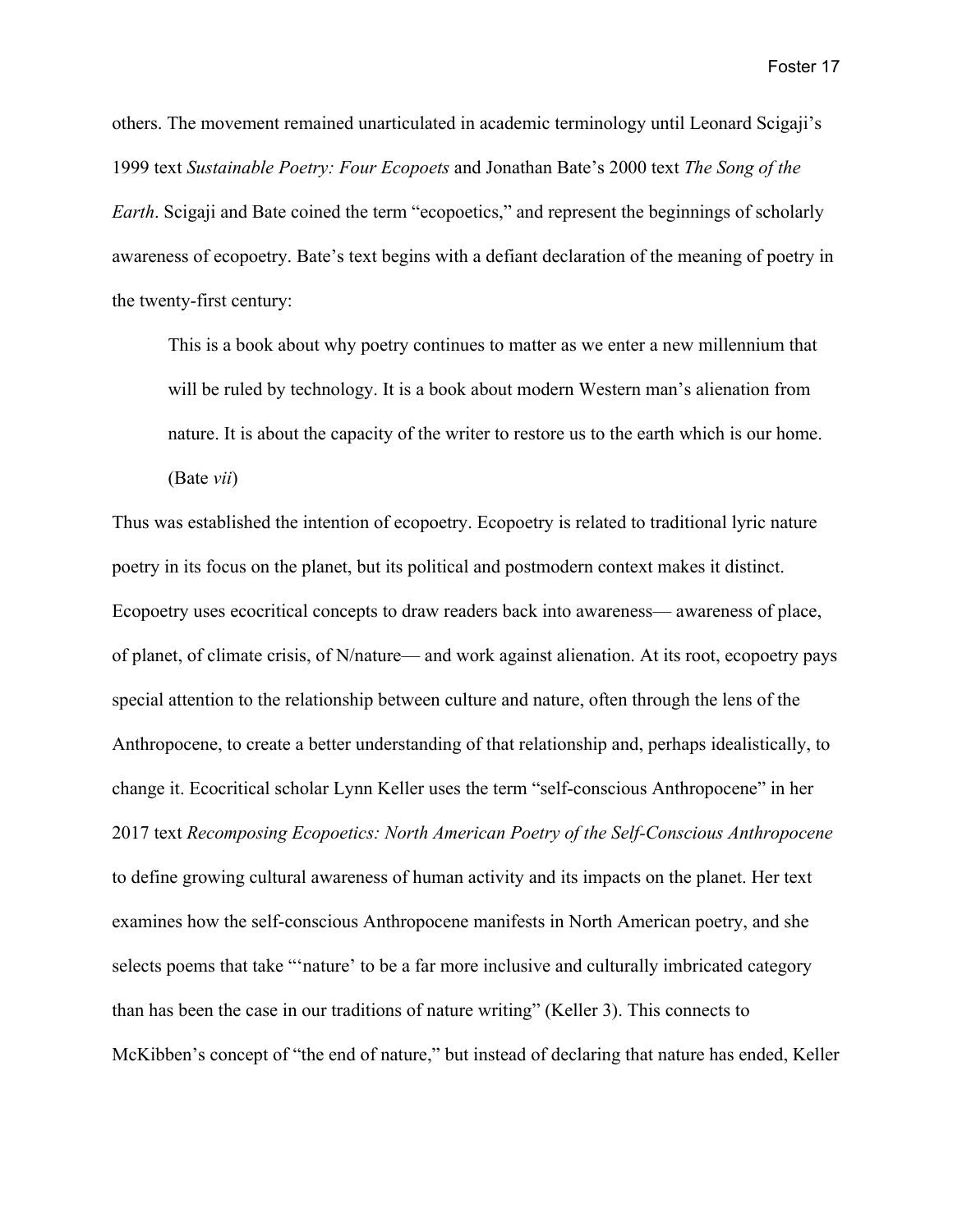and other ecocritical scholars rather change the definition of nature to include culture. The changing conditions of our planet affect how we talk about nature in ecopoetry, and our awareness of the role we play in such changes affects how we talk about our relationship to nature. This is the difference between nature poetry and ecopoetry; ecopoetry could instead be called self-conscious nature poetry, as it is nature poetry written through the awareness of climate change, with an enhanced attention paid to our species' relationship with the planet. The shift from nature poetry to ecopoetry was a result of changes in our cultural understanding of nature.

Nature poetry, as it existed during Romanticism, responded to the perceived rift between human society and nature, and represented nature as a refuge to which people could return in order to escape from the man-made industrial world (Keller 10). Ecocritical scholars at the end of the twentieth century wrote about nature poetry in much the same way; Keller writes, "they saw poems about nature as returning readers to a sense of being at home on earth" (Keller 10). Bate mimics this mindset in his text *Song of the Earth*, in which he describes ecopoems as creating imaginary and literary "parks in which we may breathe an air that is not toxic and accommodate ourselves to a mode of dwelling that is not alienated" (Bate 64). In other words, Bate's definition of ecopoetics refers to poems about nature that restore our connection with nature and our vision of it as a haven and refuge, especially when we are unable to experience that vision in our own environments.

Keller focuses on new manifestations of ecopoetry. She examines poetry that "resists being approached as an escape" from the realities of our world, but instead seeks to explore and illuminate the climate emergency and its implications (Keller 11). The shift in how we represent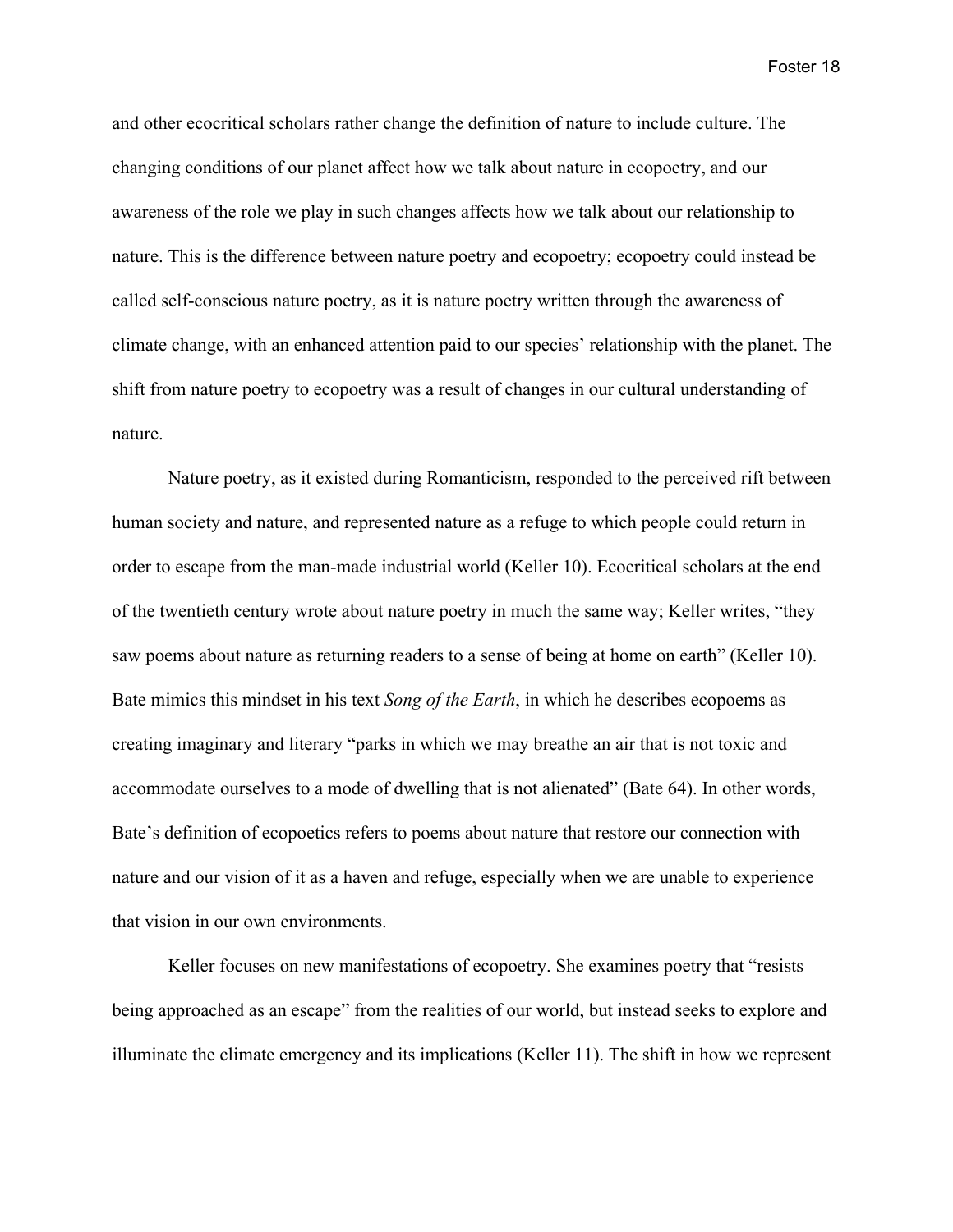nature in poetry is related to our cultural conceptions of nature. We used to perceive nature as "a sacred and vanishing space offering escape from industrialized modernity," undisturbed from human activity (Keller 13). This is emblematic of Romantic beliefs of the dualism between humans and nature, which encourages humans to escape to nature but removes them from the responsibility to care for it as home. This conception of nature is not a sustainable one, nor is it realistic to our climate emergency. J. Scott Bryson, in his 2005 book *The West Side of Any Mountain: Place, Space, and Contemporary Ecopoetry*, writes that ecopoets cannot play into this dualist Romantic concept of nature, but acknowledges that there is a homecoming that must be had. We are alienated from nature, but rather than use poetry as a Romantic escape, ecopoets must instead be "place-makers, attempting to move their audience out of an existence in an abstract postmodernized space… into a recognition of our present surroundings as place and thus as home" (Bryson 11).

Margaret Ronda's 2018 text *Remainders: American Poetry at Nature's End* explores similar shifts in ecopoetry. She uses McKibben's concept of nature as we know it ending—the nature that exists separate from human influence—as the foundation of her analysis. If nature as we know it is ending—or is already over—what happens to poetry, which has used nature for centuries as a muse and subject?

Ronda begins her introduction with quotations by Ralph Waldo Emerson, one of the founders of Transcendentalism, an American branch of Romanticism. Emerson defines nature as "essences unchanged by man: space, the air, the river, the leaf" (Ronda 10). The parallel between Emerson's and McKibben's definitions are telling, as Emerson's writings have become entrenched in American culture, especially in our conceptions of our relation to nature. Another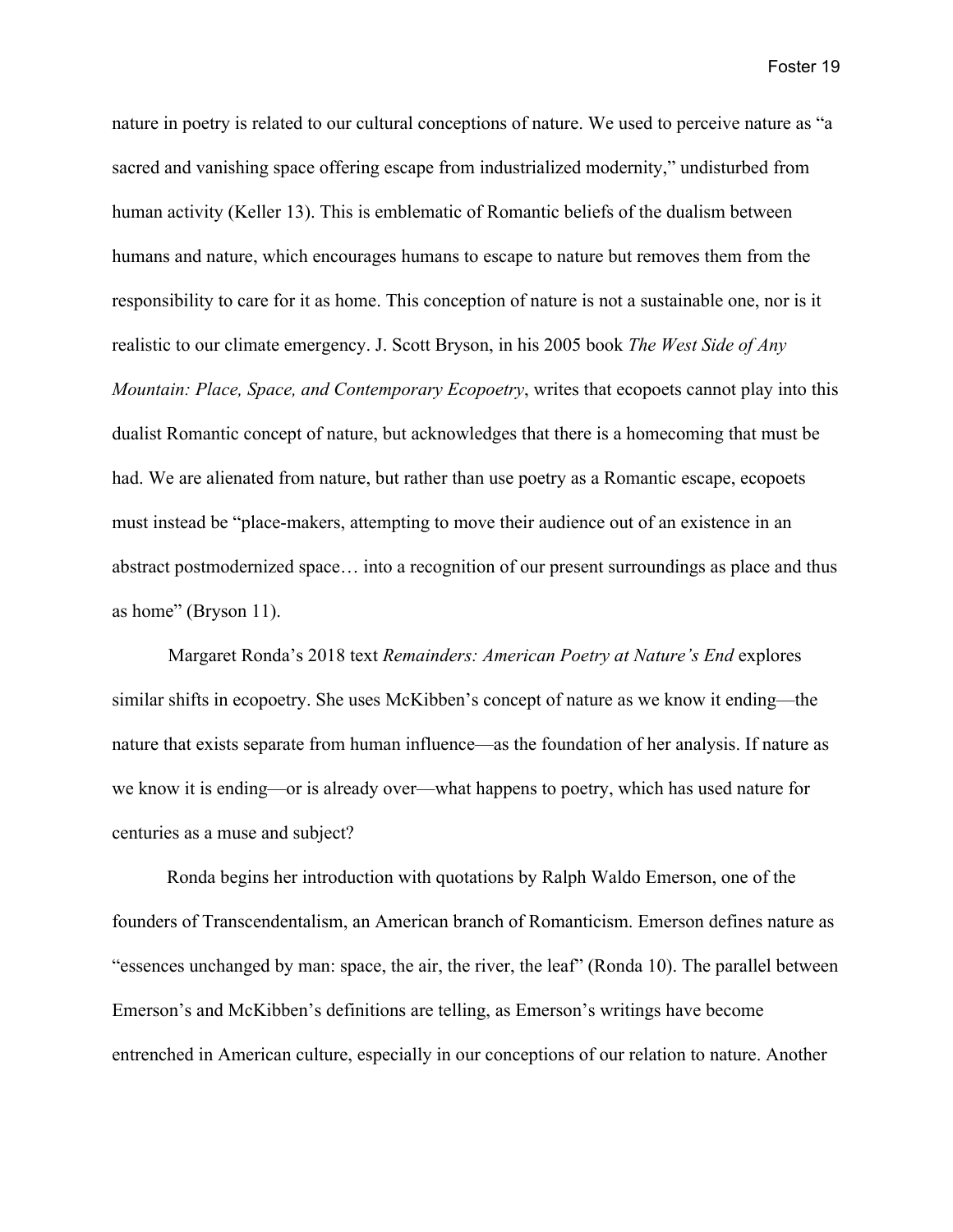quotation of Emerson's that Ronda uses, however, is not so idyllic: "All the parts [of nature] incessantly work into each other's hands for the profit of man" (Ronda 10). This quotation reveals the darker side of our relation to nature, namely the entitlement we feel to the land, which is at the root of human acts such as climate change, non-renewable resource extraction, land exploitation, pollution, and over-consumption.

Even at the heart of Transcendentalism, which worked to re-braid the connection between humans and the land, there existed an ideology of domination, control and exploitation that placed humans as superior to and owners of all flora, fauna, and the land itself. This ideology is embedded in not only societal conceptions of nature but poetic ones, too. Ronda notes that Emerson's suggestion to *use* nature is manifested in "imaginative or material purposes" (Ronda 10). By imaginative purposes, she means literary representations of nature, the ways in which "the poet 'conforms things to his thoughts' in his work, using nature to her own ends" (Ronda 11). Here, Ronda proposes an argument, which I will change into a question: is poetry a form of exploitation of land, as poets use the land as muse and subject?

This is an important question to keep in mind, but is not the extent of Ronda's analysis. Ronda takes the assumption that poets use the land as muse and subject, and examines it through the lens of climate change and other factors that change nature as we know it. If poets have historically meditated on nature as a space of refuge separate from human influence, and as McKibben suggests, that schema of nature no longer exists, Ronda wonders "what happens when the figurative potential for natural renewal or refuge becomes no longer possible" (Ronda 12).

It is in this moment in poetic history that we lie, Ronda argues. The changing conditions of the planet—a warming climate, warming seas, more intense storms, unfamiliar weather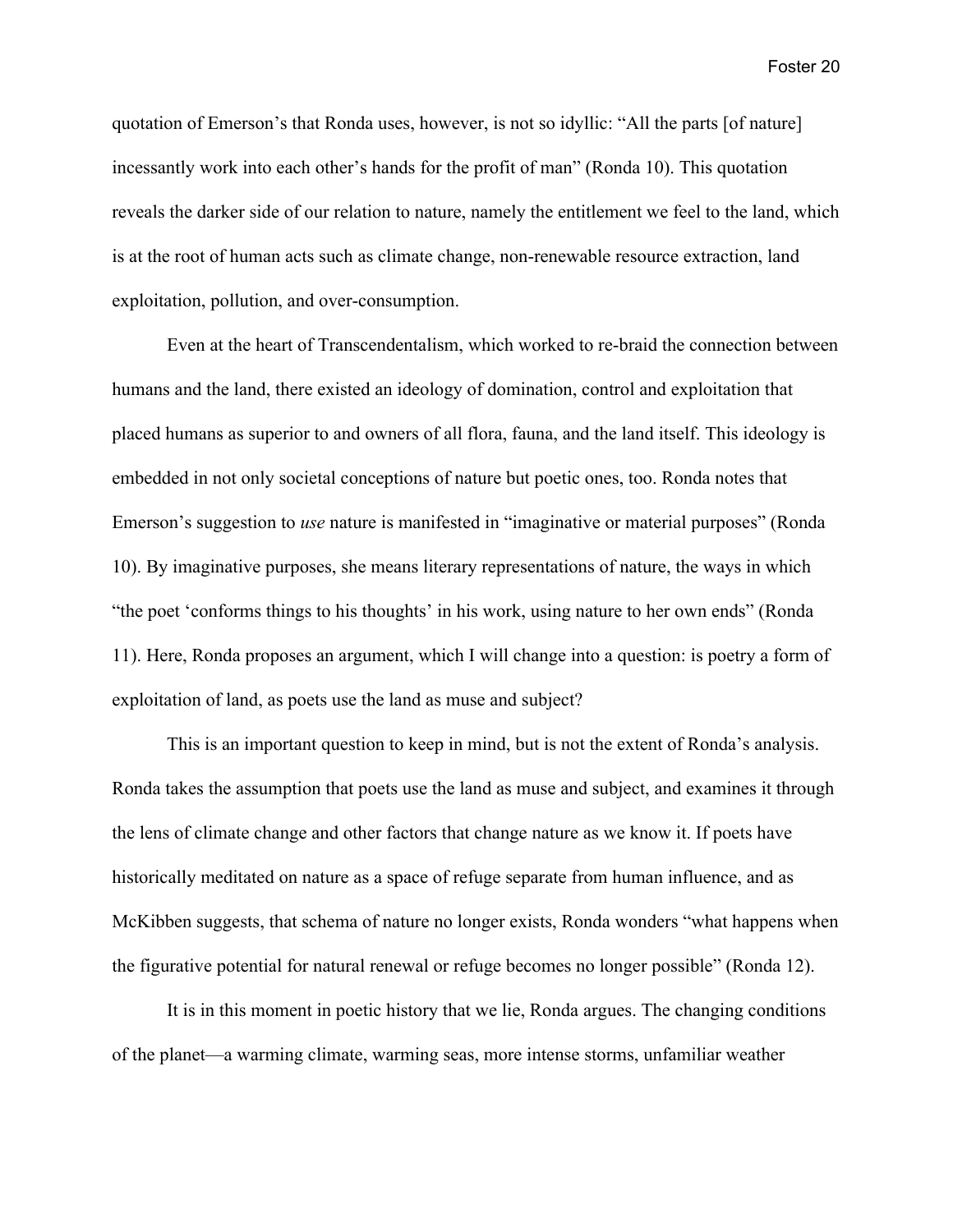patterns, the movement of species into different regions as a result of a warmer climate—forces poets to reimagine how to represent nature, as we navigate "the changing of American poetry" in a "postnatural age" (Ronda 13). As the condition of our planet becomes "increasingly urgent and seemingly insoluble," we have no choice, as ecopoets and poets of any sort, but to cope with that change in our poetry (Ronda 20).

We cope with it in various ways. J. Scott Bryson writes that Wendell Berry, Joy Harjo, Mary Oliver, and W.S. Merwin all have a dual pursuit in their poetry "(1) to *create place*, making a conscious and concerted effort to know the more-than-human world around us; and, (2) to *value space*, recognizing the extent to which that very world is ultimately unknowable" (Bryson 8). Berry's poems are quiet and reverent examinations of his environment, and are most often written in the third person, valuing space by removing the "I" from his poems, though it is clear the "I" is an essential part of making such observations. Conversely, Oliver's poetry often includes her direct point of view, but many of her poems also feature contemplations of how she is just an observer, and even an intruder, to the world she describes. Oliver's poems simultaneously test the bounds of language to capture the wild, pose subtle political contexts, and display an acute awareness of the delicate relationship between people and the planet. Her manifestation of these themes is especially powerful in "Entering the Kingdom," from the 1979 collection *Twelve Moons*. The speaker describes being in a forest and being seen by crows as "possibly dangerous" (Oliver 21). Then the speaker writes, "The dream of my life/ Is to lie down by a slow river/ And stare at the light in the trees—/ To learn something by being nothing/ A little while but the rich/ Lens of attention" (Oliver 21). In other words, she wants to enter and belong to not just the place but the space of the kingdom, and be allowed to stay there. She wants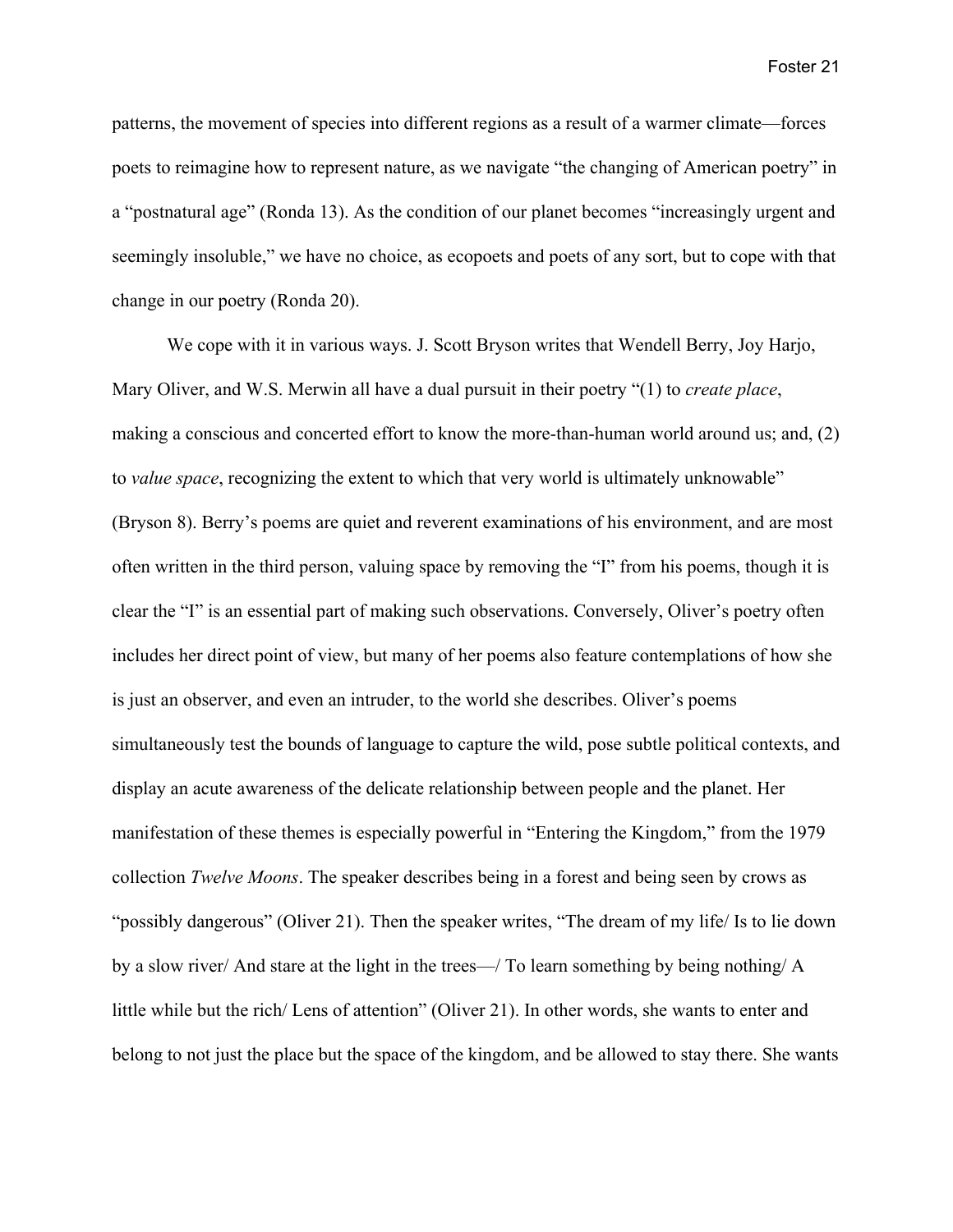to be a piece of the wilderness she admires. But the poem ends with her leaving the kingdom. The crows balk at her and she knows she must leave because "They know me for what I am./ No dreamer,/ No eater of leaves" (Oliver 21). This is a perfect example of Oliver creating place while honoring space. Though the speaker wants to remain in the place she has described so beautifully, she knows that she does not belong there. The space of the forest, and any other wilderness, does not belong to her. Her inherent presence tarnishes the sacred space of the forest. The only way to really cherish it is to cherish it for a moment, then leave and let it exist on its own.

Derick Burleson takes a different approach to ecopoetry in his poem "Outside Fairbanks," published in *The Ecopoetry Anthology* in 2013. His poem focuses more intently on the overlap of culture and nature, describing with patient detail the hyperlocal and place-names of Fairbanks, Alaska such as "the valley," "gold mine," "aspen," "late fall," and "Gold Hill Road" (Burleson 198). Burleson invites us to understand the *where* of the poem, so we can enter into the place with him. While he does so, he also offers other details that tell us about the ecological circumstances in which this place finds itself. In his observations, Burleson notes "the poison pond the gold/ mine left," the mist as it "gilds the golden/ aspen leaves with acid dew," and watches as "a semi rumbles down Gold/ Hill Road below, hauling who/ knows what hazard toward town" (Burleson 198). Burleson uses these hyperlocal remainders to comment on the everyday destruction caused by human industrial activity. He juxtaposes the remainders with details that reflect natural beauty, such as wild cranberries, the northern lights, mist, and chickadees. The poem acknowledges that these are "such strange juxtapositions" to encounter, beauty and destruction existing simultaneously (Burleson 198). It is the same even within his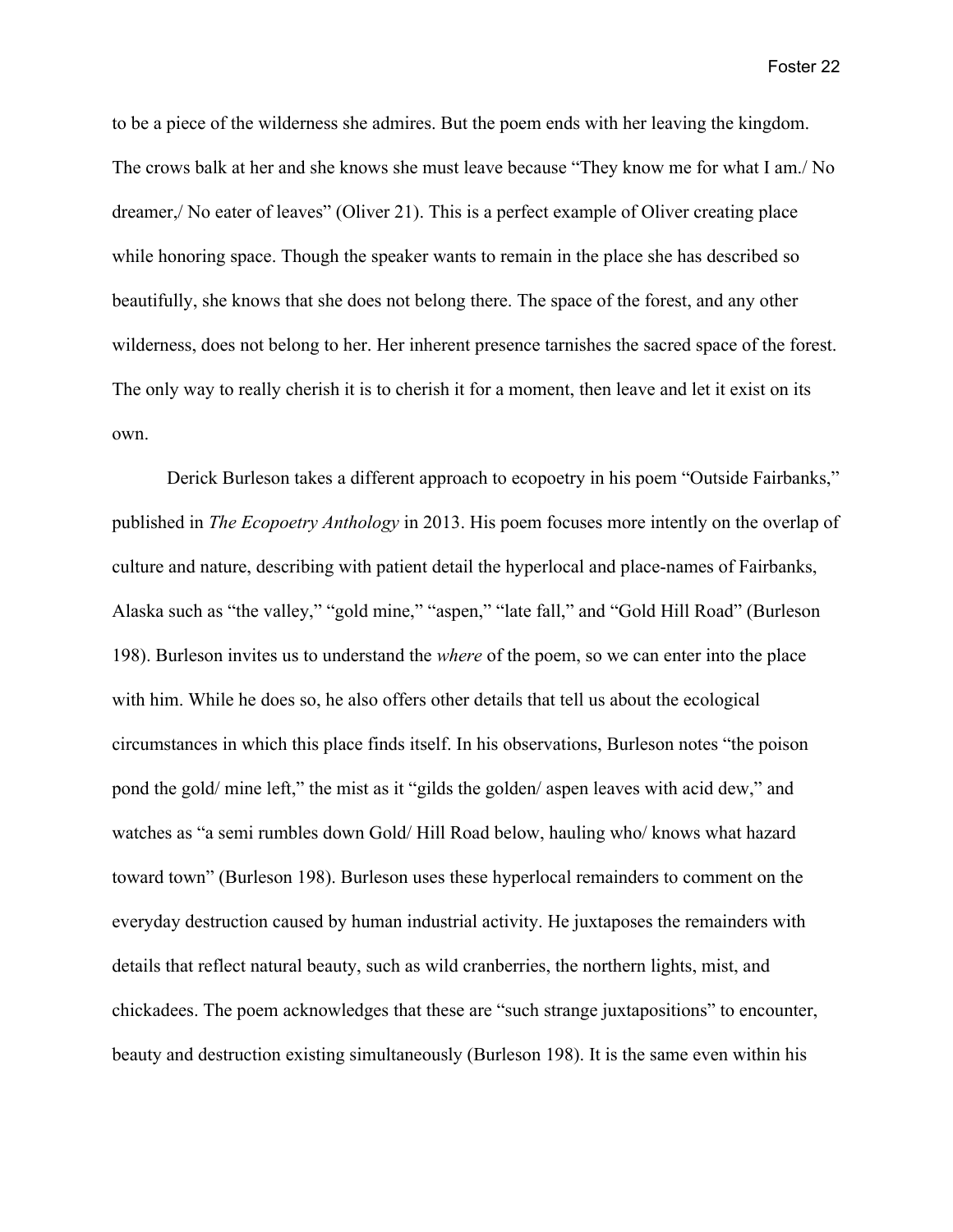home: "And I wonder // what gasses my oil stove breathes / out, keeping me close and cozy / while the cold season rises" (Burleson 198). With this line, our awareness of place is further refined. We can see Burleson standing beside the heat of his oil stove in his cold kitchen, watching the morning rise around him and reflecting on the previous night. An underlayer of intimacy is added with this new detail. The poem speaks to the parallel realities outside Fairbanks of the aftermath of human influence, the beauty and resilience of nature, and the intimate human life that lives in and around the affected place. We gain this information from Burleson's commitment to the hyperlocal, and the attention he pays to his immediate culture and nature.

Ed Roberson's 2010 collection *To See the Earth Before the End of the World* is very different from Oliver and Burleson's iterations of ecopoetry. His poetry, rife with postmodern techniques such as fragmentation, experimentation with form, deconstructed language, white space, and destabilized conceptions of time, place, and space, is an example of the postmodern pastoral. Roberson examines our conception of and relation to nature, and interrogates the ability of language to discuss and represent the world. Although Roberson destabilizes language with disjointed syntax and unconventional forms of punctuation, his book also depends upon vocabulary. The distinction between "Earth" and "World" is present in the title of the collection and is contextualized throughout.

The tension between language dismissal and language reliance is clear in two adjacent poems in the first section of Roberson's book: "11. What Word," and "We look at the world to see the earth." "What word" questions language and privileges "this caught breath almost a silent/ language among us" over spoken or written language (Roberson 19). Out of that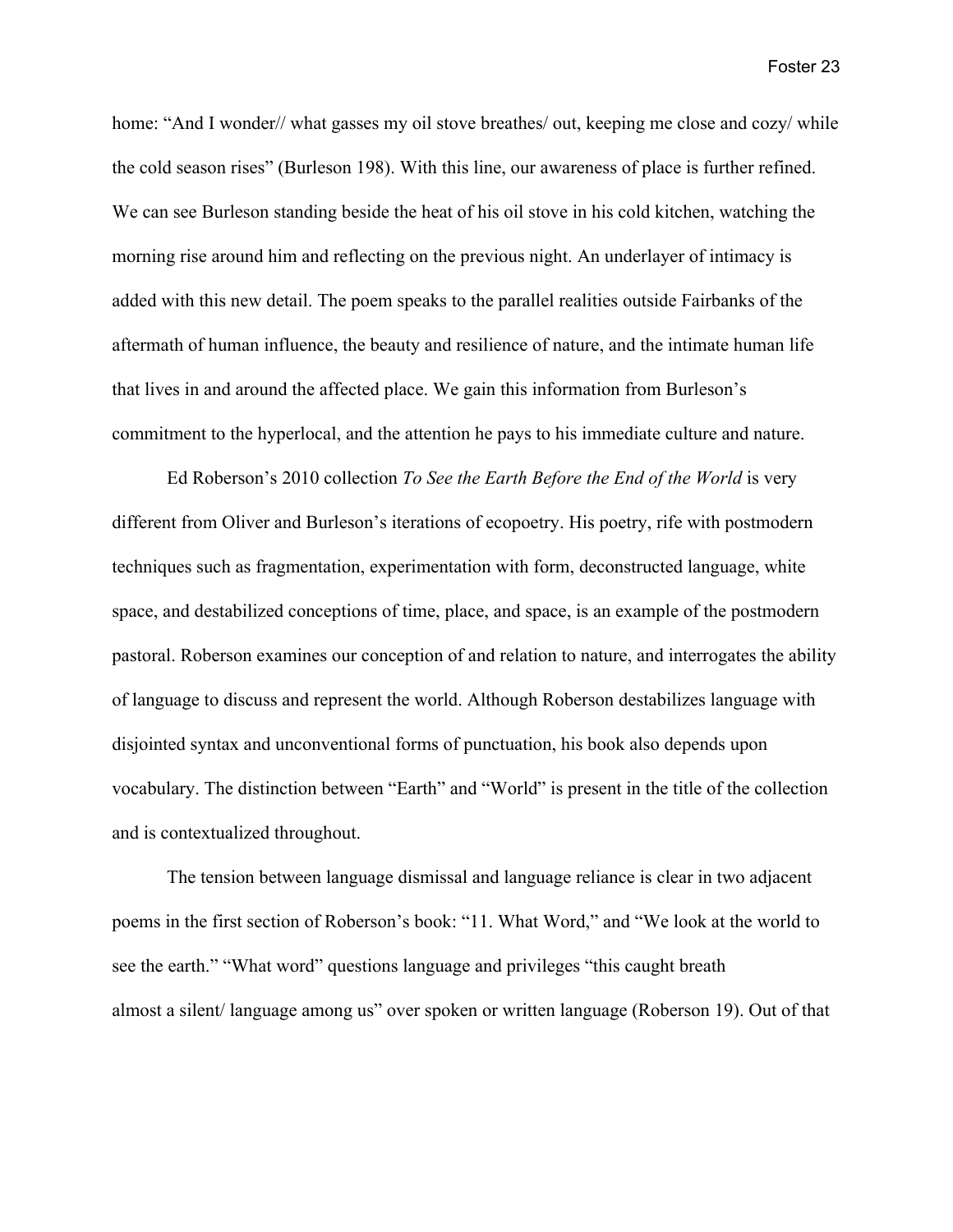breath bursts "The wakened world" (Roberson 20). The syntax in this poem is difficult to follow, as it does not read smoothly but is disjointed by space, punctuation, and the language itself:

> "word bubble breath break that wakens . . . and we would rise . . ." (Roberson 20).

The following poem, "We look at the world to see the earth," relies on language to distinguish between the vocabulary "world" and "earth," a conceit that works as the foundation of the collection. The poem ends with a clear distinction: "*the world/ is mortality, the earth goes beyond us/ is the ours of cosmos/ is our hour of cosmos"* (Roberson 22). In other words, "world" is the human experience, which inhabits but is not always part of "earth." "Earth" is immortal, and is not reliant on the human population but holds and is affected by the "world." Roberson writes at the heart of the poem, "We look upon the world/ to see ourselves in the brief moment that we are of the earth" (Roberson 22). He repeats this second line in the next stanza, breaking the line into fragments: "to see ourselves/ in the brief moment/ that we are/ of the earth" (Roberson 22). This line, at the heart of the poem, which ends the section entitled "Topoi"—an element of Ancient Greek rhetoric meaning line of argument—is the thesis of the collection. Roberson is looking at the world to see the earth, with the knowledge that he must also see the earth before the end of the world.

This is the intention behind Roberson's collection. His method for carrying out his thesis takes many forms, but the form that is most relevant to my process is his appreciation of the hyperlocal of the world, using it to see the earth. He examines the small things—gulls turning in the air, spider webs, antennas, cicadas—to see the earth. His collection does not fall under Imagism, but the images that he does use are delved into profoundly, giving them a deeper poetic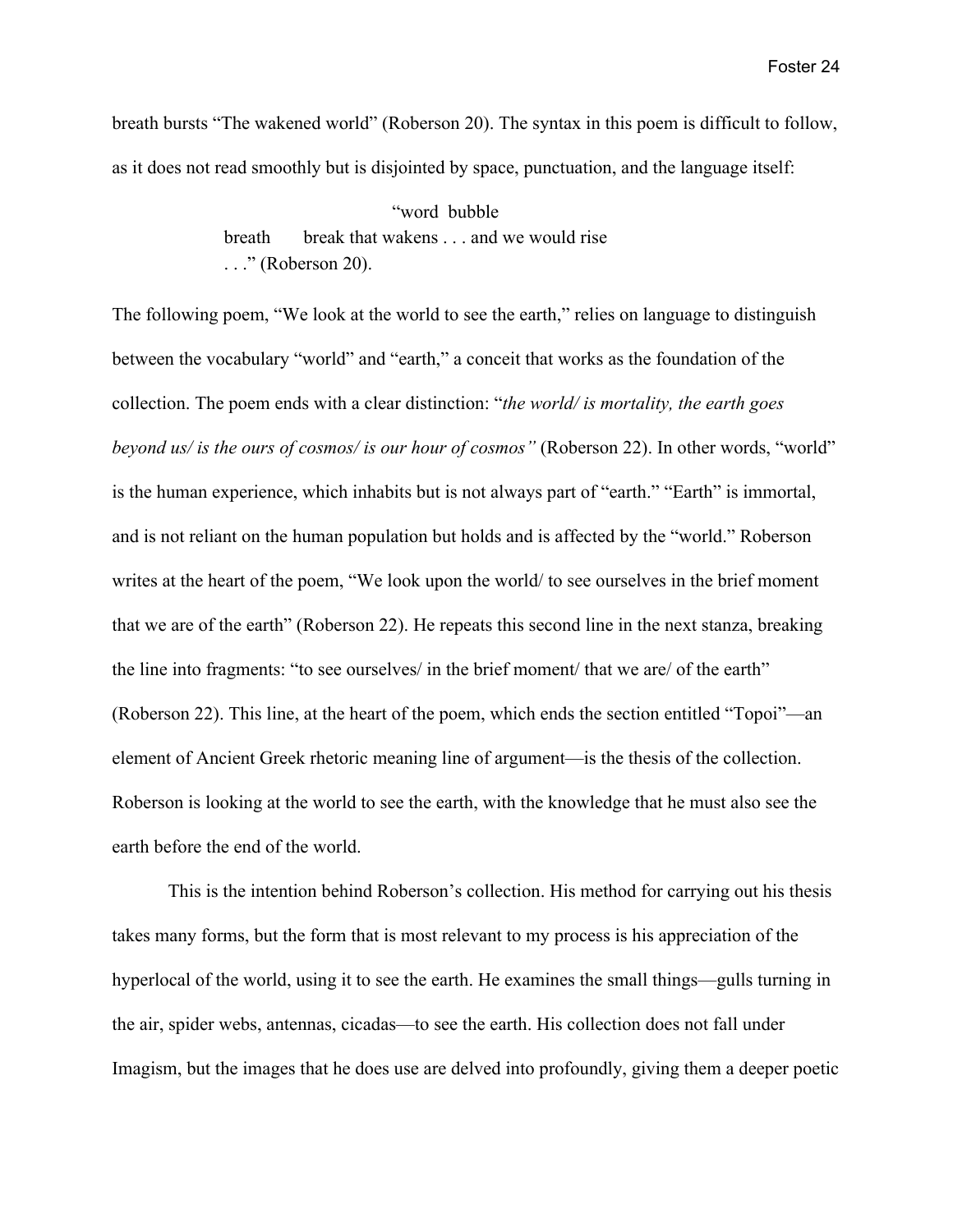and conceptual life. This imaginative view of the hyperlocal, using it to connect to larger themes of climate crisis, place-making, and space-awareness, parallels my attention to the hyperlocal in my poetry, though my style and reliance on language tends to align more closely with Oliver and Burleson's poetry. All of these poets, and the myriad others whose work I have absorbed in the anthologies *The Ecopoetry Anthology*, *Black Nature: Four Centuries of African American Nature Poetry, Urban Nature: Poems about Wildlife in the City,* and *The Arcadia Project: North American Postmodern Pastoral*, have influenced my work in *Field Guides for Leaving*.

#### Notes on *Field Guides for Leaving*

This collection of seventeen (17) poems is a blend of postmodern pastoral influences and lyric poetry. The poems grapple with the usefulness of language but still strive to render the world in vivid imagery. My poetry engages with and contributes to critical conversations surrounding place and nature, and contextualizes them in the hyperlocal of Burlington, Vermont. This is accomplished through a mixture of form and free verse poetry, though even in the form-based poems I do not strictly adhere to traditional structures. Some poems employ postmodern techniques such as fragmentation, white space, experimental visual format, and nontraditional language; however, I refrain from destabilizing readers, as I hope that my poems can represent instability but not exacerbate the instability and alienation from place that many readers already feel. Rather, I hope that my poetry can be a haven when nature cannot be. Through *Field Guides for Leaving*, I endeavor to cultivate a sense of place that will transfer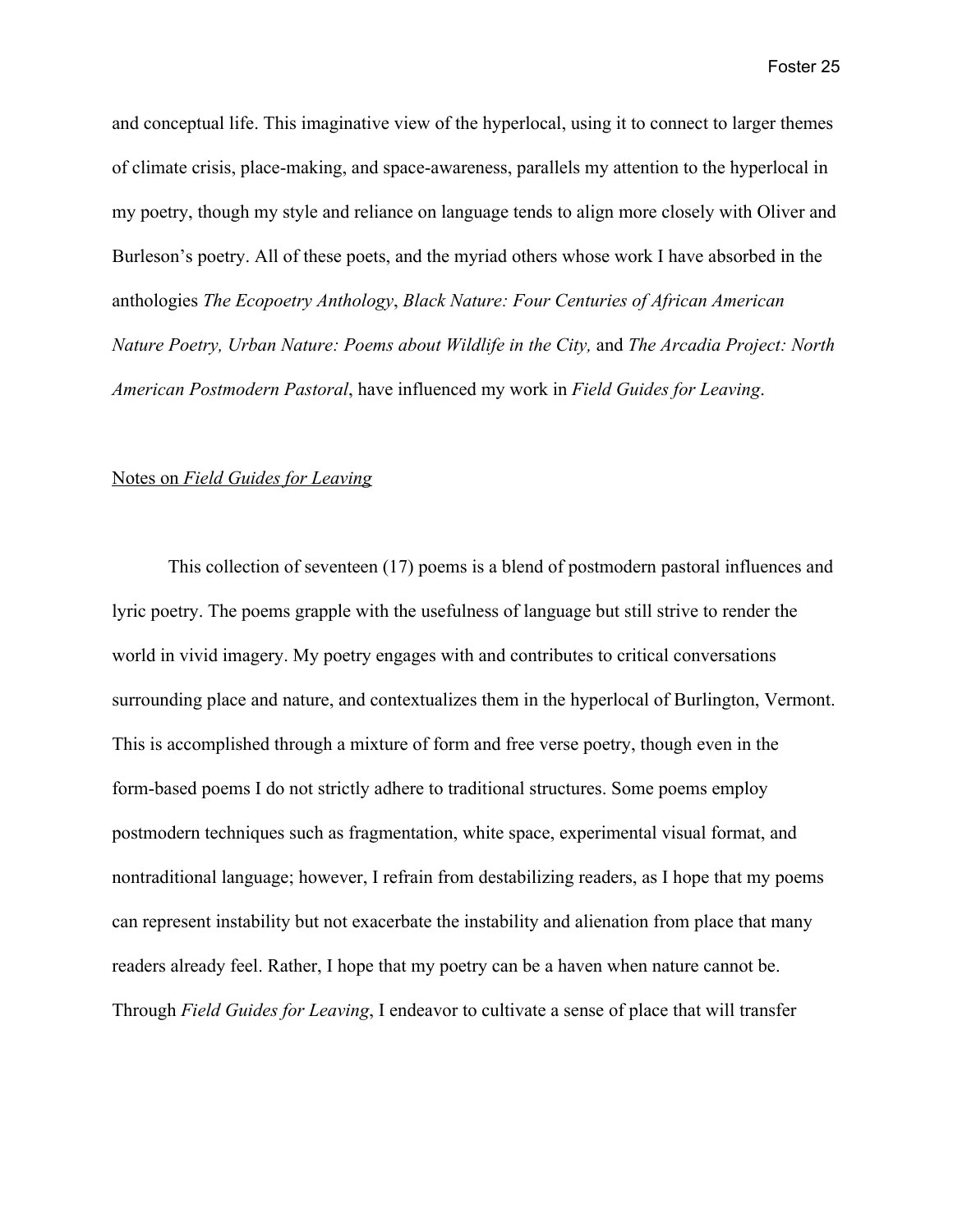beyond the bounds of this collection and into the ways that we interact with place and land on an everyday basis, bearing witness to and cherishing the hyperlocal.

The following notes on the poems are not intended to explain or give overt coherency to the poems. I believe this would contradict the art of poetry, which I consider to be its reliance on image and language rather than rationale to create meaning. I also do not want to superimpose my voice as the poet over readers' interpretations of my poems. Still, I believe it is important for the purpose of this thesis to briefly contextualize these poems and discuss their forms and roots.

Other than the preface, the poems are organized chronologically and are split into four sections, based on the seasons and delineated by fragments of the extended villanelle "portraits of movement." Each line of the villanelle highlights an observation of the hyperlocal in Burlington. The refrains represent the duality of movement and stillness, creating a dialogue between the speaker and her environment.

- Preface: This serves to acknowledge and honor the unbridgeable space between the speaker (myself) and my environment.
- "portraits of movement: I (*summer)*"
	- "Sonnet for beginnings and endings," a Shakespearean Sonnet
	- "Summer evenings after rain," linked haikus followed by a tanka
	- "¿Cómo te va?," a free-verse question poem
- "portraits of movement: II (*fall*)"
	- "506 North Street," a free verse poem named after my street address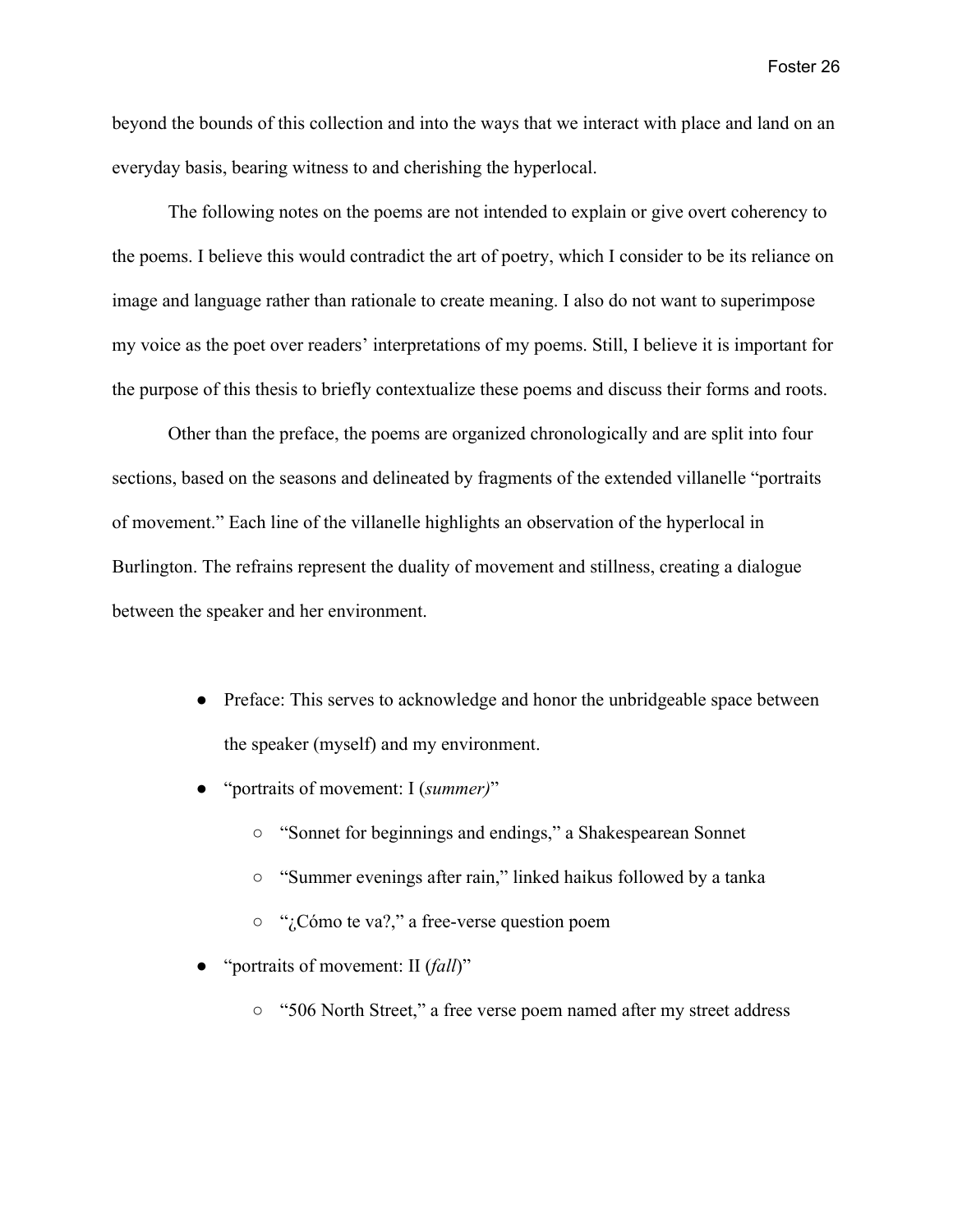- "Haibun for Iberia Flight #6253," a Haibun or prose poem followed by a haiku
- "And then it will be Friday," a free-verse poem with the title and first line borrowed from overheard dialogue in Kentucky
- "Staghorn Sumac," an imitation of Wendell Berry's "The Appletree"
- "portraits of movement: III (*winter)*"
	- "Epistle for the crows on December 11th," an epistolary or letter poem
	- "Acidifying," a free-verse poem
	- "It's too cold to open the windows," a free-verse poem
	- "To Dismantle," a monostich and extended metaphor poem
	- "January is about survival," a catalogue poem inspired by a blog post by the Vermont Center for Ecostudies about how animals survive in the winter
	- "Snow peels up," a free-verse poem inspired by Ed Roberson
- "portraits of movement: IV (*spring*)"
	- "Concussion," a free-verse poem, inspired by Ed Roberson
	- "how do you know when to put anything anywhere?," a monostich poem intended as a continuation of "To Dismantle," hence the same visual format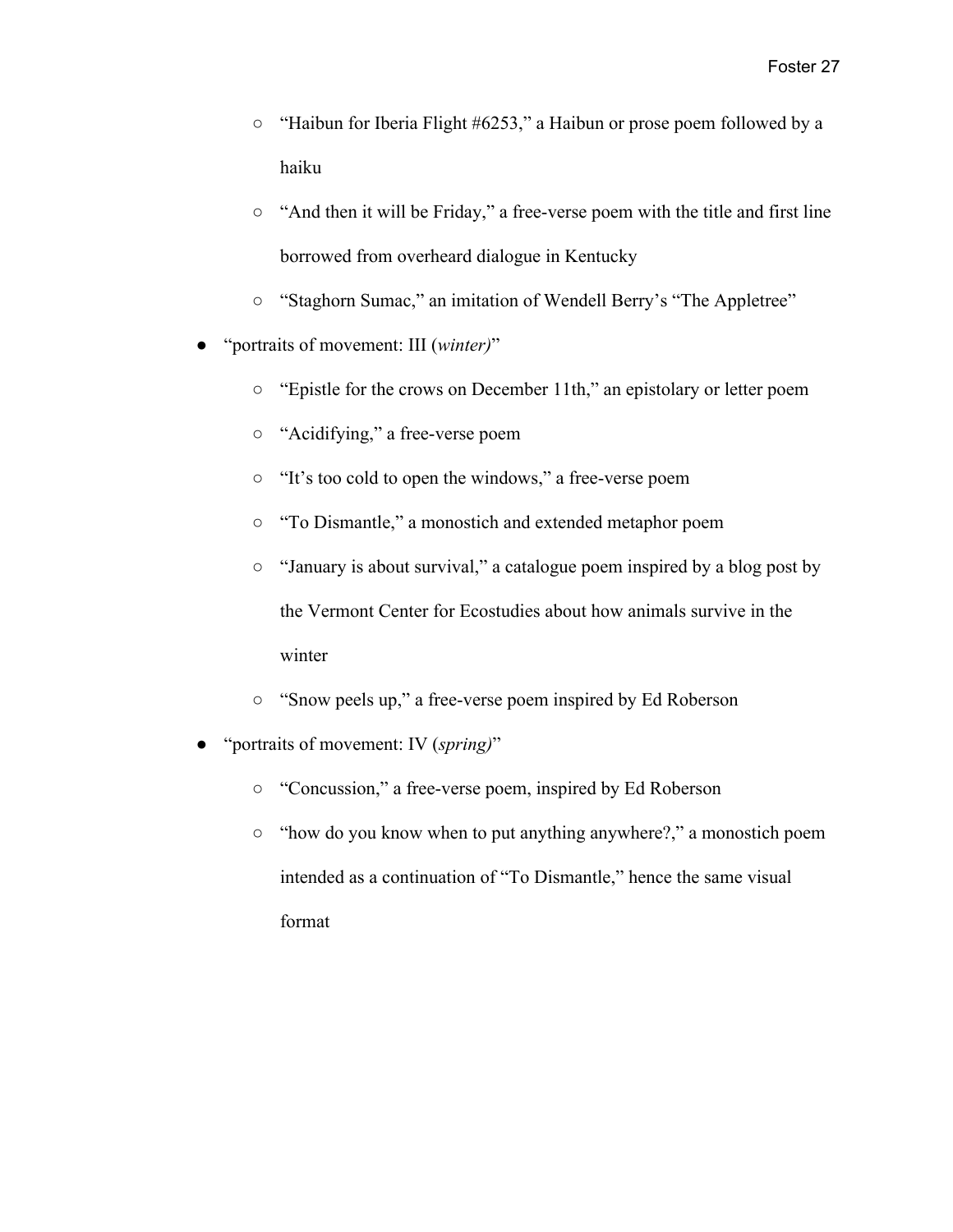

# Field Guides for Leaving

Rachel Foster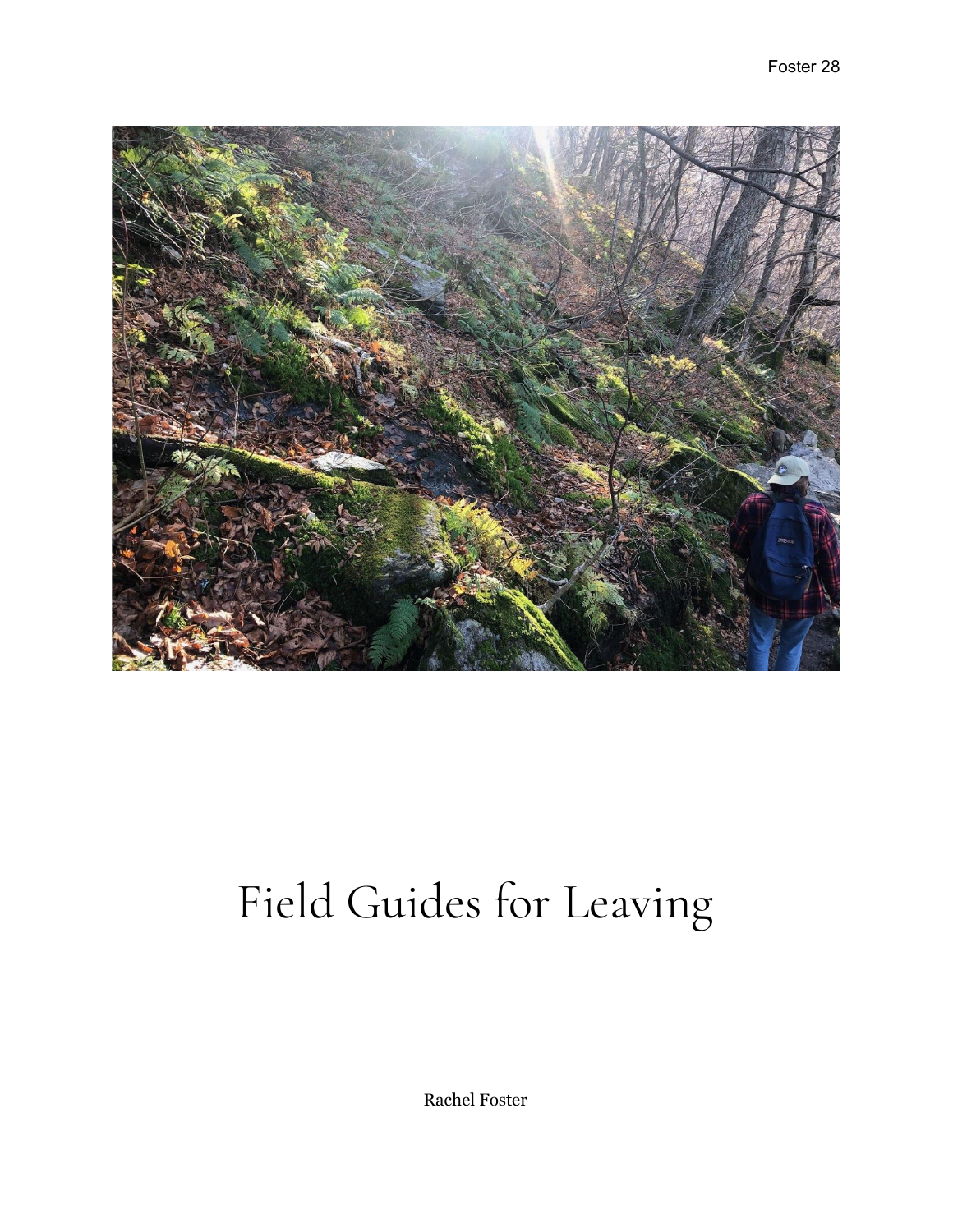## Contents

| Preface                                        | 30 |
|------------------------------------------------|----|
| portraits of movement: I                       | 31 |
| Sonnet for beginnings and endings              | 32 |
| Summer evenings after rain                     | 33 |
| ¿Cómo te va?                                   | 34 |
| portraits of movement: II                      | 35 |
| 506 North Street                               | 36 |
| Haibun for Iberia flight #6253                 | 37 |
| And then it will be Friday                     | 38 |
| <b>Staghorn Sumac</b>                          | 39 |
| portraits of movement: III                     | 40 |
| Epistle for the crows on December 11th         | 41 |
| Acidifying                                     | 42 |
| It's too cold to open the windows              | 44 |
| To Dismantle                                   | 45 |
| January is about survival                      | 47 |
| Snow peels up                                  | 49 |
| portraits of movement: IV                      | 50 |
| Concussion                                     | 51 |
| how do you know when to put anything anywhere? | 53 |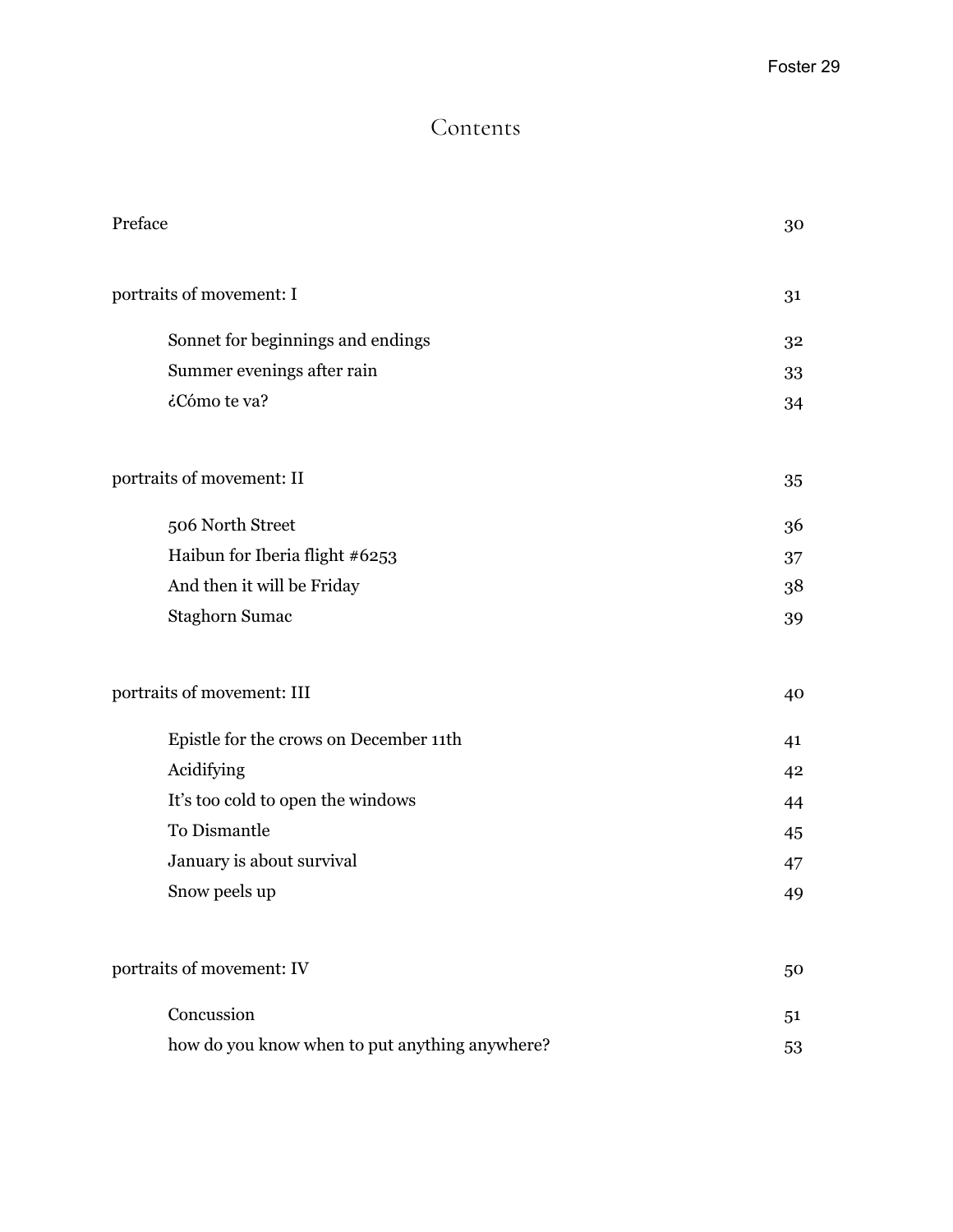## Preface

I don't know enough

about that grey bird

nesting

over the intersection

of Pearl

and North Union.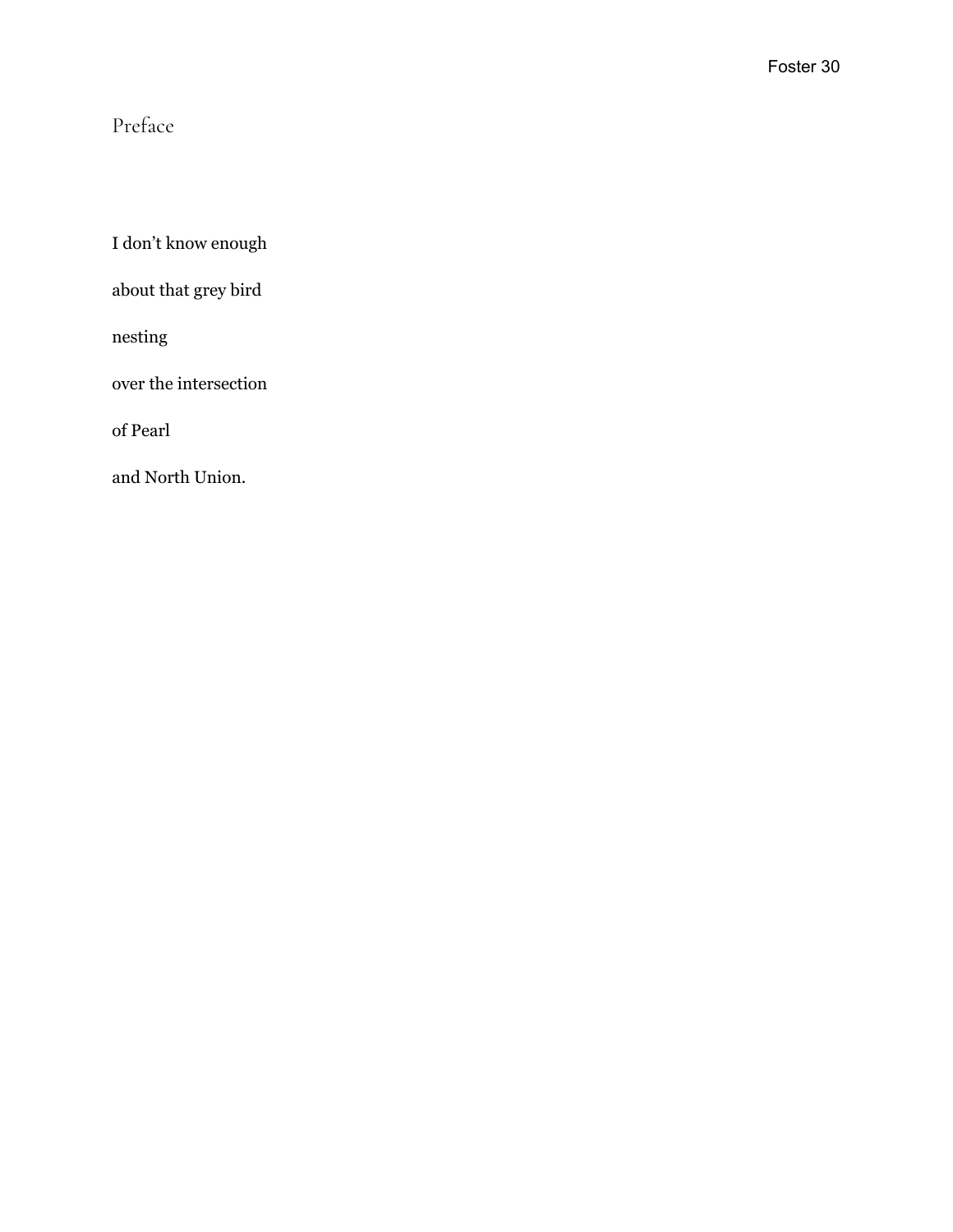## portraits of movement: I

*summer*

lake champlain drips into stillness a robin blinks toward the dawn on north street i churn in my living room

the sky blooms wide over camel's hump yesterday's heat buzzes in the windowpane lake champlain drips into stillness

bikers cough exhaust fumes on North Winooski seagulls catch wind on their wings and spin over the lake i churn in my living room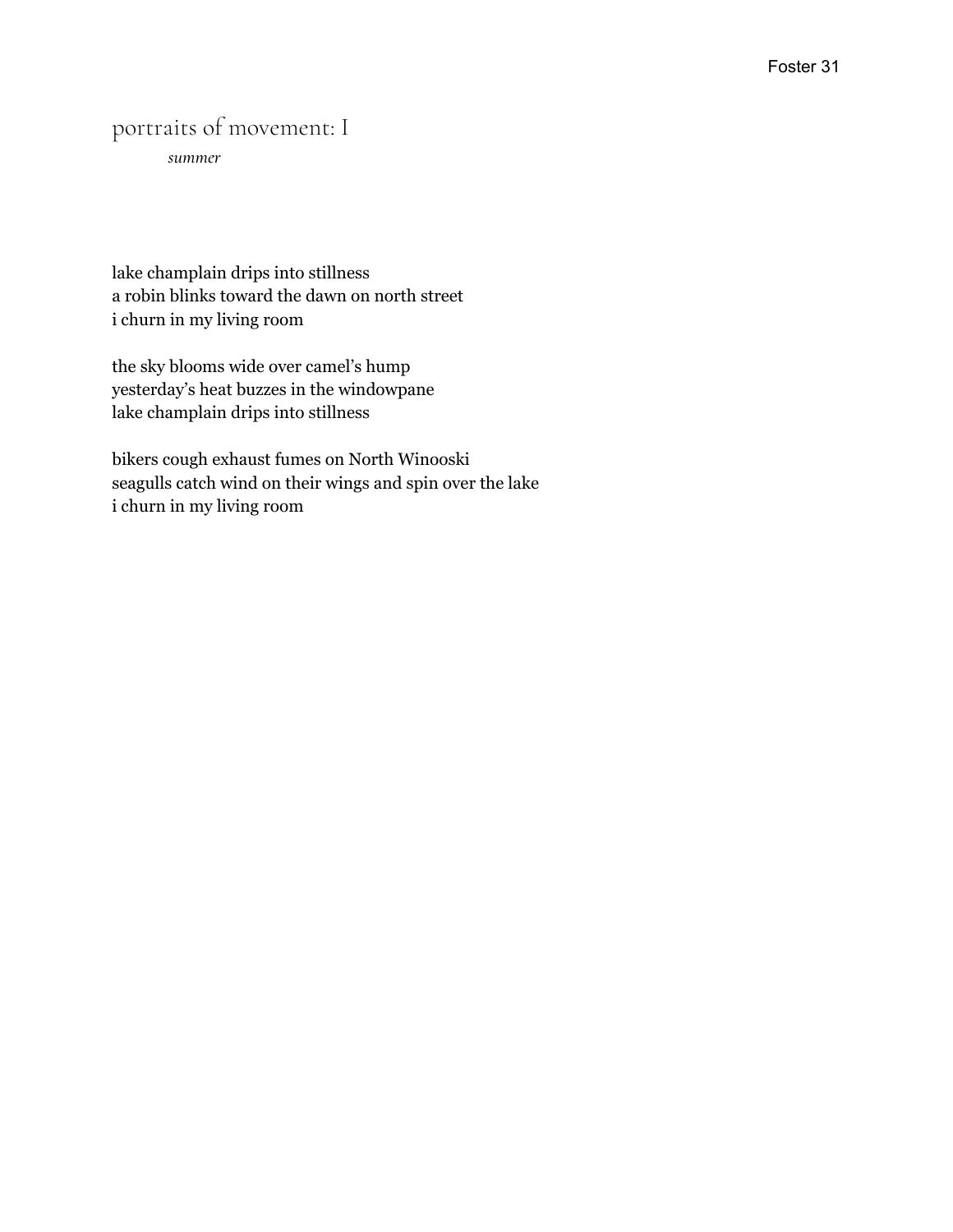## Sonnet for beginnings and endings

We do not fit together today. Nettle

stings my palm, gravel like shards of sun

in my eye. I squint against the shimmering

surface of the lake. The world is too big

to see with both eyes, so I close one.

Yellow flits between tangled birch leaves,

some memory of spring. Today, August,

clouds the back of my throat; heat rumbles

in the west. A garbage truck coughs to life,

dragging its tired bones down the street.

The pen between my fingers quivers.

I am afraid of the emptiness

beneath my second-story window: no roof, no tree branches, just a web of air.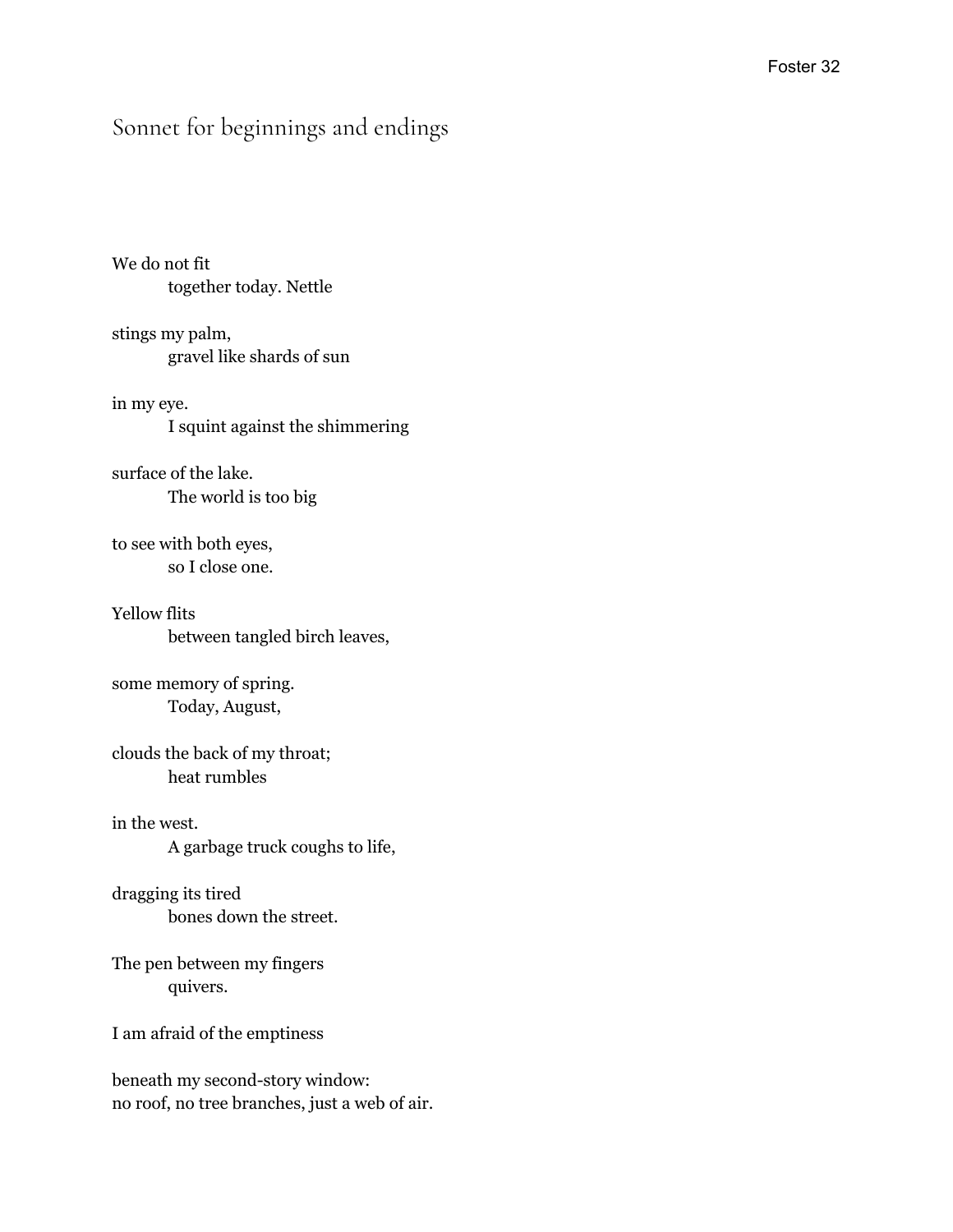#### Summer evenings after rain

The gnats rise to hum the air away. Raindrops pearl on the windowpane.

A pair of robins flicks water from their blue wings, dives into the brush.

Wind blinks a response to the rustling leaves: yes, let us move slowly;

let us meditate on the dewdrops bubbling on the lawn; let us crawl

with the moss across the oak's wrinkles, bark itching our skin. I long towards

gracefulness. Puddles collect twigs in the driveway, a prelude to fall.

Remember the squirrel that climbed headfirst down the ash, disappeared in sun?

This time we won't catch minutes in our teeth before we swallow.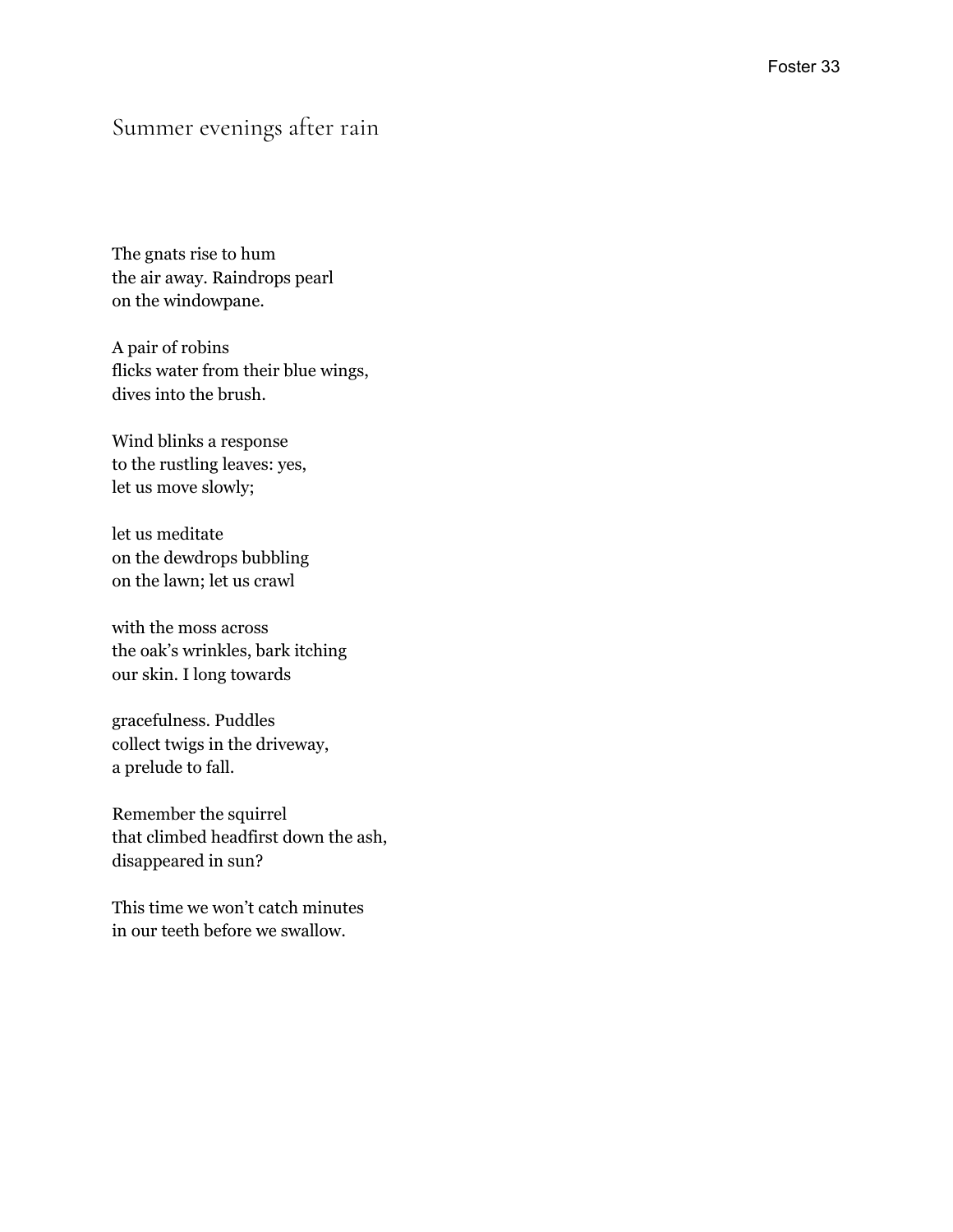## ¿Cómo te va? *for ES*

How does the world spin for you? Does the wind catch

in the tangles of your hair? Where does it hurt

when the cardinal bites you awake? If you took a step

into the glitter of your driveway would you taste cement

in the grooves of your toes? Would you turn your head

sideways and count the ants scaling your garage door? Is it really yours

if your lease ends in May? What do you call a place

that cradled you for four years? How many hometowns

can you collect beside the lint in your car's cup holders?

When you leave what will the sky look like

when it isn't moving?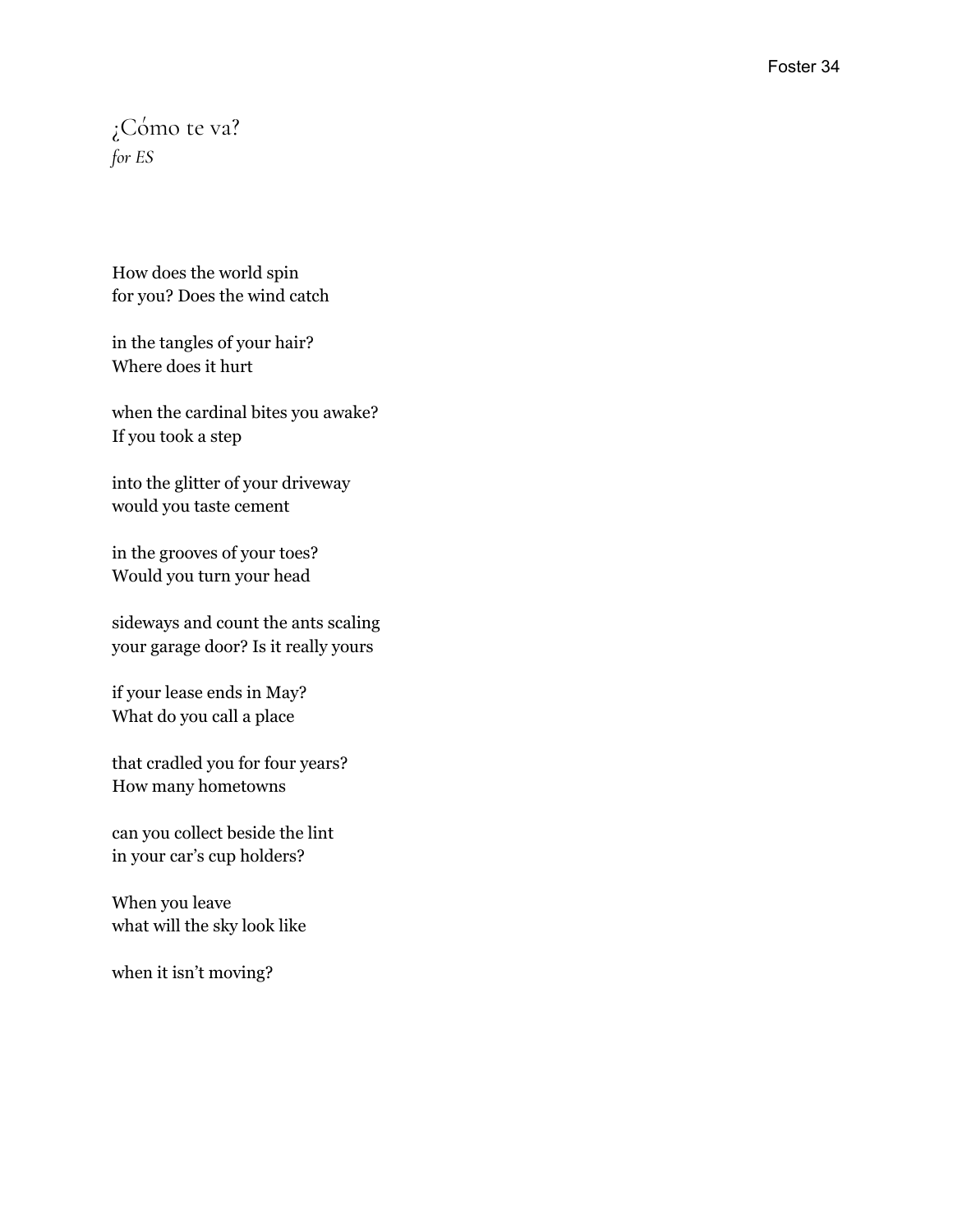## portraits of movement: II *fall*

morning is two hours late and lonely maple leaves cradle raindrops thinner than the white of my pinky nail lake champlain drips into stillness

spiderwebs stretch across a birch limb at perkin's pier the sky drifts towards sunset through the smudges on my glasses i churn in my living room

how do the leaves decide when to loosen? raindrops fall like nickels on the darkened street lake champlain drips into stillness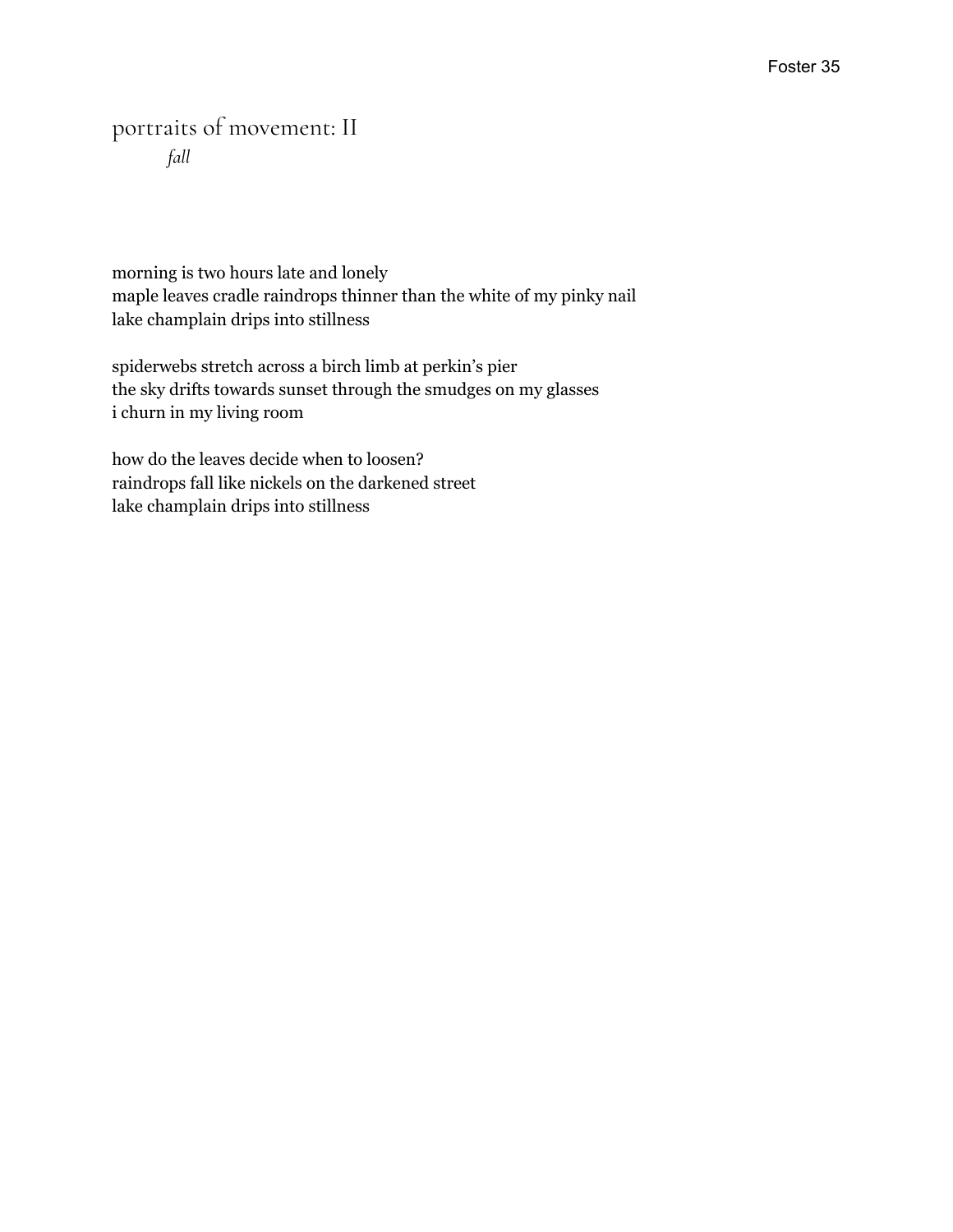## 506 North Street *for DC*

Dev can name all the leaves taped to our kitchen cabinets. Tulip poplar, sugar maple, dogwood. Light breaks on the yellow walls at 4 pm every day, like an egg yolk spilling

through the window. On good mornings the kitchen smells like caramelized onions and coffee and I listen to chickadees as I wash my dishes. The red oak

in our backyard lost its leaves last week. The robins flew off to Mexico so I sit in the silence of my sunny kitchen and think back to July. Cottonwood fell like snow

over our driveway. Rhododendron bloomed in clumps in our neighbor's front yard, but now it curls on our kitchen table beside car keys and trembling aspen.

I do not know what month it is. If I think hard enough, I can smell lilac musk spinning through our open windows, that day in early June

when we stacked lemon slices and tubs of Greek yogurt on the counter to wait for our new refrigerator. One day I would like to break

the sky open and throw myself into it, but for now I look at the gingko leaves lying flat on the windowsill like a pair of small hands. They cradle the air. I cradle them back.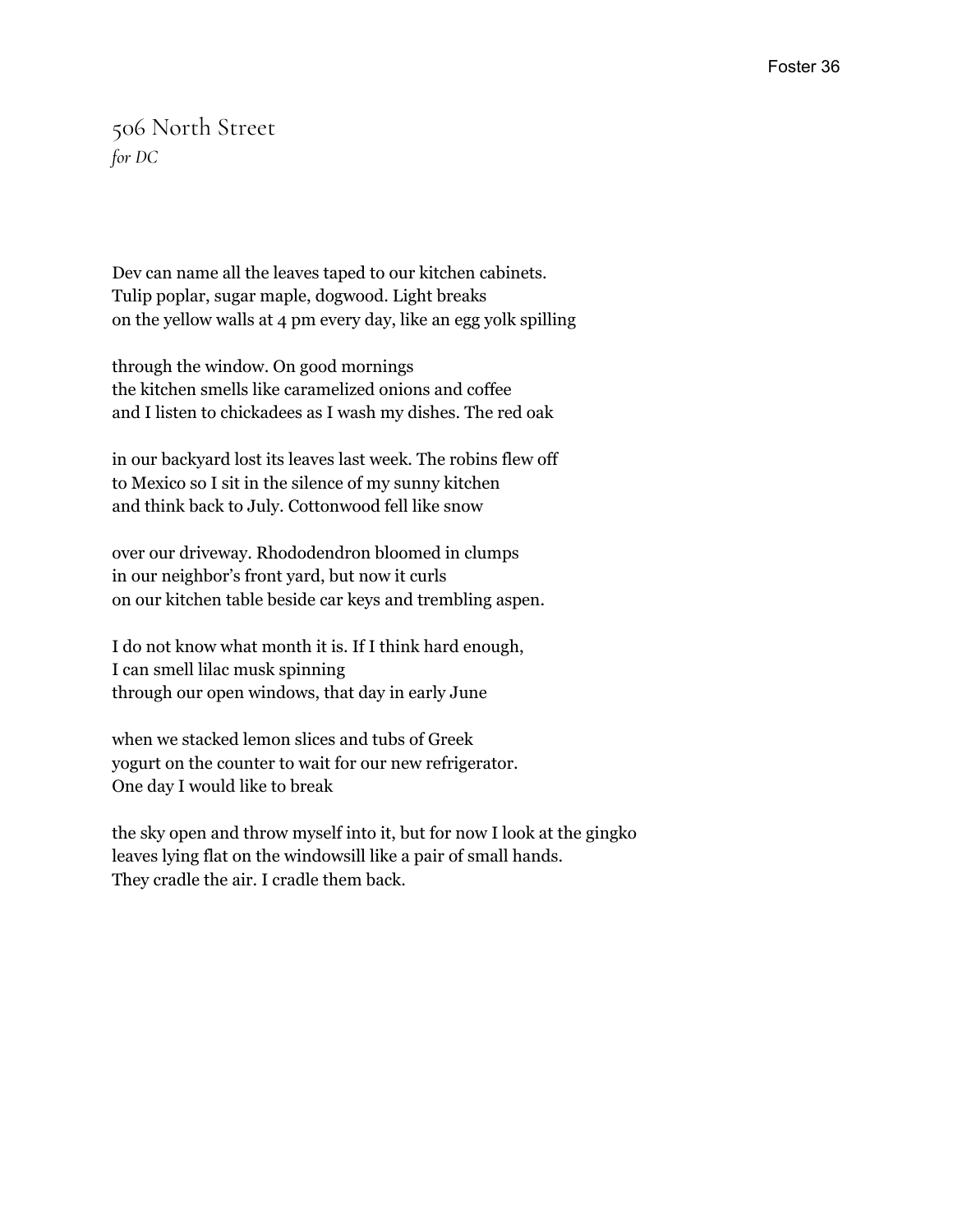### Haibun for Iberia Flight #6253

We trip over air currents and home in the grey plush of our seats. Seatbelts click closed. I'm assigned to 33B, middle seat, above the wing. Like an astronaut ripping their suit open and pouring out, I dissolve into the air, my cells glinting in the moonlight like stars. I will land somewhere in Europe or the Atlantic Ocean or keep drifting in the lower kilometers of the stratosphere. I gargle with measurements so it sounds like I know where I am. The plane bounces off clouds like a pinball. Turbulence shakes its spine. I am soaring in my seat: 33B, middle seat, above the wing. My watch says 6 pm, but when I land in New York 6 hours from now it will still be 6 pm, and I will drag my suitcase through the fluorescence of the airport wondering about chronology. A man behind me snores through dinnertime, when the flight attendants rattle their carts down the aisle, speaking in Spanglish: *pollo o pasta,* chicken or pasta, *pollo o pasta,* chicken or pasta, *pollo o pasta*, chicken or pasta, I get lost. In 33B, middle seat, above the wing. The engine of the airplane sings beneath my feet. I rip the split ends from my hair because only I get to decide how I split and where I end. If I keep picking there will be nothing left of me but dust, but at least I'll be small enough to hide in the hems of the seat cushions. I will lose all form and formula. I will slip right through to the dark.

I litter the ground with skin cells. Keep a part of my body airborne.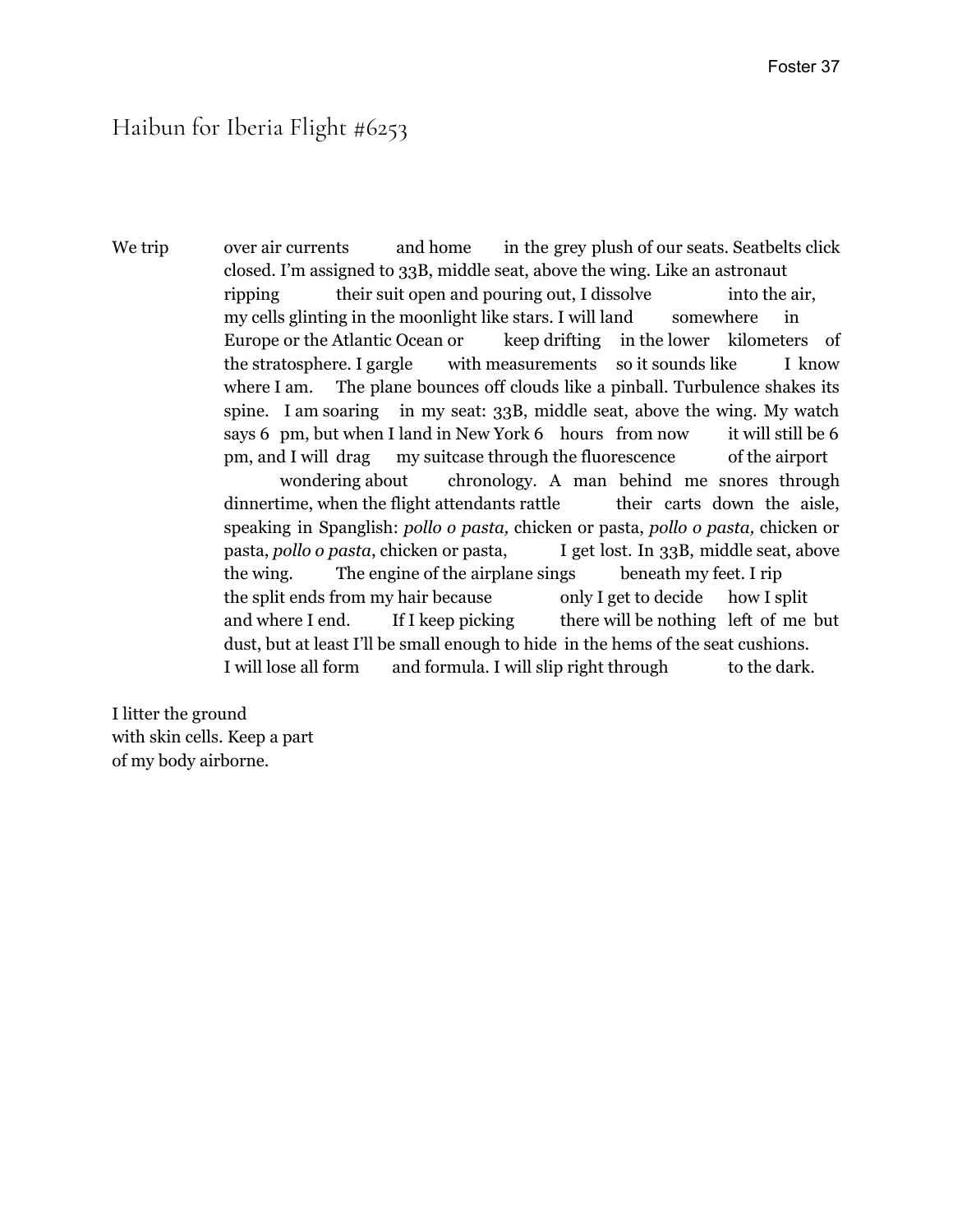#### And then it will be Friday *for EA and CF*

Tomorrow is Thursday, and it is going to be Thursday all day. The sun will rise in central Kentucky and spill over the sheared cornfields, nuzzling into the collarbones of corn stalks until the ground hatches awake with light. I will watch the air flush amber through the smear of the backseat window. Tufts of orange grass will bleed gold on the hillside. If I try to name them,<br>they will shrink. hey will shrink.

.<br>Il n Vermont, the day will open quietly. Snow will stumble into waking and gather in formless clumps beside our driveway. The marigolds we planted in August will glimmer a shadow of a color. By midday, they will drown in snow. The sun will seep into the sky and never rise.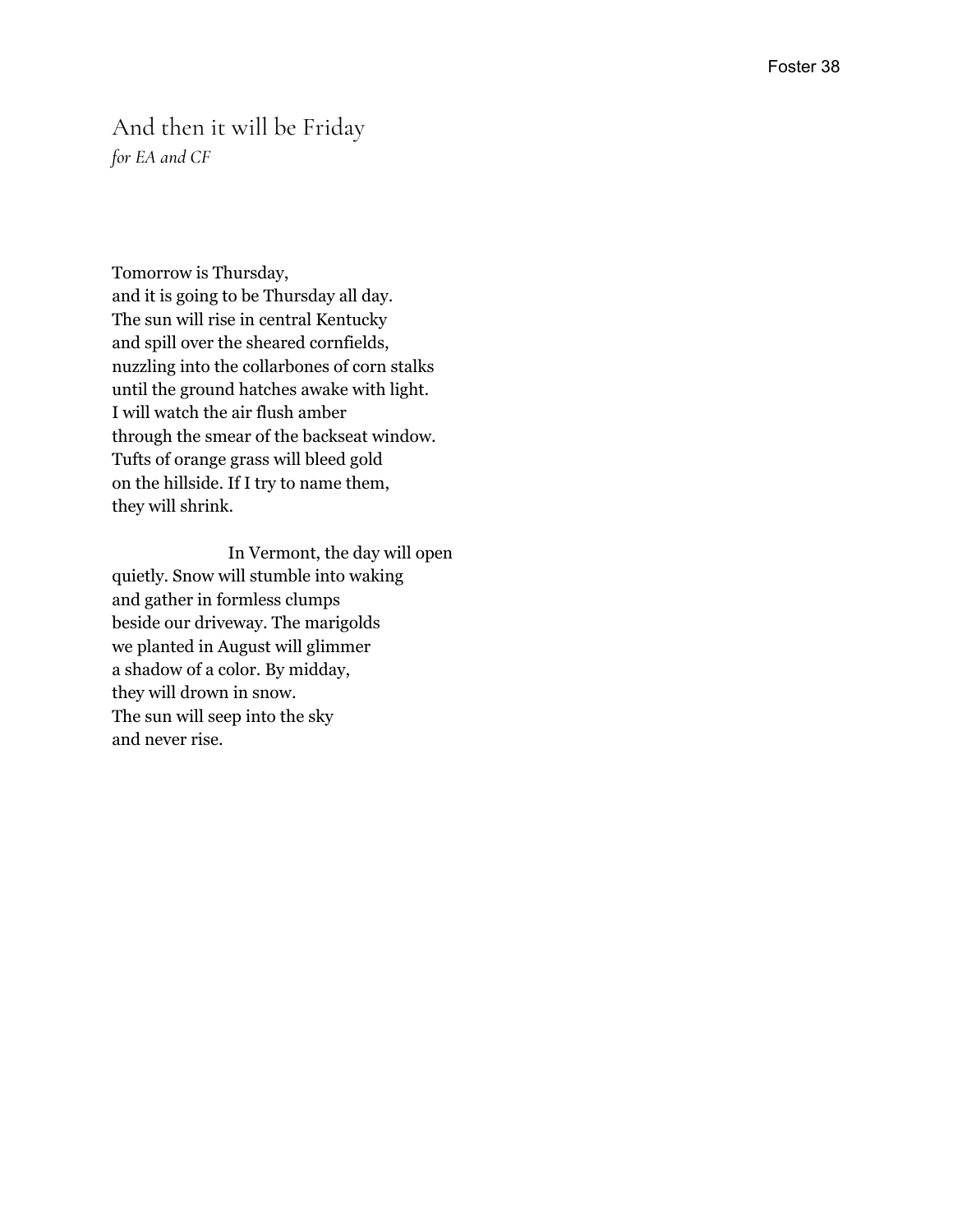#### Staghorn Sumac *after Wendell Berry*

In the essential movement of things, staghorn sumac stretches out, yawning among the half-lands of 89 South, raising fists of red. Phragmites glisten, wind-caught, with a sun foreign to them and their noxious roots; staghorn sumac stretches out behind the gleam of the phragmites' wavering. The thicket of branches and twigs is a l s o a k i n d o f n e c e s s a ry movement—freckled with leaves, rustling and crooked light imposed on the still lineaments of December, a cluster of bird sounds among them. Staghorn sumac crawls down 89 South, the s h o c k o f i t s r e d fists cracking the grey sky, continuing the dogged congruity and reach of its insistent growth; black-capped chickadees appear and disappear, flickering among the crescendo.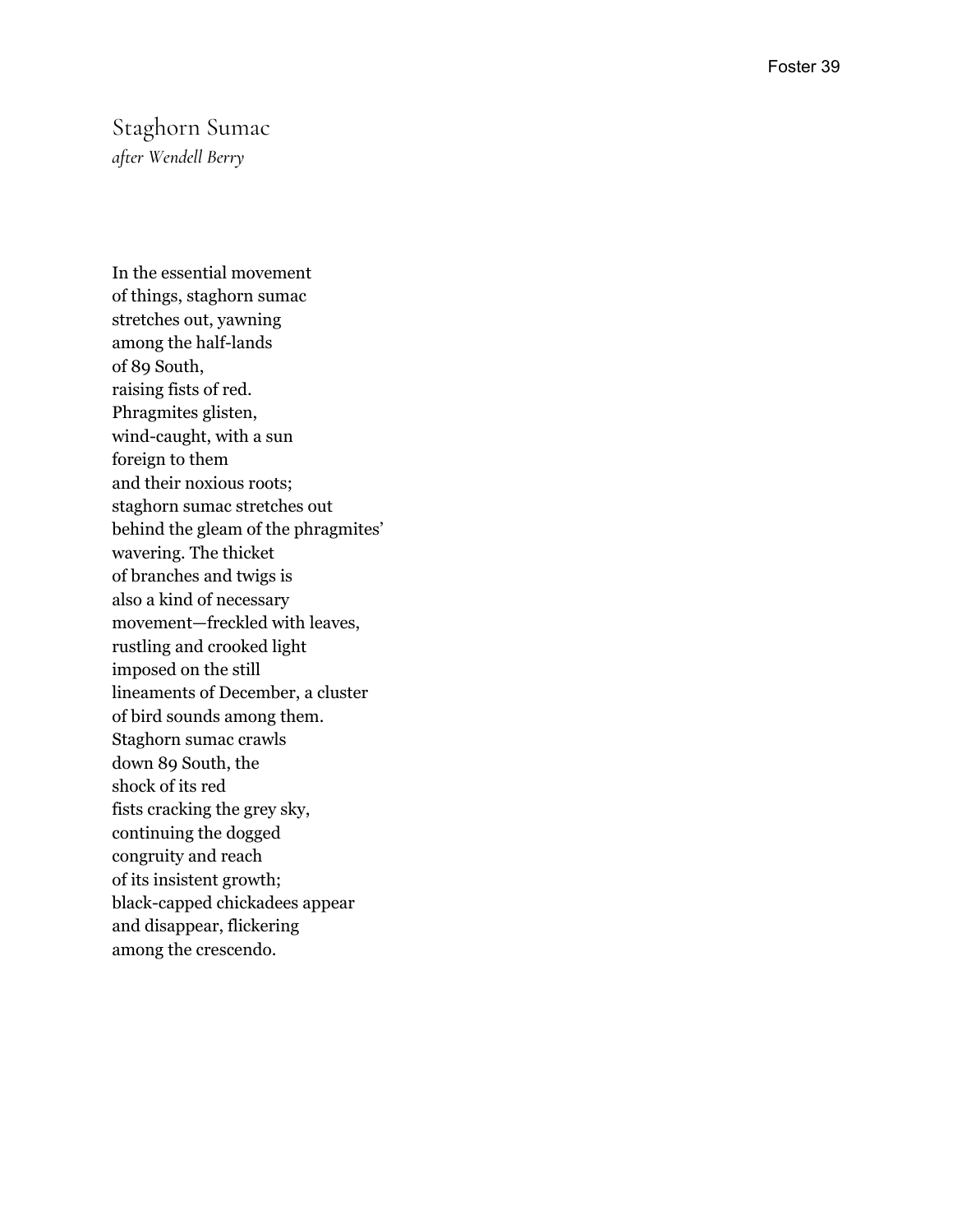## portraits of movement: III

*winter*

icicles lose themselves in the backyard frost carves hummingbird bones into the windows i churn in my living room

footprints pressed into snow freeze at dusk we are still even when we are not lake champlain drips into stillness

pine needles tremble beneath ice on the waterman green we are moving even when we are not i churn in my living room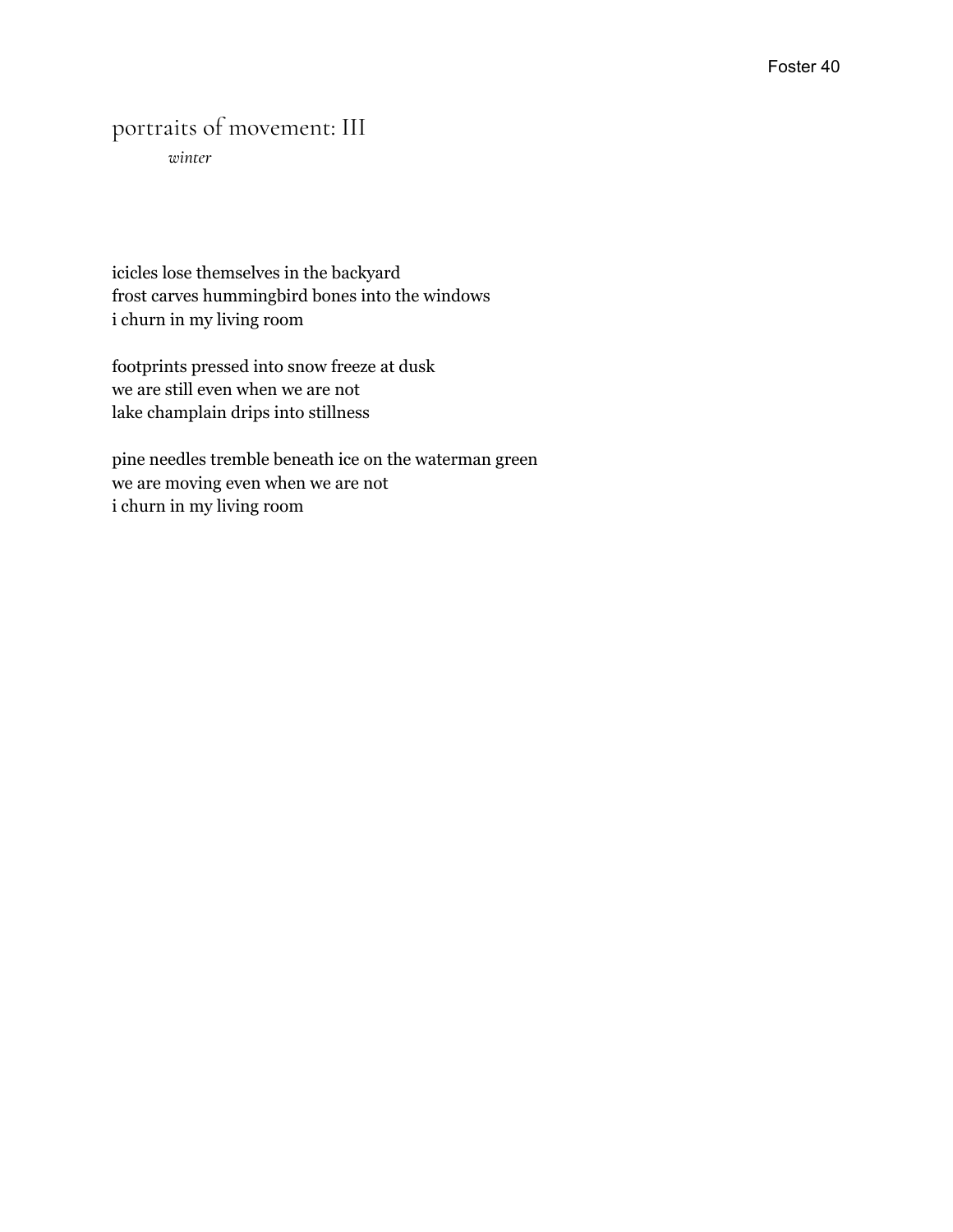## Epistle for the crows on December 11th

You roost in the skies over Main Street. The sidewalks beneath you are fractured with ice and I roll down my car windows to listen to you roar.

Ten blocks west, Lake Champlain churns with sunset. I watch it swell through my windshield as I somersault over the cliff.

I am afraid of the wordlessness of your howl. If you dove from the air to tear open my chest,

I would let you.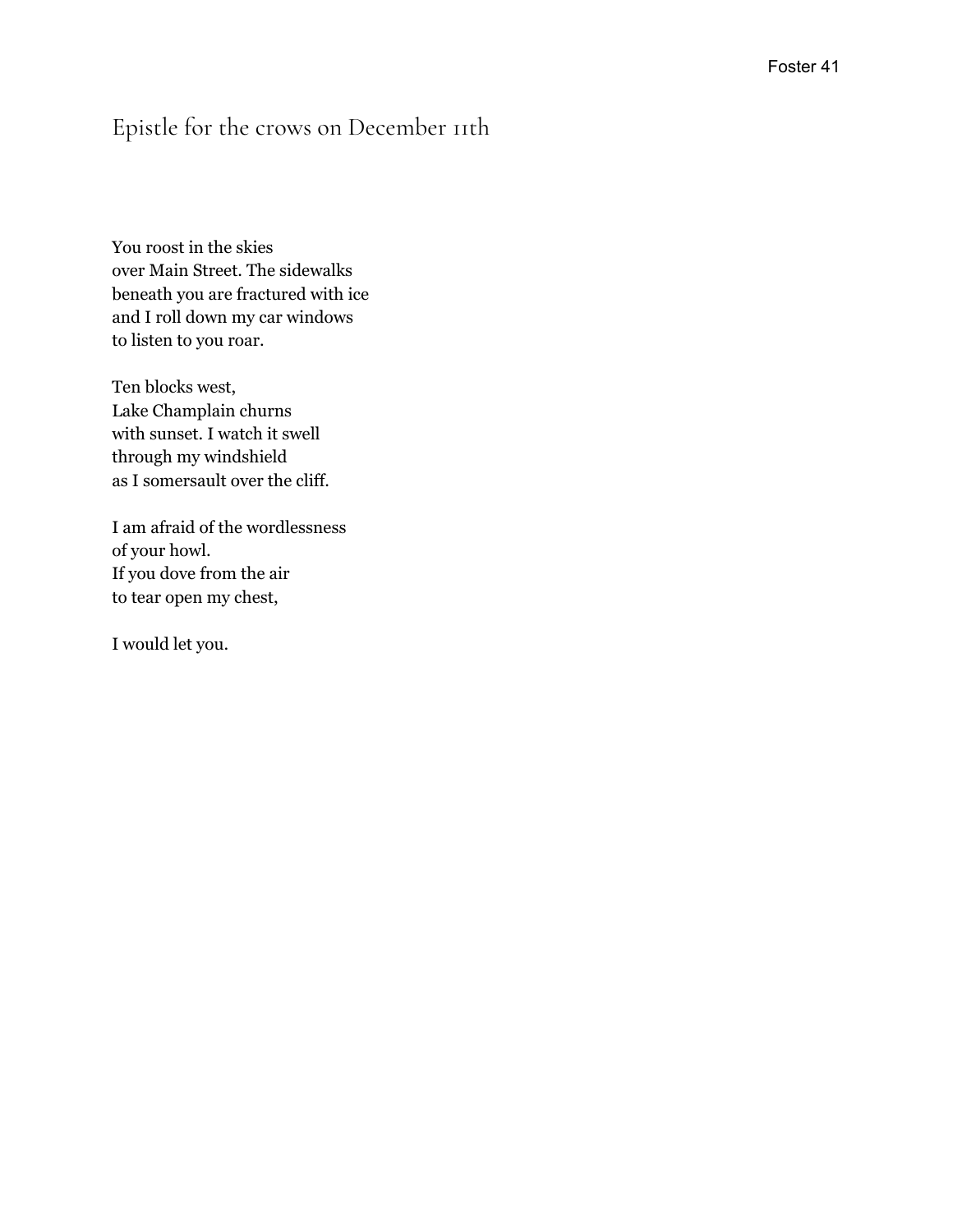## Acidifying

The red oak arching over North Street is losing some snow tonight. Snowdrift crawls like fingers across the road. I pause my walk downtown, untuck my chin from my coat collar, reverse the path of the fallen with my eyes. Snowflakes melt into acid on my tongue. Later, I'll google, *is acid rain a bad thing?* but for now I collect the sun draining from the sky, I collect the cold pressing into my skin, I collect the Old North End, hushed, huddled behind warm windows, drinking tea, sizzling onions for soup on the stovetop.

On my old street corner, I step into the slush to let a snowplow blunder down the sidewalk. The man driving it does not look at me. I wonder what the sky looks like in Montana right now. I can only see this one, clouded, a strip of electric blue on the horizon.

Today, rattling up Smugglers' Notch on the ski lift, I rise above snowy evergreens, curled into themselves like bleached coral reefs in the Caribbean. Clouds crumple over the peak of Morse Mountain. The snowflakes plunging towards the Notch prick my cheeks and curdle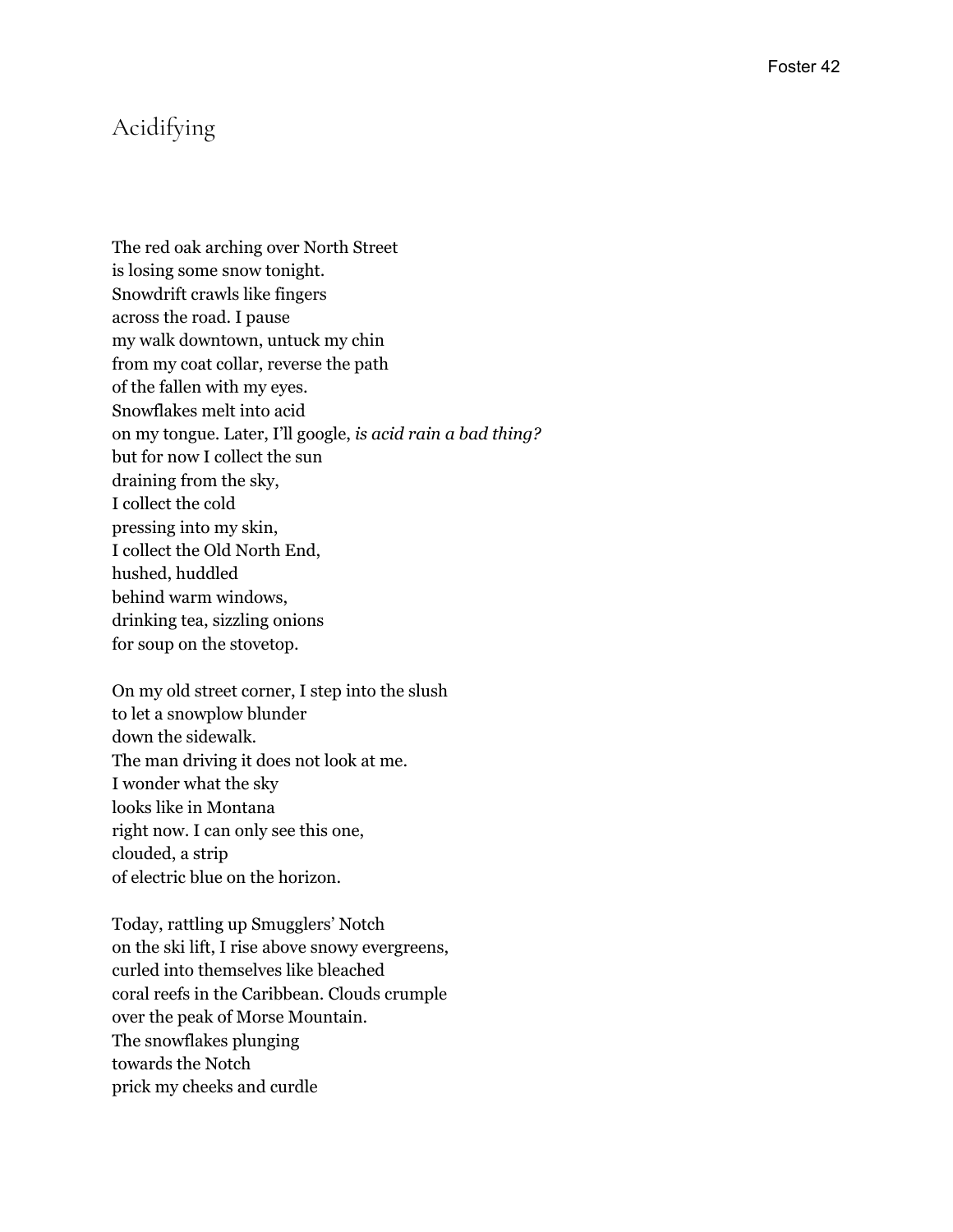on my tongue, so I spit them out

and wait to feel the tremor of their landing.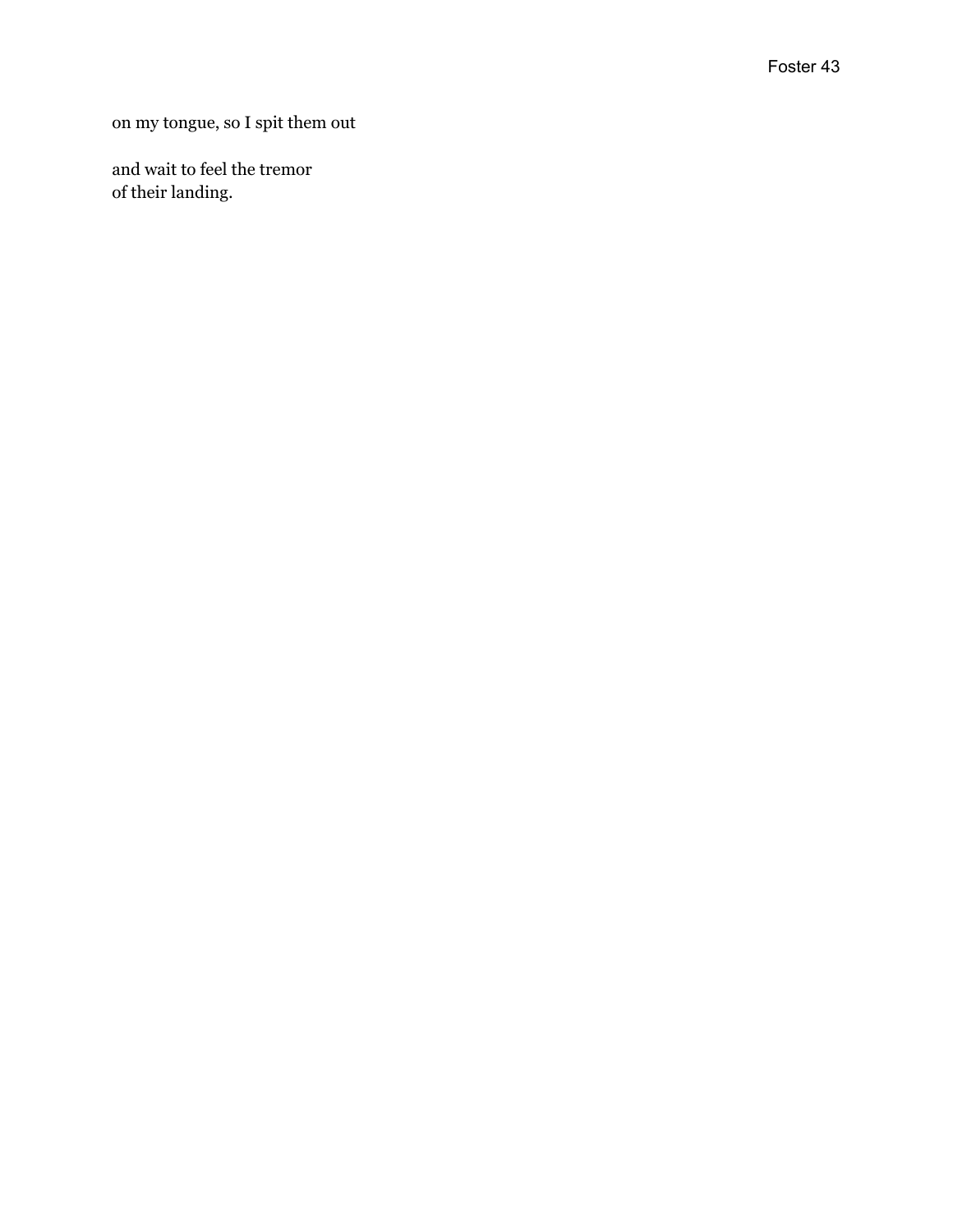## It's too cold to open the windows

I hope the neighbor still turns his spoon in his cereal bowl at dawn, and clinks it in the kitchen sink a few feet and two windows from my sunroom.

We'll have to think of new words to describe the sky when the ones we have stop working, but at least

the sun will still turn in the bowl of the sky each night before sinking into Lake Champlain.

I'll peer through the silence at the last strip of pink on the horizon and let it cleave me open in the shape of its name.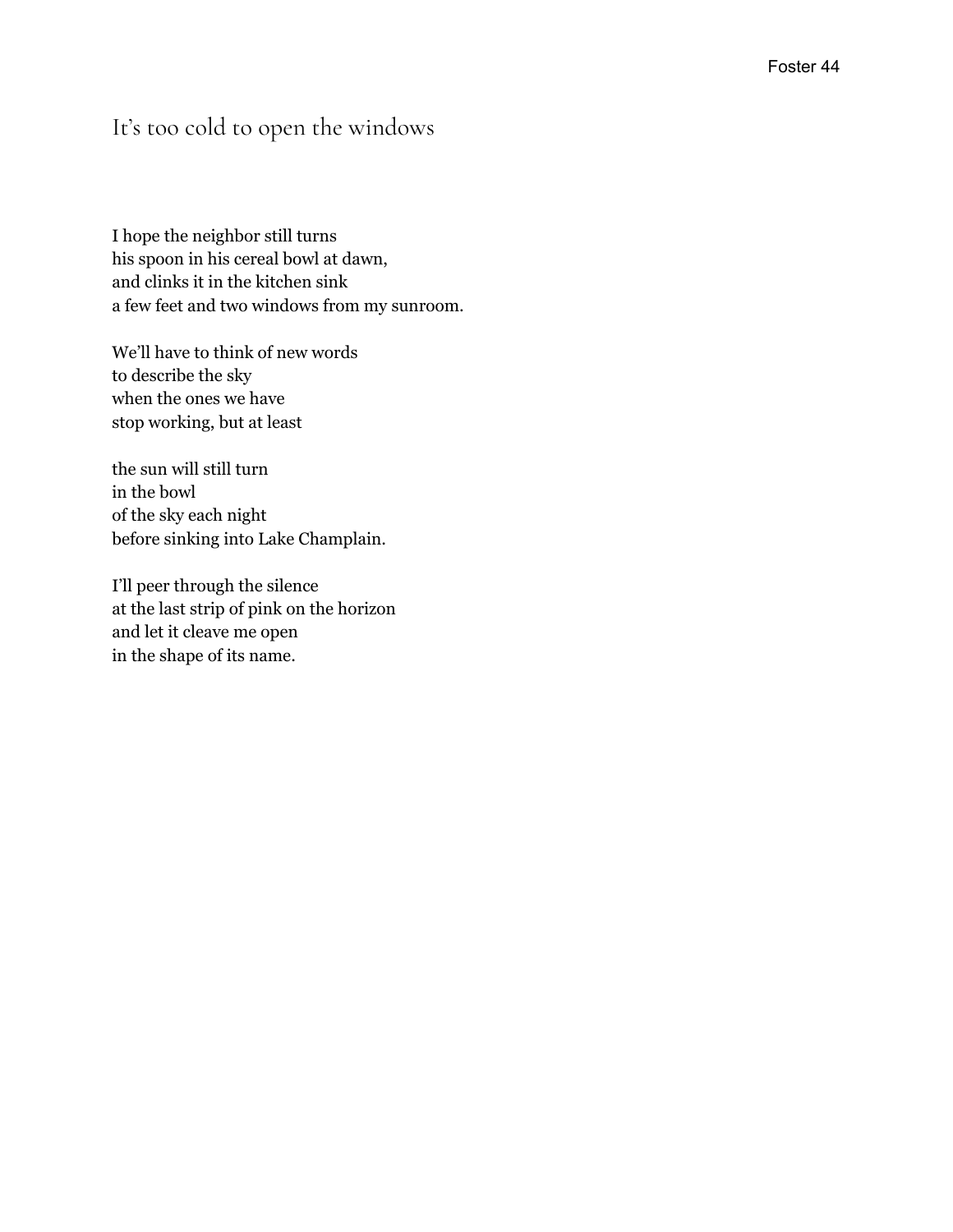#### To Dismantle *for EA*

Tonight I brought the blizzard in my head on a run downtown to scatter

> my thoughts over Church Street and the brittle air of December ripped my lungs to shreds—

strung bronchi around the honey locusts shivering out of the sidewalk,

> flung alveoli into the stale plateau of the sky where they splintered like stars—

so I cowered lungless beneath the blue lights of the Christmas tree to regenerate before walking home,

> and an hour later, eating tacos in the dim of my living room, the sky gasped and spit snow

over the street, even though yesterday it was 50 degrees outside and I took my jacket off as I walked up the hill,

> my cells straining towards the strange sun, which flickered in the white sky

and pooled in my collarbones like a question none of us have an answer to, so when the sky dropped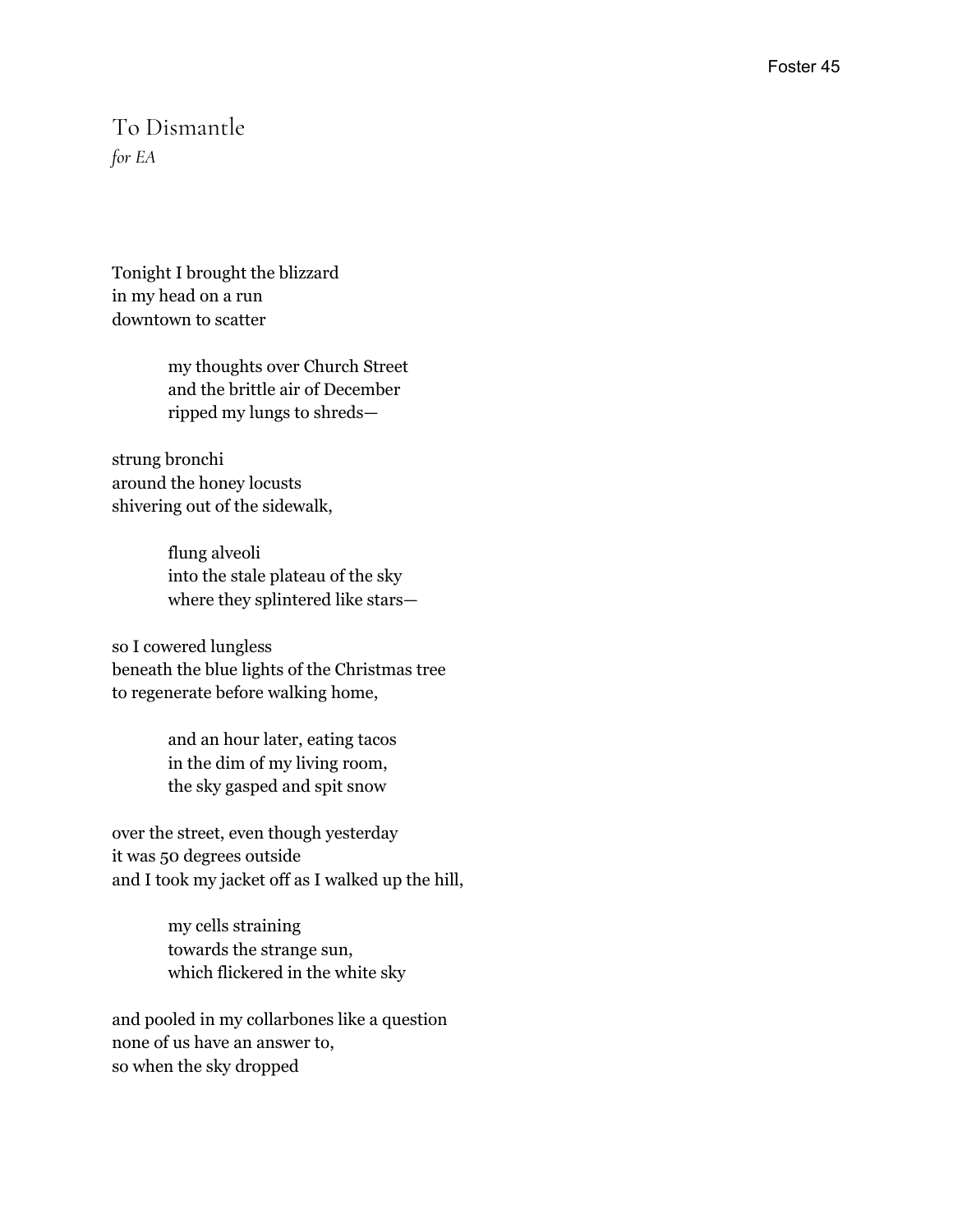to the ground tonight and shattered like an eggshell upon the muddy land, I broke myself open;

I clamored to the front yard to catch my alveoli on my tongue and swallow myself home.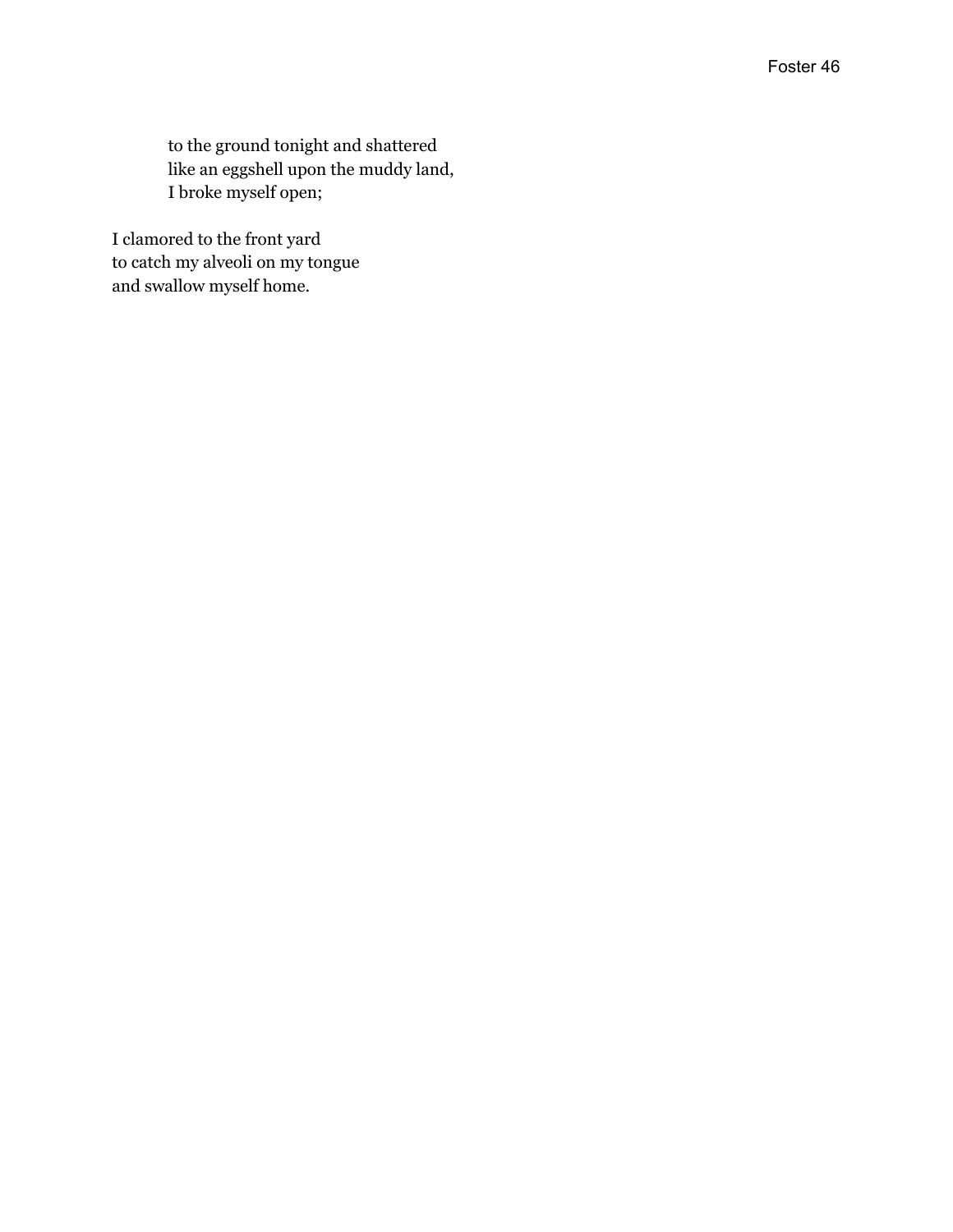#### January is about survival after the Vermont Center for Ecostudies

#### January 10th

Leaves rattle on the pale oaks. An empty maple singing with starlings drips toward the ground. January, and the treeline is still falling apart. A cardinal smears red across my backyard a n d p l u c k s a p u c k e r e d holly berry from the air. The branch twitches. The cardinal cracks open and rejoins the wind.

#### January 11th

Unshed rain sags on the powerlines. Water drips from the gutters into the spongy grass. The two-tone song of a chickadee flashes from the tangles of the oak in my backyard. Raindrops break over my forehead and soak into my coffee. The soil heaves open, departs the Earth. I hum in response. The sidewalk shuffles over to make space.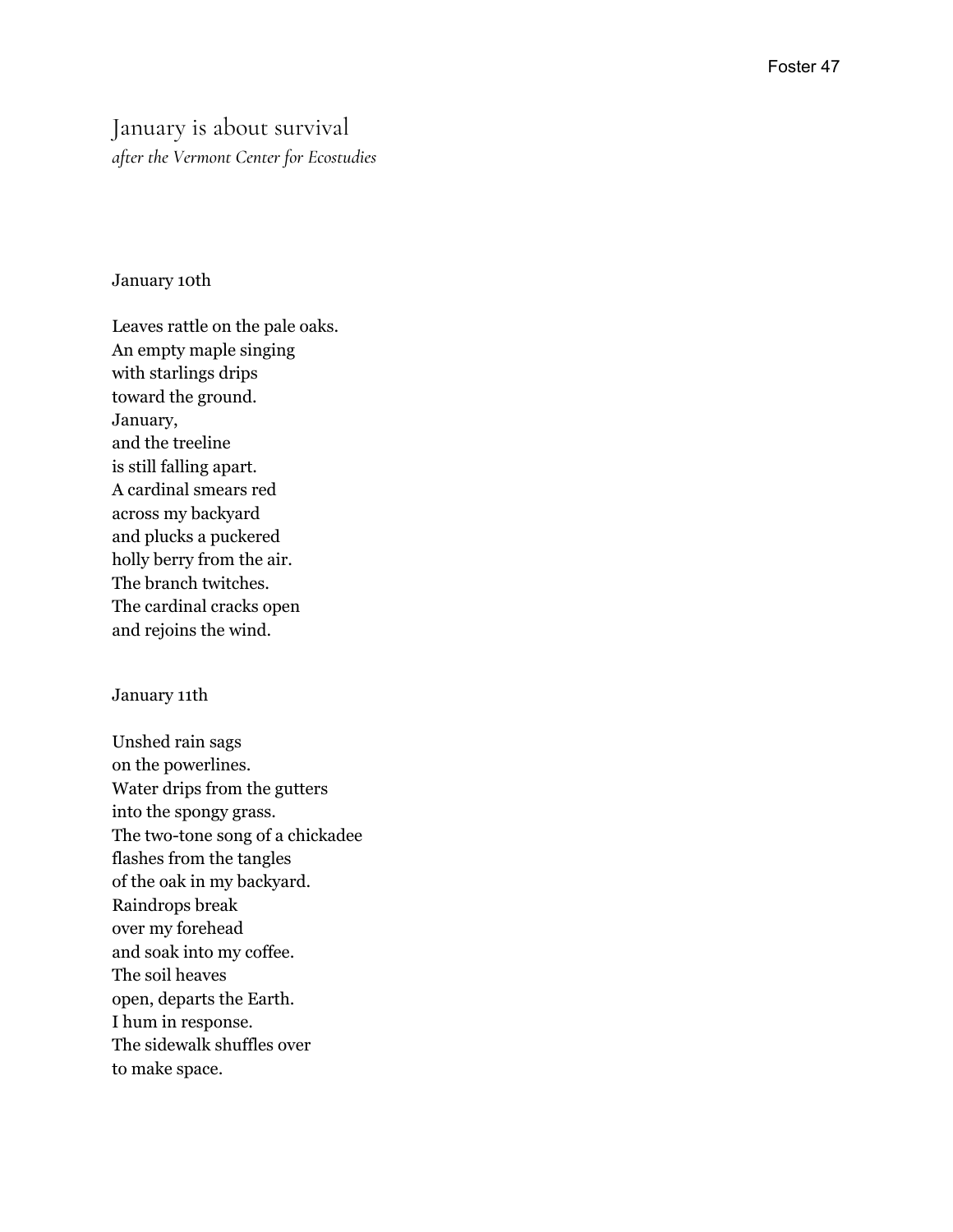#### January 12th

The morning whistles. The iced branches of the rhododendron across the street clang together like bells. Wind twines up the frozen trunk of the cherry tree next door. I trace its twigs, breaking off icicles the size of my pinky. The tree creaks when I bend it towards me. If I exhale, we will shatter.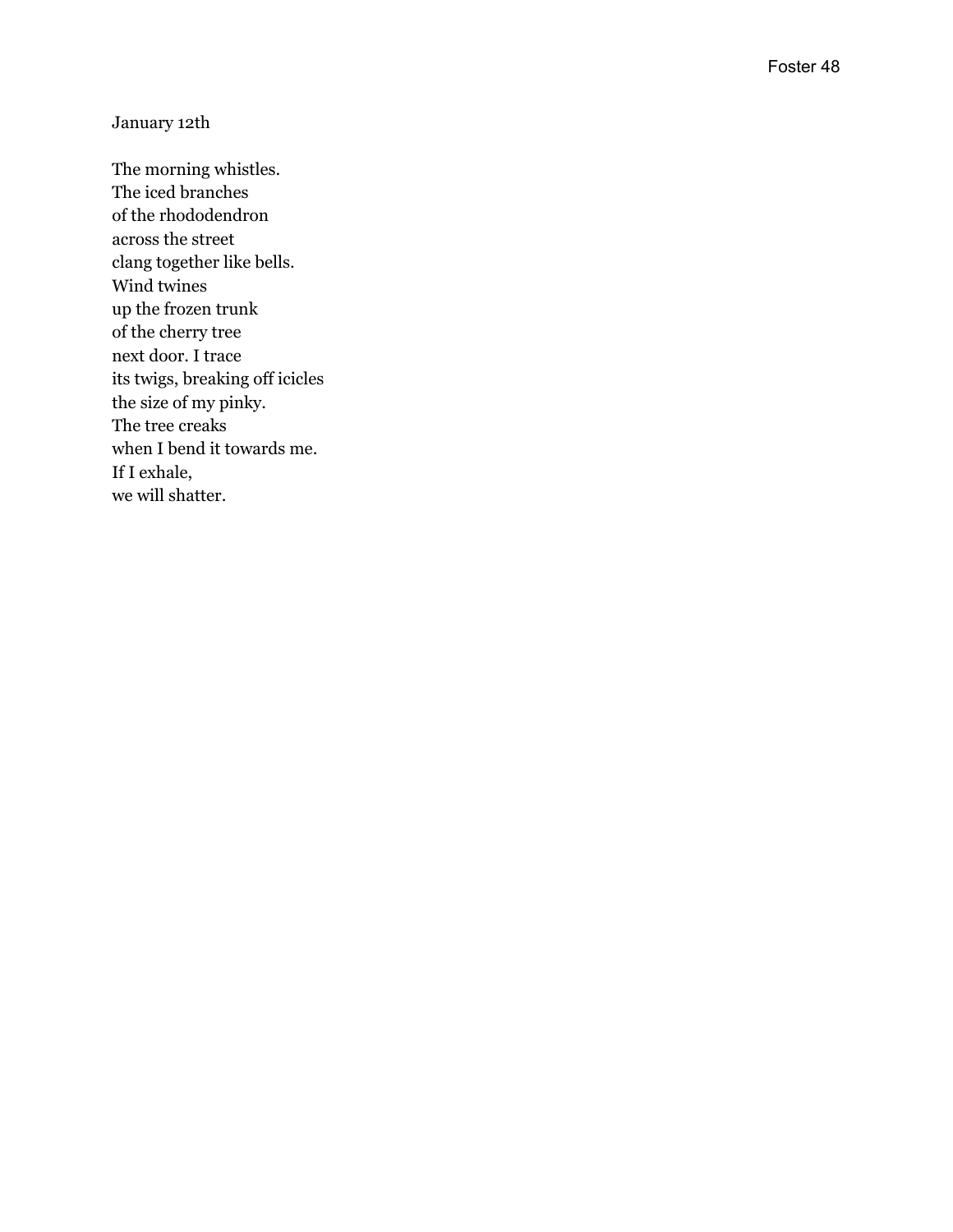#### Snow peels up

snow peels up from the edge of the lawn

light splinters in ice cracks against the green bursting from the grass it's february

it's february

it's feb

ruary—

buds push up

from the edges of an oak on north willard

i want to tell it about time i want to apologize without my tongue

if you are afraid

of inertia (do not) look

at that birch tree stark and aching

over the sidewalk

in the light of 4 pm i can feel my bones brighten

i crunch on ice someone else will scatter across town

i want to tell it about time i want to apologize without my tongue.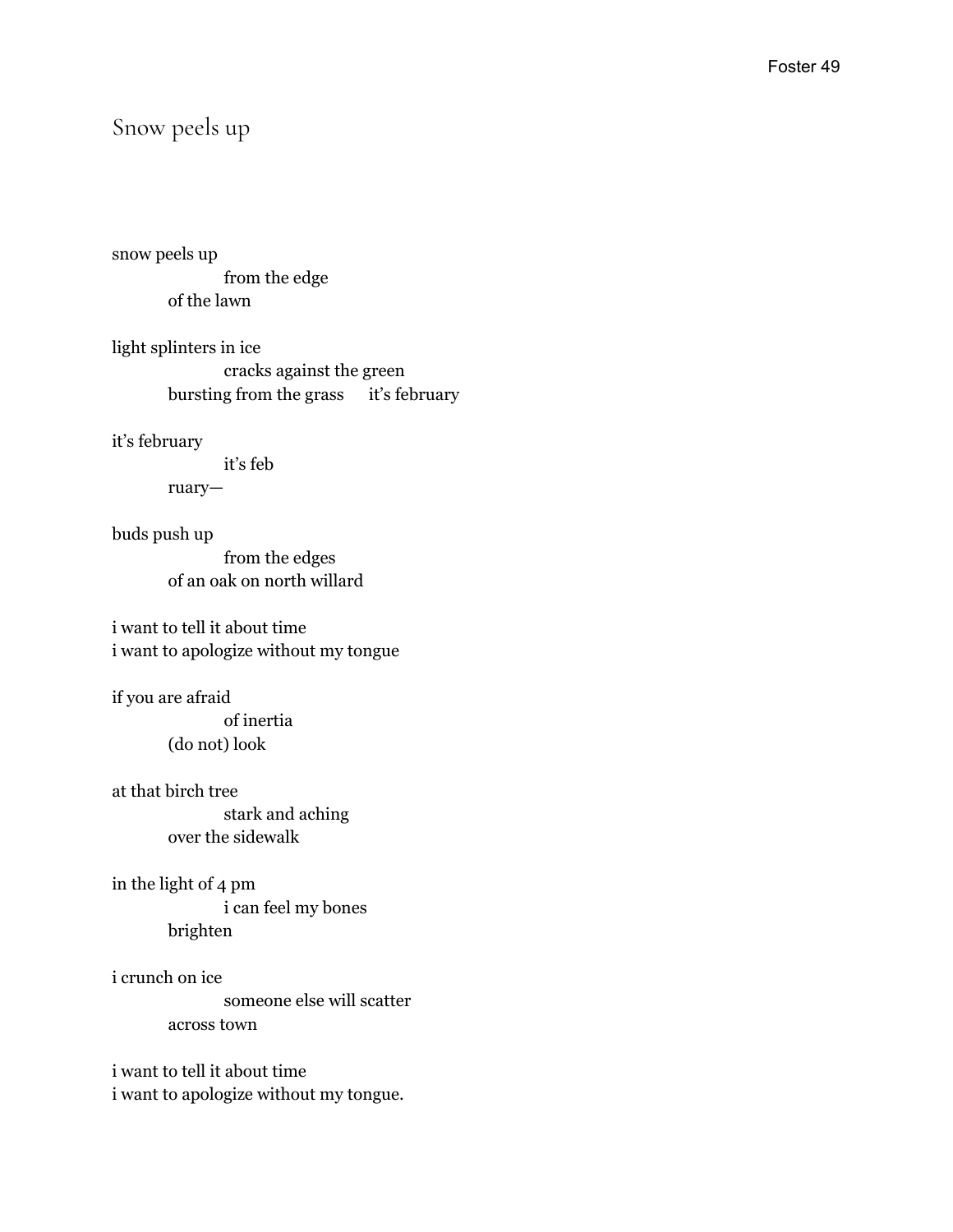## portraits of movement: IV

*spring*

seventeen robins bud from the ash trees on mansfield avenue i scramble over boulders and broom moss at red rocks lake champlain drips into stillness

crushed cherries bleed into the sidewalk on north prospect a robin rings on a chimney top i churn in my living room

seagulls scream over the silence of college street sun leaks upon the floor lake champlain drips into stillness i churn in my living room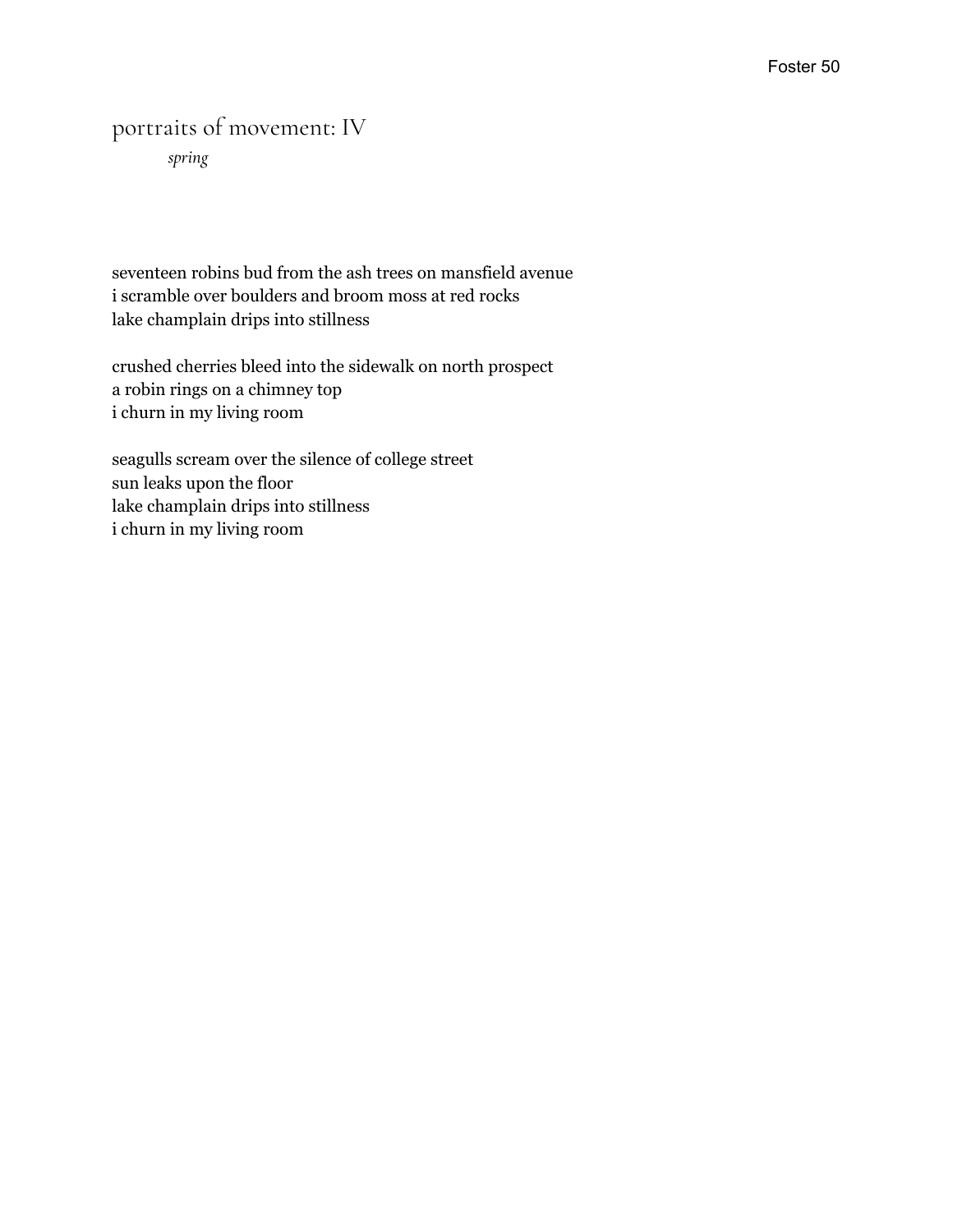## Concussion

#### crows flock to the trees

in my backyard

dropping stars

like pebbles

behind them.

it is night.

hours build like fog

over the lake

```
and surge over my head.
```
water dissolves

my thoughts;

i do not remember

if coherence

is more painful

than fragments.

the crows

settle down clicking

in the vast crowns

of the oaks.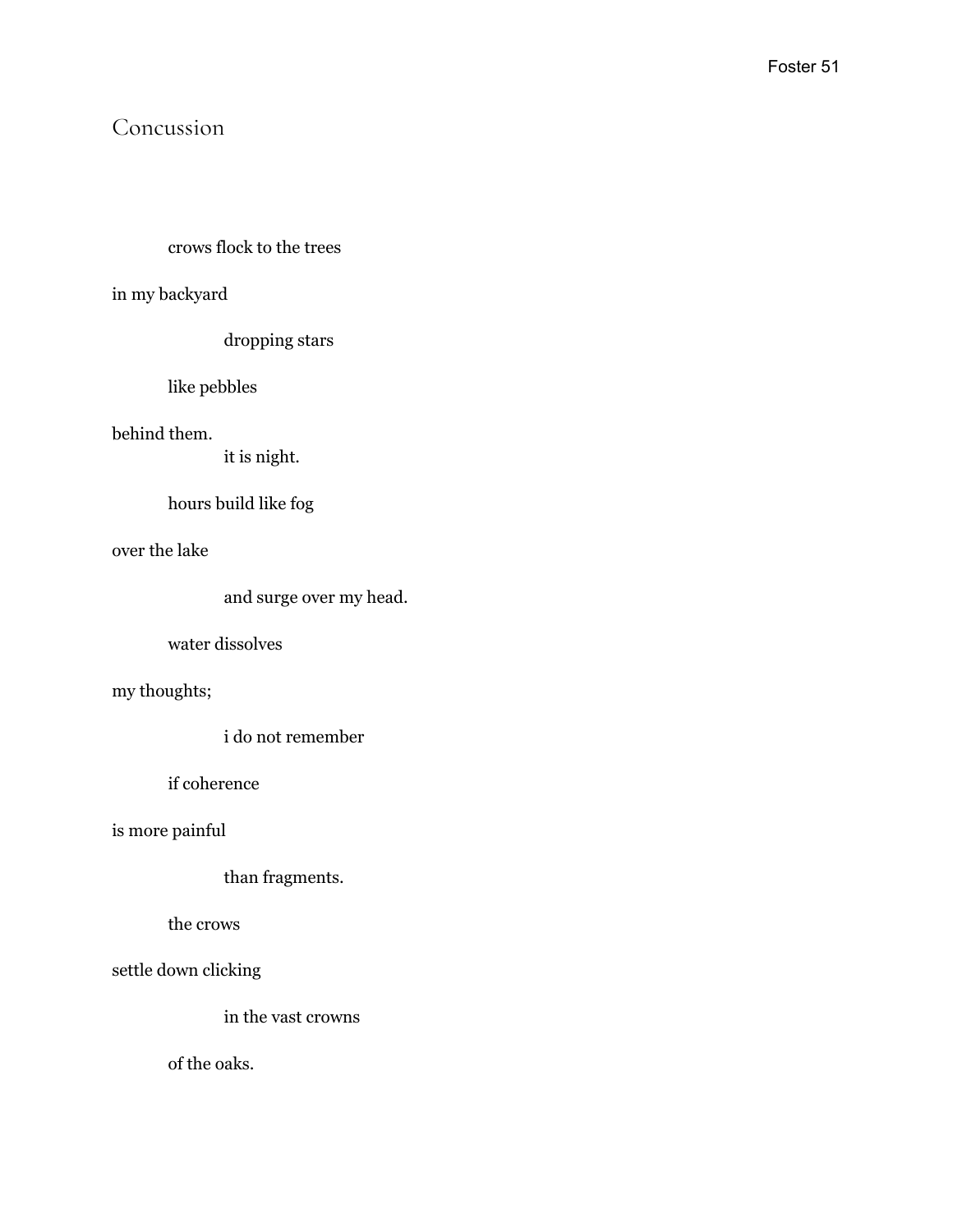the electric guitar

in the living room

#### grates against my skull.

i tear out my eyes

and dig for tree roots

in the front yard

to lie down inside them.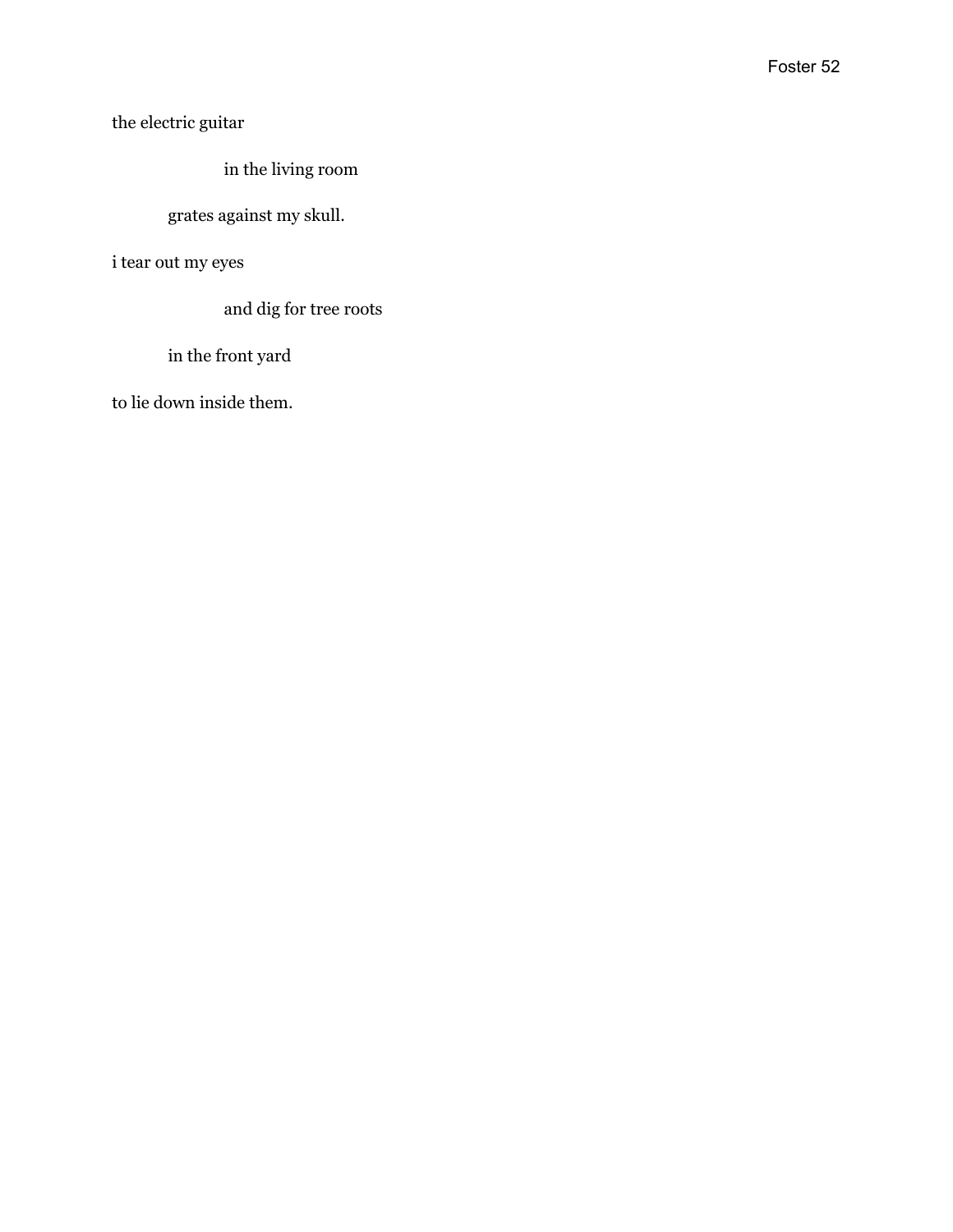#### how do you know when to put anything anywhere?

I stand in line beside the ash trees at the bottom of Loomis my hands outstretched to cup the light,

> giddy in a city tumbling over itself on the first day of sun in March to touch the scattered bits of sky

that pool in our yellow balconies, exposed street corners, and thawing crags at Oakledge,

> so when I leave the house and lurch west towards the lake and the people taking their lunch breaks at Perkin's Pier,

I stop on Loomis to gather some light for the shaded streets downtown because every day I wait for buds

> on the gingkos of South Winooski and if I bring them sun they might blink their chartreuse heads at me;

but a construction truck blaring the wrong way down North Union bites the sun into dust, and if I hold it I'll fade too, so this time I don't look

> at the gingkos when I glitch downtown to the boulder outside Leunig's where I sit to watch the world roll by,

everyone walking with their jackets off, tripping parallel to one another; it's the first good day

and nothing has fallen apart yet,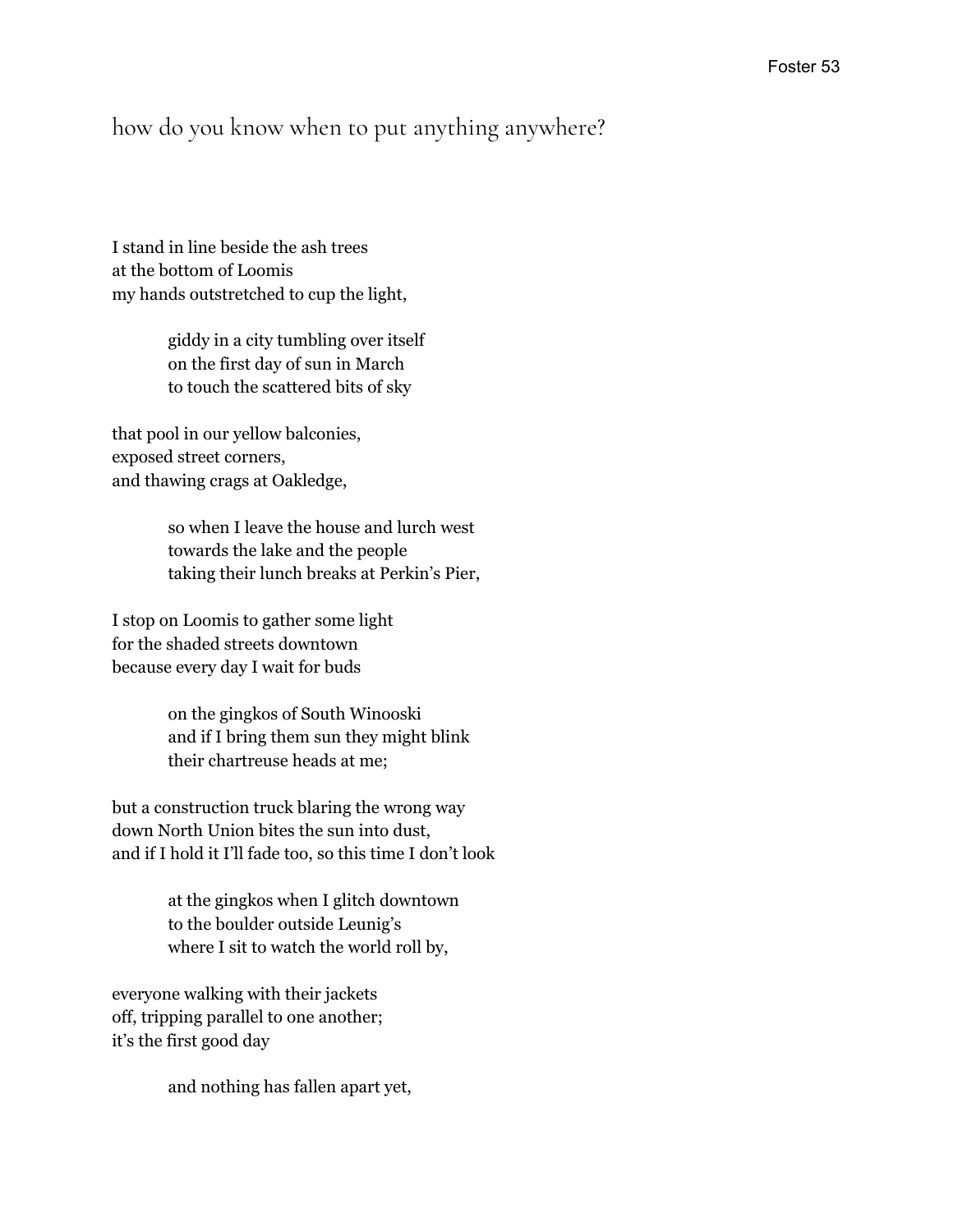we walk too close to each other and pass coffee from hand to hand—

yes, I would cement into the pavement if I could, stay there like the bottle caps and fruit stickers browning in the cracks

> so I never forget what a memory is and when it creases the power lines to ring in the dawn, I'll keep it

inside my sweater seams and I won't think about the stack of W2s and medical bills that spills

> across our kitchen table because nobody remembers to call the post office when they stumble between cities,

and we don't remember to tell the trees either, we peel ourselves away like paper birches shedding bark

> over the sidewalk on upper Main, throwing their roots skyward and leaving without waiting to be found.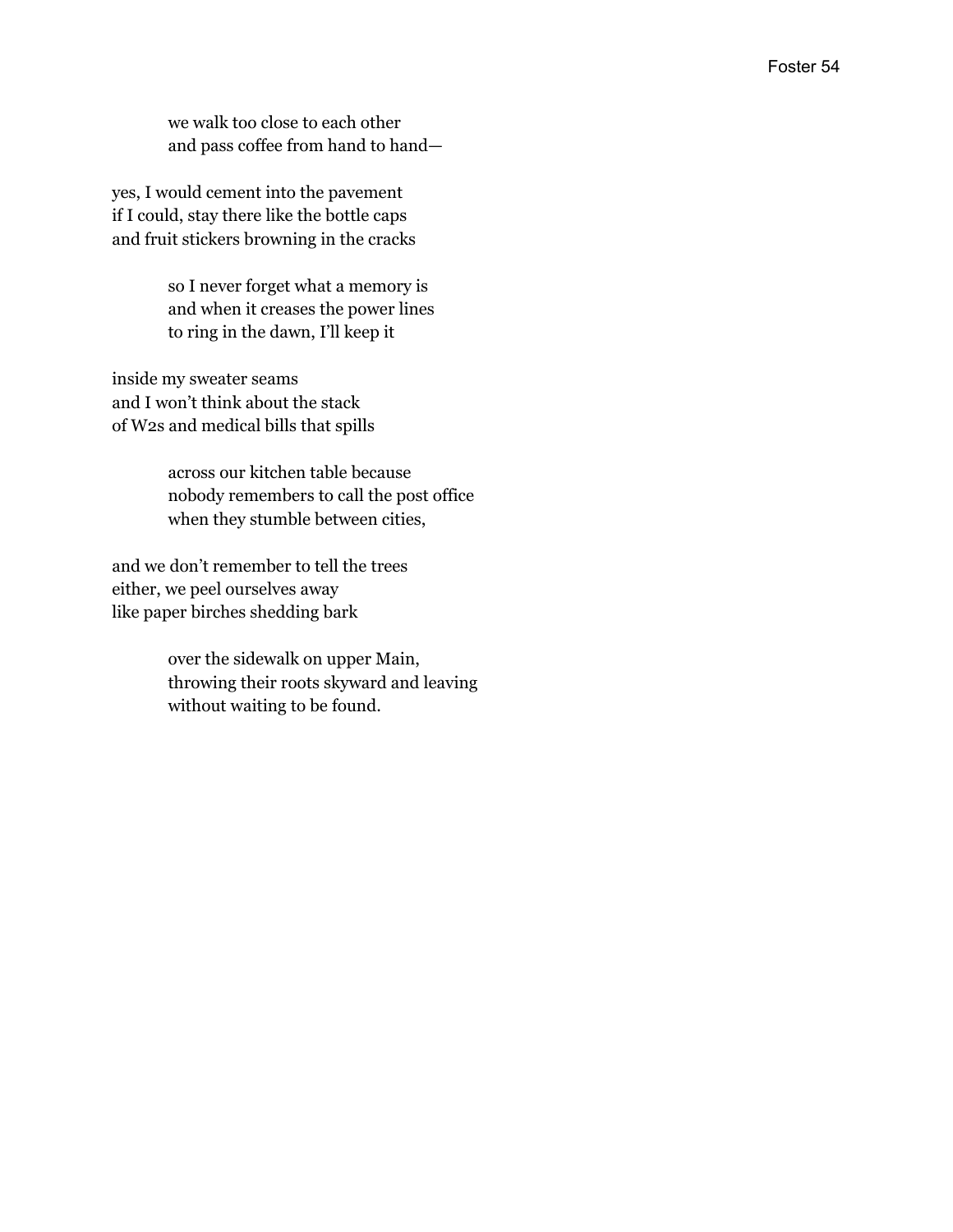#### Works Cited

Bate, Jonathan. *The Song of the Earth.* Harvard University Press, 2000.

Bateman, John. "July 2019 Was Hottest Month on Record for the Planet." *National Oceanic and*

*Atmospheric Administration*, U.S. Department of Commerce, 15 Aug. 2019,

[www.noaa.gov/news/july-2019-was-hottest-month-on-record-for-planet.](http://www.noaa.gov/news/july-2019-was-hottest-month-on-record-for-planet)

Berry, Wendell. *Collected Poems: 1957-1982*. North Point Press, 1987.

---. "The Apple Tree." *Poetry*, Poetry Foundation, 1962, pp. 353-4.

Bosselaar, Laure-Anne, editor. *Urban Nature: Poems about Wildlife in the City*. Milkweed Editions, 2000.

Bryson, J. Scott. *The West Side of Any Mountain: Place, Space, and Ecopoetry*. University of

Iowa Press, 2005.

Burleson, Derick. "Outside Fairbanks." Fisher-Wirth and Street, pp. 198-199.

Chandler, Adam. "Why Do Americans Move So Much More Than Europeans?" *The Atlantic*, The Atlantic Monthly Group, 21 October 2016,

[www.theatlantic.com/business/archive/2016/10/us-geographic-mobility/504968/](https://www.theatlantic.com/business/archive/2016/10/us-geographic-mobility/504968/).

"Climate Change in Vermont." *Climate Change in Vermont*, State of Vermont, 2020,

[www.climatechange.vermont.gov/.](http://www.climatechange.vermont.gov/)

Corey, Joshua, and G. C. Waldrep, editors. *The Arcadia Project: North American Postmodern*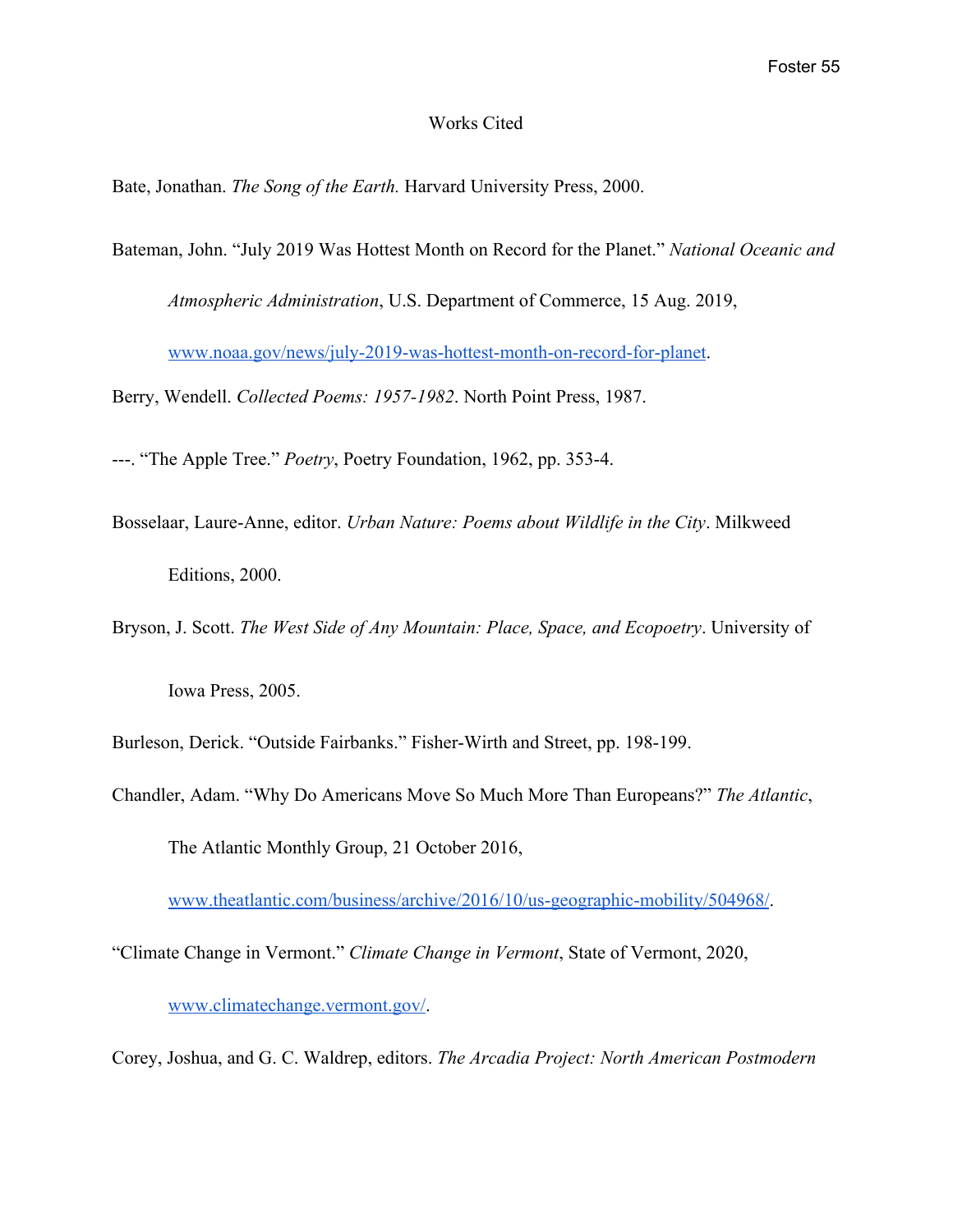*Pastoral*. Ahsahta Press, 2012.

- Dungy, Camille T, editor. *Black Nature: Four Centuries of African American Nature Poetry*. University of Georgia Press, 2009.
- Fisher-Wirth, Ann and Laura-Gray Street, editors. *The Ecopoetry Anthology*. Trinity University Press, 2013.
- Fountain, Henry. "Climate Change Is Accelerating, Bringing World 'Dangerously Close' to Irreversible Change." *The New York Times*, The New York Times Company, 5 Dec 2019, [www.nytimes.com/2019/12/04/climate/climate-change-acceleration.html.](https://www.nytimes.com/2019/12/04/climate/climate-change-acceleration.html)
- Frost, Robert. "The Figure a Poem Makes: An Introduction." *The Robert Frost Reader: Poetry and Prose. New York: Henry Holt* (1972).
- Gander, Forrest, and John Kinsella. *Redstart: An Ecological Poetics*. University of Iowa Press, 2012.
- Harjo, Joy. Interview by Olivia Waxman. "The First Native American U.S. Poet Laureate on How Poetry Can Counter Hate." *TIME*, TIME USA, 22 Aug 2019,

[time.com/5658443/joy-harjo-poet-interview/.](https://time.com/5658443/joy-harjo-poet-interview/)

---. "An Interview with Joy Harjo, U.S. Poet Laureate." *Poets.org,* Academy of American Poets,

31 March 2019, [poets.org/text/interview-joy-harjo-us-poet-laureate.](https://poets.org/text/interview-joy-harjo-us-poet-laureate)

Keller, Lynn. *Recomposing Ecopoetics: North American Poetry of the Self-Conscious*

*Anthropocene*. University of Virginia Press, 2018.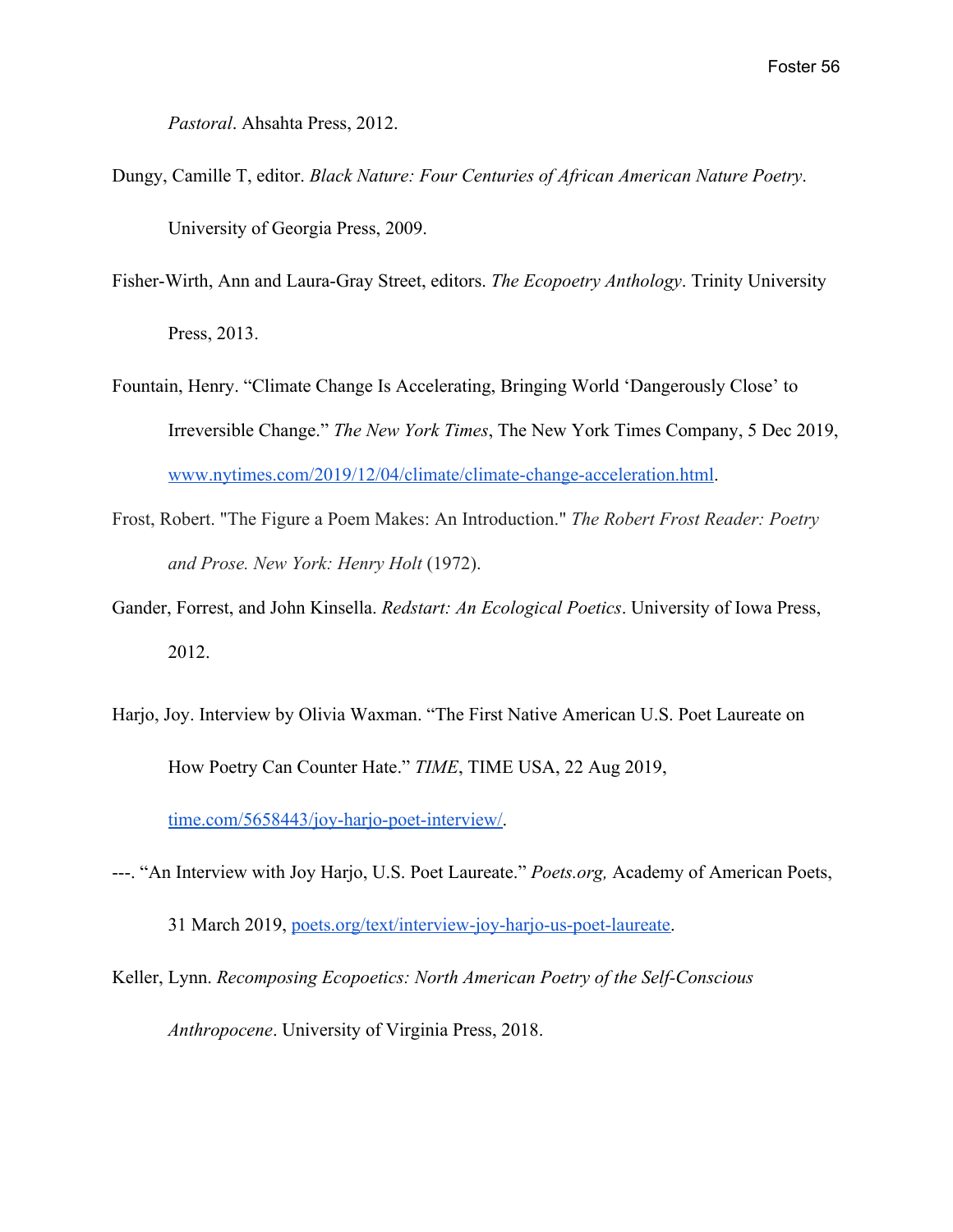Lewis, Sophie. "11 Billion Tons of Ice Melted in Greenland - in Just One Day." *CBS News*, CBS News, 2 Aug. 2019,

[www.cnn.com/2019/08/02/world/greenland-ice-sheet-11-billion-intl/index.html.](https://www.cnn.com/2019/08/02/world/greenland-ice-sheet-11-billion-intl/index.html)

McFarland, Kent. "Field Guide to January 2019." *Vermont Center for Ecostudies*, Vermont Center for Ecostudies, 1 January 2019, [vtecostudies.org/blog/field-guide-to-january-2019/.](https://vtecostudies.org/blog/field-guide-to-january-2019/)

McKibben, Bill, editor. *American Earth: Environmental Writing since Thoreau*. Library of America, 2008.

---. *The End of Nature*. Random House, 2006.

Oliver, Mary. *Twelve Moons*. Back Bay Books, 1979.

"ON THIN ICE: How Climate Change is Shaping Winter Recreation." *Climate Central*, Climate Central, 23 Jan 2019,

[climatecentral.org/news/report-on-thin-ice-climate-change-shaping-winter-recreation.](https://www.climatecentral.org/news/report-on-thin-ice-climate-change-shaping-winter-recreation)

Pennisi, Elizabeth. "Billions of North American Birds Have Vanished." *Science*, American

Association for the Advancement of Science, 20 Sept. 2019,

[science.sciencemag.org/content/365/6459/1228.](https://science.sciencemag.org/content/365/6459/1228)

Popovich, Nadja, et al. "95 Environmental Rules Being Rolled Back Under Trump." *The New*

*York Times*, The New York Times, 21 Dec. 2019,

[www.nytimes.com/interactive/2019/climate/trump-environment-rollbacks.html?mtrref=w](https://www.nytimes.com/interactive/2019/climate/trump-environment-rollbacks.html?mtrref=www.npr.org&assetType=PAYWALL) [ww.npr.org&assetType=PAYWALL](https://www.nytimes.com/interactive/2019/climate/trump-environment-rollbacks.html?mtrref=www.npr.org&assetType=PAYWALL).